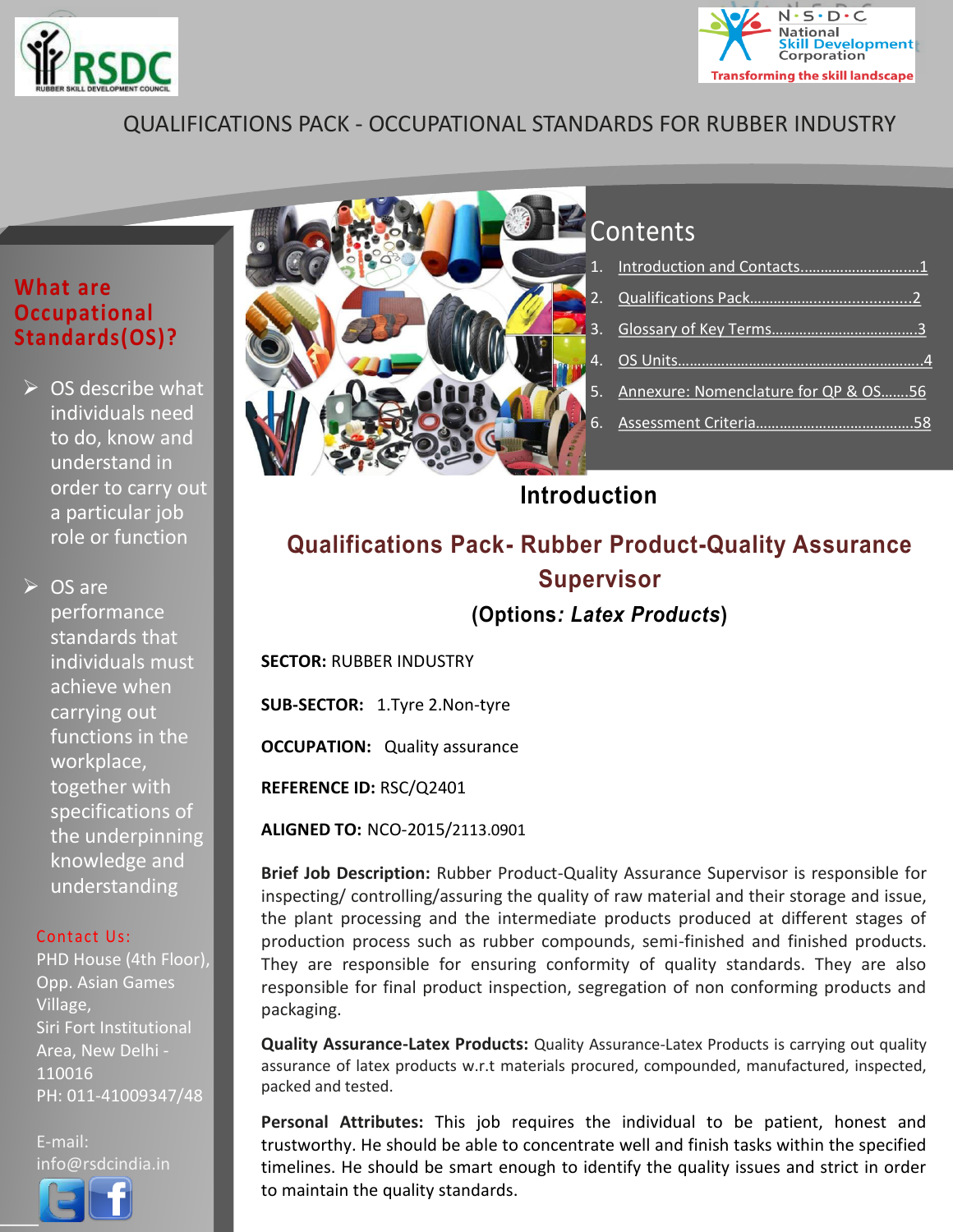

<span id="page-1-0"></span> *Qualifications Pack For Rubber Product-Quality Assurance Supervisor*

|                    | <b>Qualifications Pack Code</b> | <b>RSC/Q2401</b>                                   |                         |            |
|--------------------|---------------------------------|----------------------------------------------------|-------------------------|------------|
|                    | <b>Job Role</b>                 | <b>Rubber Product-Quality Assurance Supervisor</b> |                         |            |
|                    | <b>Credits(NSQF)</b>            | <b>TBD</b>                                         | <b>Version number</b>   | 2.0        |
| etails             | <b>Sector</b>                   | <b>Rubber Manufacturing</b>                        | <b>Drafted on</b>       | 02/12/2014 |
| $\Delta$           | Sub-sector                      | <b>Tyre and Non Tyre</b>                           | Last reviewed on        | 25/10/2017 |
| $\frac{1}{\alpha}$ | <b>Occupation</b>               | <b>Quality Assurance</b>                           | <b>Next review date</b> | 25/10/2021 |
|                    | <b>NSQC Clearance on</b>        |                                                    |                         |            |

| <b>Job Role</b>                            | <b>Rubber Product-Quality Assurance Supervisor</b>                                                                                                                                                                                                                                                                                          |  |  |
|--------------------------------------------|---------------------------------------------------------------------------------------------------------------------------------------------------------------------------------------------------------------------------------------------------------------------------------------------------------------------------------------------|--|--|
|                                            |                                                                                                                                                                                                                                                                                                                                             |  |  |
| <b>Role Description</b>                    | Rubber Product-Quality Assurance Supervisor is responsible for<br>inspecting/controlling/assuring the quality of raw material and<br>their storage and issue, the plant processing and the<br>intermediate products produced at different stages of<br>production process such as rubber compounds, semi-finished<br>and finished products. |  |  |
| <b>NSQF level</b>                          | 6                                                                                                                                                                                                                                                                                                                                           |  |  |
| <b>Minimum Educational Qualifications*</b> | Class XII <sup>th</sup> Pass                                                                                                                                                                                                                                                                                                                |  |  |
| <b>Maximum Educational Qualifications*</b> |                                                                                                                                                                                                                                                                                                                                             |  |  |
| <b>Prerequisite License or Training</b>    | <b>NA</b>                                                                                                                                                                                                                                                                                                                                   |  |  |
| <b>Minimum Job Entry Age</b>               | 18 years                                                                                                                                                                                                                                                                                                                                    |  |  |
| <b>Experience</b>                          | Worked as assistant technician/inspector for minimum 3 years                                                                                                                                                                                                                                                                                |  |  |
| <b>Applicable National Occupational</b>    | <b>Compulsory:</b>                                                                                                                                                                                                                                                                                                                          |  |  |
| <b>Standards (NOS)</b>                     | 1.<br>RSC/N2402 - Quality assurance at various stages of                                                                                                                                                                                                                                                                                    |  |  |
|                                            | rubber production                                                                                                                                                                                                                                                                                                                           |  |  |
|                                            | RSC/N5001 - Carry out housekeeping in rubber product<br>2.                                                                                                                                                                                                                                                                                  |  |  |
|                                            | manufacturing                                                                                                                                                                                                                                                                                                                               |  |  |
|                                            | 3.<br>RSC/N5002 - Carry out reporting and documentation                                                                                                                                                                                                                                                                                     |  |  |
|                                            | RSC/N5003 - Carry out quality checks<br>4.                                                                                                                                                                                                                                                                                                  |  |  |
|                                            | 5.<br>RSC/N5004 - Carry out problem identification and                                                                                                                                                                                                                                                                                      |  |  |
|                                            | escalation                                                                                                                                                                                                                                                                                                                                  |  |  |
|                                            | 6.<br>RSC/N5007 - Carry out health and safety                                                                                                                                                                                                                                                                                               |  |  |
|                                            | 7.<br>RSC/N50013 - Develop entrepreneurship skills                                                                                                                                                                                                                                                                                          |  |  |
|                                            | <b>Options (not mandatory) : Latex Products</b>                                                                                                                                                                                                                                                                                             |  |  |
|                                            | 8.<br>RSC/N2403 - Quality assurance of latex products                                                                                                                                                                                                                                                                                       |  |  |
| <b>Performance Criteria</b>                | As described in the relevant OS units<br>2                                                                                                                                                                                                                                                                                                  |  |  |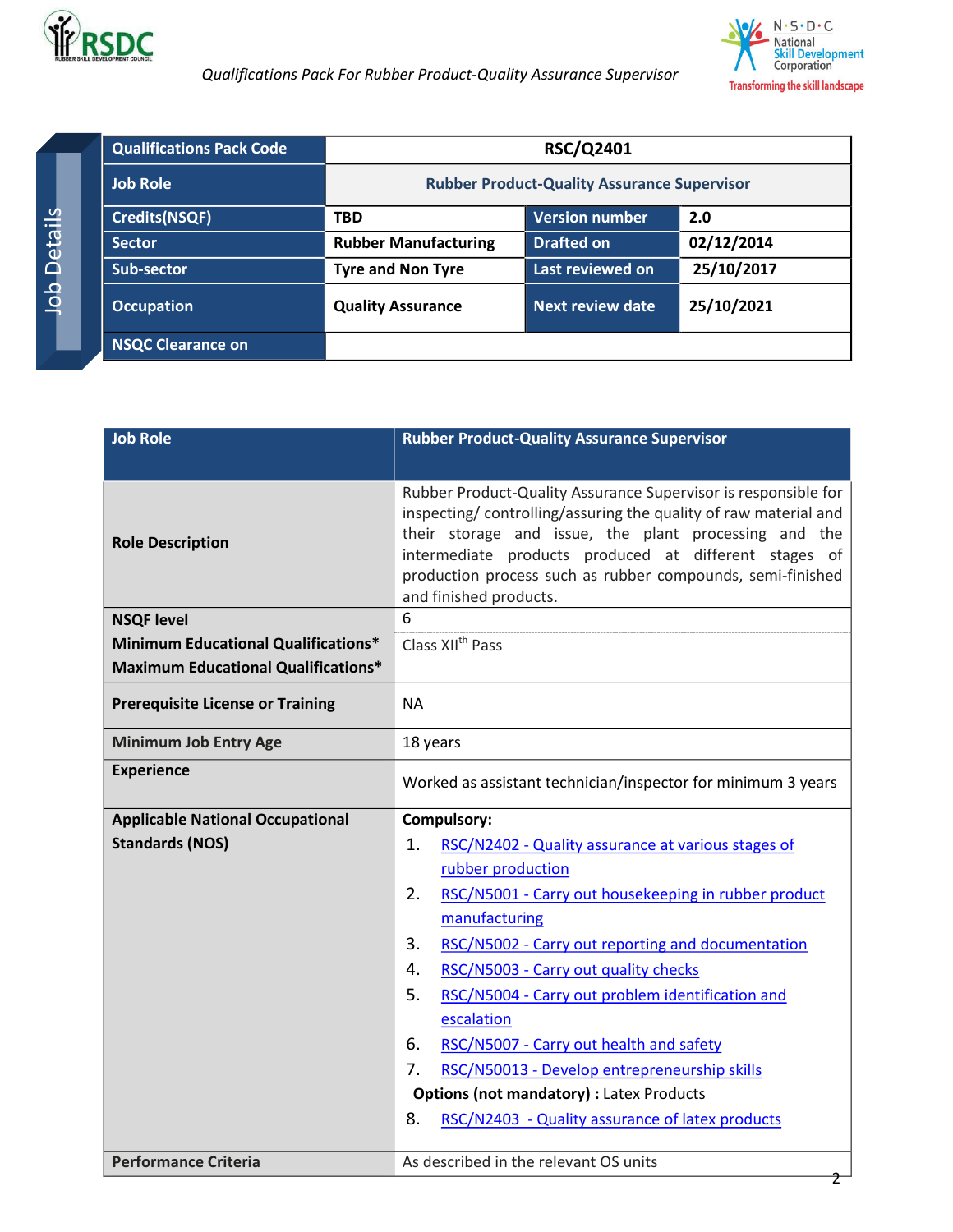



<span id="page-2-0"></span>

| <b>Keywords / Terms</b>                     | <b>Description</b>                                                                                                                                                                                                                                                                                   |  |  |
|---------------------------------------------|------------------------------------------------------------------------------------------------------------------------------------------------------------------------------------------------------------------------------------------------------------------------------------------------------|--|--|
| Sector                                      | Sector is a conglomeration of different business operations having similar businesses and<br>interests. It may also be defined as a distinct subset of the economy whose components<br>share similar characteristics and interests.                                                                  |  |  |
| Sub-sector                                  | Sub-sector is derived from a further breakdown based on the characteristics and<br>interests of its components.                                                                                                                                                                                      |  |  |
| Occupation                                  | Occupation is a set of job roles, which perform similar/related set of functions in an<br>industry.                                                                                                                                                                                                  |  |  |
| Job Role                                    | Job role defines a unique set of functions that together form a unique employment<br>opportunity in an organization.                                                                                                                                                                                 |  |  |
| Occupational<br>Standards (OS)              | OS specify the standards of performance an individual must achieve when carrying out a<br>function in the workplace, together with the knowledge and understanding they need to<br>meet that standard consistently. Occupational Standards are applicable both in the<br>Indian and global contexts. |  |  |
| Performance<br>Criteria                     | Performance Criteria are statements that together specify the standard of performance<br>required when carrying out a task.                                                                                                                                                                          |  |  |
| National<br>Occupational<br>Standards (NOS) | NOS are Occupational Standards which apply uniquely in the Indian context.                                                                                                                                                                                                                           |  |  |
| <b>Qualifications Pack</b>                  | Qualifications Pack comprises the set of OS, together with the educational, training and<br>other criteria required to perform a job role. A Qualifications Pack is assigned a unique<br>qualification pack code.                                                                                    |  |  |
| Electives                                   | Electives are NOS/set of NOS that are identified by the sector as contributive to<br>specialization in a job role. There may be multiple electives within a QP for each<br>specialized job role. Trainees must select at least one elective for the successful<br>completion of a QP with Electives. |  |  |
| Options                                     | Options are NOS/set of NOS that are identified by the sector as additional skills. There<br>may be multiple options within a QP. It is not mandatory to select any of the options to<br>complete a QP with Options.                                                                                  |  |  |
| Unit Code                                   | Unit Code is a unique identifier for an Occupational Standard, which is denoted by an 'N'.                                                                                                                                                                                                           |  |  |
| Unit Title                                  | Unit Title gives a clear overall statement about what the incumbent should be able to do.                                                                                                                                                                                                            |  |  |
| Description                                 | Description gives a short summary of the unit content. This would be helpful to anyone<br>searching on a database to verify that this is the appropriate OS they are looking for.                                                                                                                    |  |  |
| Scope                                       | Scope is a set of statements specifying the range of variables that an individual may have<br>to deal with in carrying out the function which have a critical impact on quality of<br>performance required.                                                                                          |  |  |
| Knowledge and<br>Understanding              | Knowledge and Understanding are statements which together specify the technical,<br>generic, professional and organizational specific knowledge that an individual needs in<br>order to perform to the required standard.                                                                            |  |  |
| Organizational<br>Context                   | Organizational Context includes the way the organization is structured and how it<br>operates, including the extent of operative knowledge managers have of their relevant<br>areas of responsibility.                                                                                               |  |  |
| Technical<br>Knowledge                      | Technical Knowledge is the specific knowledge needed to accomplish specific designated<br>responsibilities.                                                                                                                                                                                          |  |  |
| Core Skills or<br><b>Generic Skills</b>     | Core Skills or Generic Skills are a group of skills that are key to learning and working in<br>today's world. These skills are typically needed in any work environment. In the context<br>of the OS, these include communication related skills that are applicable to most job<br>roles.           |  |  |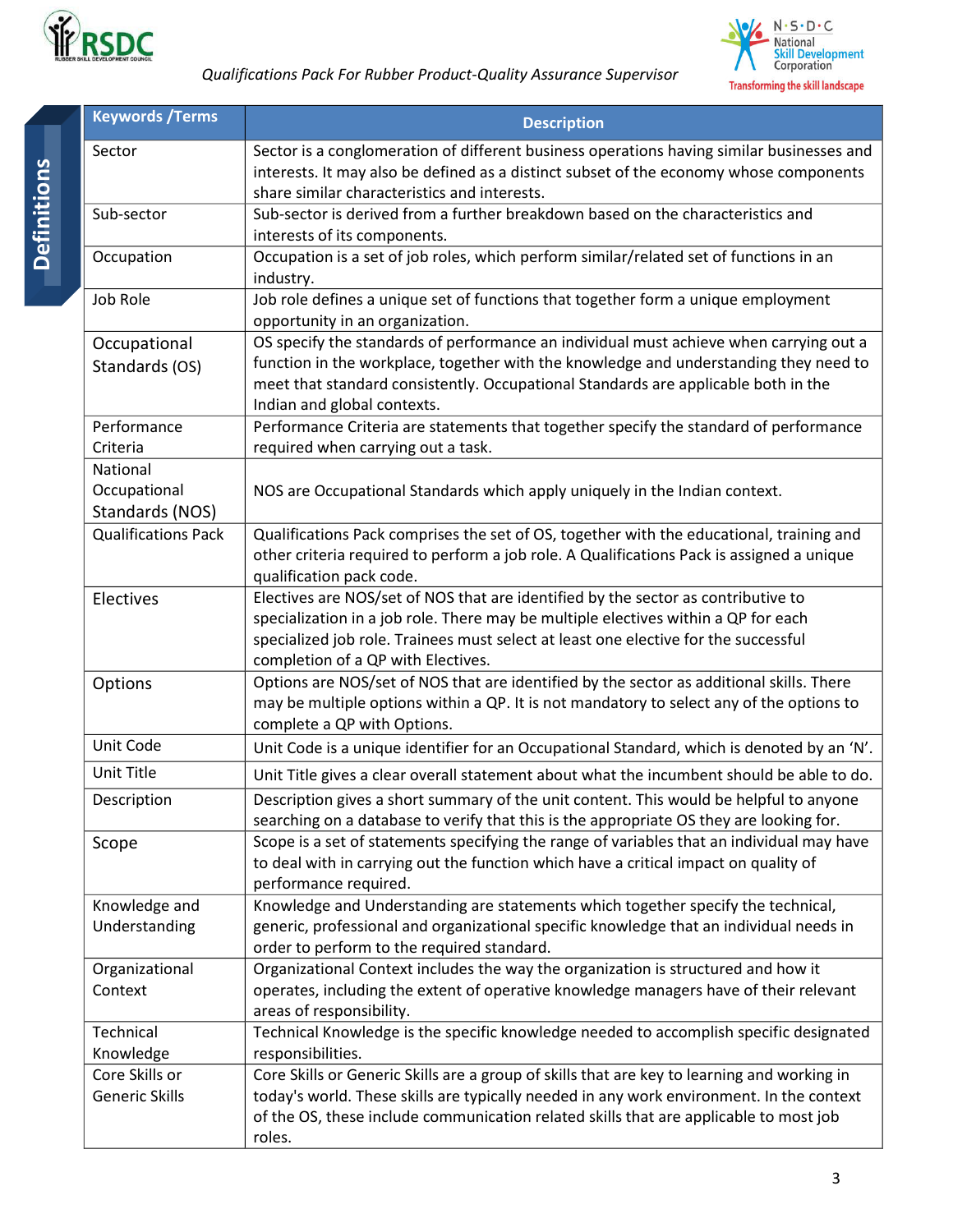

**RSC/N2402 Quality assurance at various stages of production**



# **National Occupational Standard**

----------------------------------------------------------------------------------------------------------------------------- ---------------

<span id="page-3-0"></span>

#### ----------------------------------------------------------------------------------------------------------------------------- ---------- **Overview**

**This unit is about carrying out quality assurance of rubber products manufacturing w.r.t materials procured, compounding, plant processing, inspection, packing and testing.**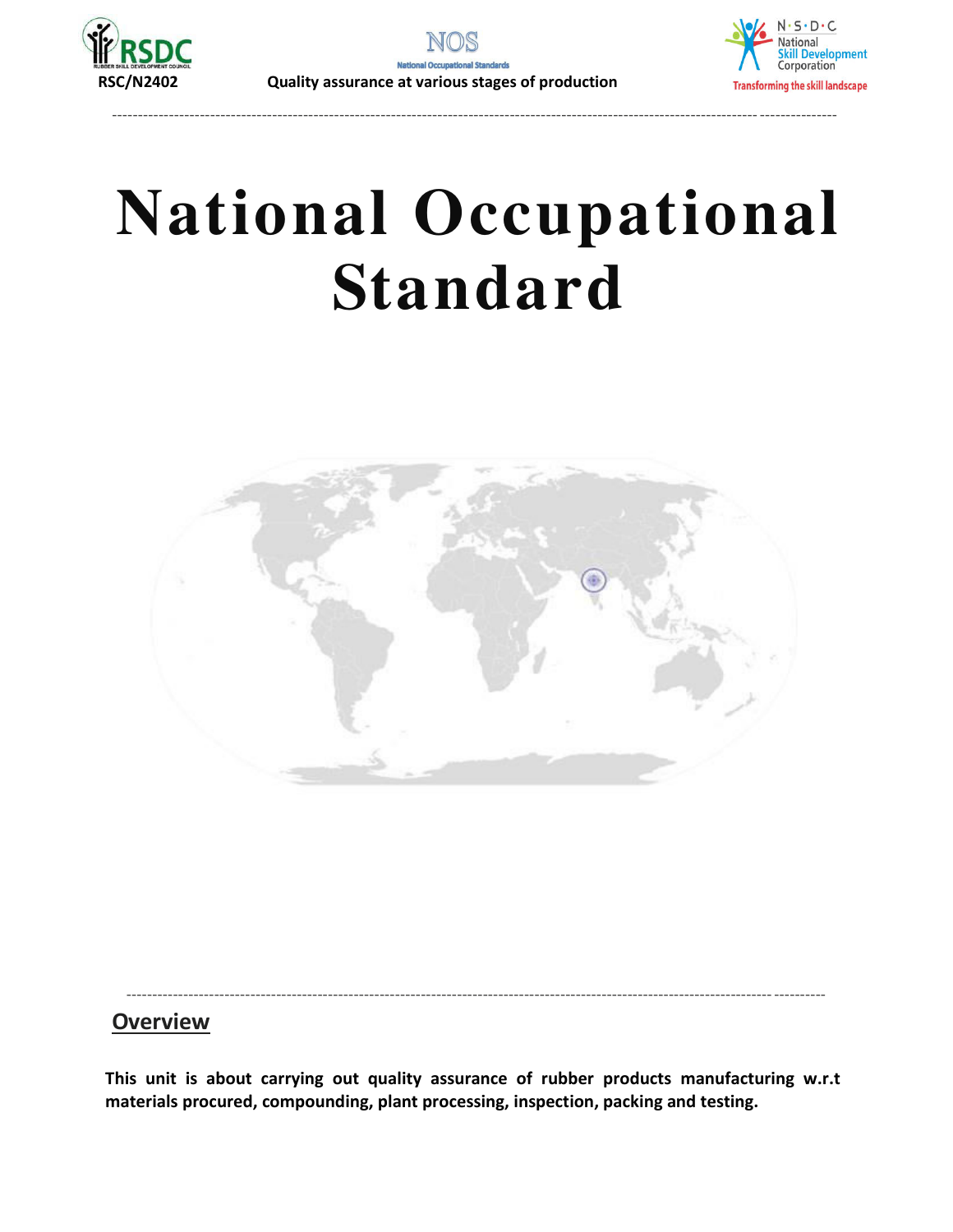







| <b>Unit Code</b>            | <b>RSC /N2402</b>                                                                                                                                                                                                                                                                                                                                                                                                                                                                                                                                                                                                                                    |  |  |
|-----------------------------|------------------------------------------------------------------------------------------------------------------------------------------------------------------------------------------------------------------------------------------------------------------------------------------------------------------------------------------------------------------------------------------------------------------------------------------------------------------------------------------------------------------------------------------------------------------------------------------------------------------------------------------------------|--|--|
| <b>Unit Title</b><br>(Task) | Quality assurance at various stages of production                                                                                                                                                                                                                                                                                                                                                                                                                                                                                                                                                                                                    |  |  |
| <b>Description</b>          | This unit is about carrying out quality assurance of rubber products manufacturing w.r.t<br>materials procured, compounding, plant processing, inspection, packing and testing.                                                                                                                                                                                                                                                                                                                                                                                                                                                                      |  |  |
| <b>Scope</b>                | This unit/task covers the following:<br>Equipment preparation and calibration of instruments to be used in the Quality<br>Assurance process.<br>Sample Collection<br>٠<br>Quality Assurance through visual inspection, dimensional checks, statistical<br>$\bullet$<br>procedures at different stages of rubber product manufacturing.<br>Carry out tests as per assigned frequency and documented and approved<br>$\circ$<br>test methods<br>Analysis, interpretation, judgment and reporting<br>$\circ$<br>Record Keeping and maintenance<br>٠<br>Ensure housekeeping and safety in the working area<br>$\bullet$<br>the control of the control of |  |  |

| <b>Element</b>             | <b>Performance Criteria</b>                                                                                                                                                                                                                                                                                                                                                                                                                                                                                                                                                                                                                                                                                                                                                                                                                                                                                                                                                                                                                                                                                                                                                                                                               |  |  |
|----------------------------|-------------------------------------------------------------------------------------------------------------------------------------------------------------------------------------------------------------------------------------------------------------------------------------------------------------------------------------------------------------------------------------------------------------------------------------------------------------------------------------------------------------------------------------------------------------------------------------------------------------------------------------------------------------------------------------------------------------------------------------------------------------------------------------------------------------------------------------------------------------------------------------------------------------------------------------------------------------------------------------------------------------------------------------------------------------------------------------------------------------------------------------------------------------------------------------------------------------------------------------------|--|--|
| <b>Equipment readiness</b> | To be competent, the user/individual on the job must be able to :<br>Identify the most appropriate equipment for testing as per the SOP<br>PC1.<br>PC <sub>2</sub> .<br>Calibrate /verify/validate the testing equipment periodically as per SOP<br>PC3.<br>Identify defective equipment/apparatus and steps to be taken as per SOP                                                                                                                                                                                                                                                                                                                                                                                                                                                                                                                                                                                                                                                                                                                                                                                                                                                                                                       |  |  |
| <b>Sample Collection</b>   | PC4.<br>Draw sample of the material from the lot to be tested as per standard<br>procedures (SOP)<br>PC5.<br>Ensure sampling should be as per the guidelines<br>PC6.<br>Identify the sample by labeling/numbering as per SOP                                                                                                                                                                                                                                                                                                                                                                                                                                                                                                                                                                                                                                                                                                                                                                                                                                                                                                                                                                                                              |  |  |
| <b>Quality Assurance</b>   | PC7.<br>Carry out testing of raw materials, rubber products (semi or finished) as per<br>the standards<br>PC8.<br>Carry out visual inspection at specified intervals to identify surface defects like<br>blooming, color change, flow mark, cut mark, blisters, blows, bulges,<br>undulation, excessive deflashing as per SOP<br>Follow statistical Quality Assurance procedures<br>PC9.<br>Work according to laboratory procedures , standards and testing procedures<br>PC10.<br>Check product parameters through on line and off line test procedures<br>PC11.<br>PC12.<br>Communicate tag for the batch marking to the downstream team and<br>upstream teams<br>PC13.<br>Carry out Inspection and packing controls and procedures<br>PC14.<br>Confirm product dimensions and weight controls<br>PC15.<br>Ensure that the material is not altered in any way during checking<br>PC16.<br>Identify causes of defects to maintain product quality.<br>PC17.<br>Monitor rectified products to ensure the problems have been solved.<br>PC18.<br>Interpret the results correctly.<br>PC19.<br>Record dimensions in check sheet<br>PC20.<br>Carry out Q C audit and quality procedures.<br>PC21.<br>Pre shipment inspection and lot release |  |  |
|                            | Comparison of the vendor supplied product specifications with standards for<br>PC22.                                                                                                                                                                                                                                                                                                                                                                                                                                                                                                                                                                                                                                                                                                                                                                                                                                                                                                                                                                                                                                                                                                                                                      |  |  |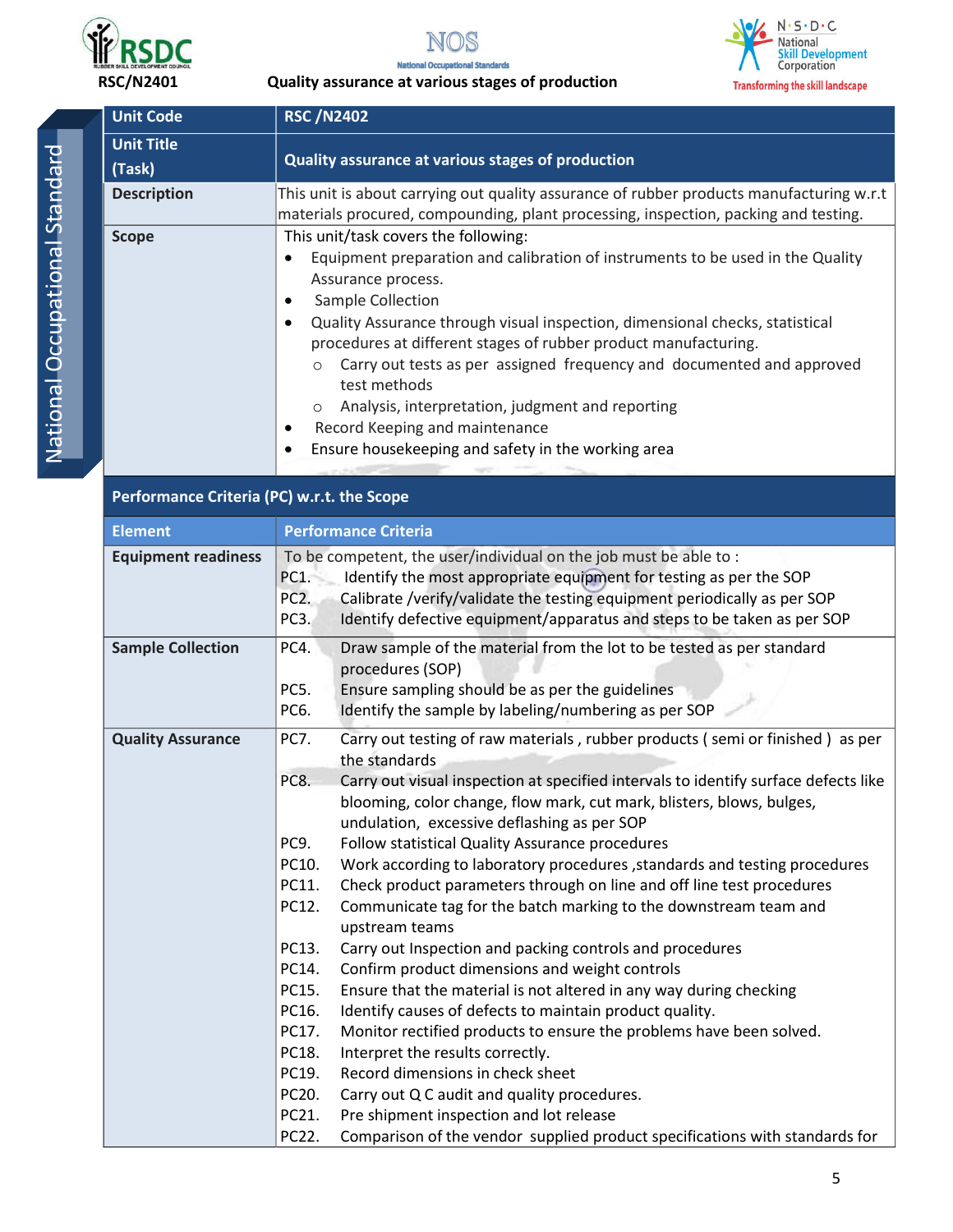







|                                                                                                            | accept/reject criteria up on lab testing                                                                                                                                                                                                                                                                                                                                                                                                                                                                                                                                                                                                                                                                                                                                                                                                                                                                                                                                                                                                                                                                                                                                                                                                                                                                                                                                                                                                                                                                                                                                                                                                                                                                                                                                                                |
|------------------------------------------------------------------------------------------------------------|---------------------------------------------------------------------------------------------------------------------------------------------------------------------------------------------------------------------------------------------------------------------------------------------------------------------------------------------------------------------------------------------------------------------------------------------------------------------------------------------------------------------------------------------------------------------------------------------------------------------------------------------------------------------------------------------------------------------------------------------------------------------------------------------------------------------------------------------------------------------------------------------------------------------------------------------------------------------------------------------------------------------------------------------------------------------------------------------------------------------------------------------------------------------------------------------------------------------------------------------------------------------------------------------------------------------------------------------------------------------------------------------------------------------------------------------------------------------------------------------------------------------------------------------------------------------------------------------------------------------------------------------------------------------------------------------------------------------------------------------------------------------------------------------------------|
|                                                                                                            | PC23.<br>Observe GMP and other quality standards / procedure                                                                                                                                                                                                                                                                                                                                                                                                                                                                                                                                                                                                                                                                                                                                                                                                                                                                                                                                                                                                                                                                                                                                                                                                                                                                                                                                                                                                                                                                                                                                                                                                                                                                                                                                            |
| <b>Recording and</b><br><b>Reporting</b>                                                                   | PC24.<br>Record and maintain the data as per the company standards (SOP)<br>PC25.<br>Ensure that reports/records are accurate and clear<br>PC26.<br>Release or Hold the material as per finding for further processing.<br>PC27.<br>Take up the results of the findings with supplier/QA in-charge/appropriate<br>authority.<br>PC28.<br>Inform concerned persons for rectifications, if needed in specified time limit                                                                                                                                                                                                                                                                                                                                                                                                                                                                                                                                                                                                                                                                                                                                                                                                                                                                                                                                                                                                                                                                                                                                                                                                                                                                                                                                                                                 |
|                                                                                                            | PC29.<br>Ensure proactive action through document change (if any), process change,<br>material change including training as per root cause analysis.                                                                                                                                                                                                                                                                                                                                                                                                                                                                                                                                                                                                                                                                                                                                                                                                                                                                                                                                                                                                                                                                                                                                                                                                                                                                                                                                                                                                                                                                                                                                                                                                                                                    |
| <b>Housekeeping &amp;</b><br><b>Safety</b>                                                                 | PC30.<br>Handle the equipments and samples properly<br>PC31.<br>Conduct the quality checks wearing the appropriate attire and safety gears<br>PC32.<br>Precaution for dust / chemical inhaling and handling<br>PC33.<br>Comply with health, safety, environment guidelines, regulations etc in<br>accordance with international/national standards or organizational standards<br>(SOP)                                                                                                                                                                                                                                                                                                                                                                                                                                                                                                                                                                                                                                                                                                                                                                                                                                                                                                                                                                                                                                                                                                                                                                                                                                                                                                                                                                                                                 |
| <b>Material Disposal</b>                                                                                   | PC34.<br>Dispose off all materials used in the QA test safely as per Health and Safety<br>management system of the company                                                                                                                                                                                                                                                                                                                                                                                                                                                                                                                                                                                                                                                                                                                                                                                                                                                                                                                                                                                                                                                                                                                                                                                                                                                                                                                                                                                                                                                                                                                                                                                                                                                                              |
| <b>Knowledge and Understanding (K)</b>                                                                     |                                                                                                                                                                                                                                                                                                                                                                                                                                                                                                                                                                                                                                                                                                                                                                                                                                                                                                                                                                                                                                                                                                                                                                                                                                                                                                                                                                                                                                                                                                                                                                                                                                                                                                                                                                                                         |
| A. Organizational<br><b>Context</b><br>(Knowledge of the<br>company/<br>organization and<br>its processes) | The user/individual on the job needs to know and understand:<br>Company's quality policies and acceptance standards for raw materials,<br>KA1.<br>processed and final product.<br>KA2.<br>Organisational Coding system of raw material, compounds and products<br><b>KA3.</b><br>Chemicals and Latex used in the industry and their function<br>Different quality management systems<br>KA4.<br>Principles of good quality assurance practices applicable in the workplace<br>KA5.<br>Material disposal procedure, importance of appropriate disposal of material<br>KA6.<br>and implications of not following the material disposal procedure<br><b>KA7.</b><br>Importance of quality and damage checks<br>Importance of identifying non-conforming products<br>KA8.<br><b>KA9</b><br>Risk and impact of not following defined procedures/work instructions<br>KA10.<br>Escalation matrix for reporting identified issues<br>KA11.<br>Types of documentation in organization and importance of the same<br>Records to be maintained and implications of non-maintenance of the same<br>KA12.<br>Company manual and from where to attain it<br>KA13.<br>Importance of housekeeping & good shop floor practices<br>KA14.<br>KA15.<br>Health, Safety and Environment guidelines, legislation and regulations as<br>applicable<br>Personal protection (Which protective equipment to be used and how)<br>KA16.<br>Impact of poor practices on health, safety and environment<br>KA17.<br>Potential hazards and actions to minimize the same<br>KA18.<br>Escalation matrix and escalation procedure for reporting hazards.<br>KA19.<br>Impact of various practices on cost, quality, productivity, delivery and safety<br>KA20.<br>KA21.<br>Handover/Takeover the equipment/ work area as per company's SOP |
| <b>B. Technical</b><br>Knowledge                                                                           | The user/individual on the job needs to know and understand:<br>Knowledge of chemistry, physics, arithmetic and statistical quality control<br>KB1.                                                                                                                                                                                                                                                                                                                                                                                                                                                                                                                                                                                                                                                                                                                                                                                                                                                                                                                                                                                                                                                                                                                                                                                                                                                                                                                                                                                                                                                                                                                                                                                                                                                     |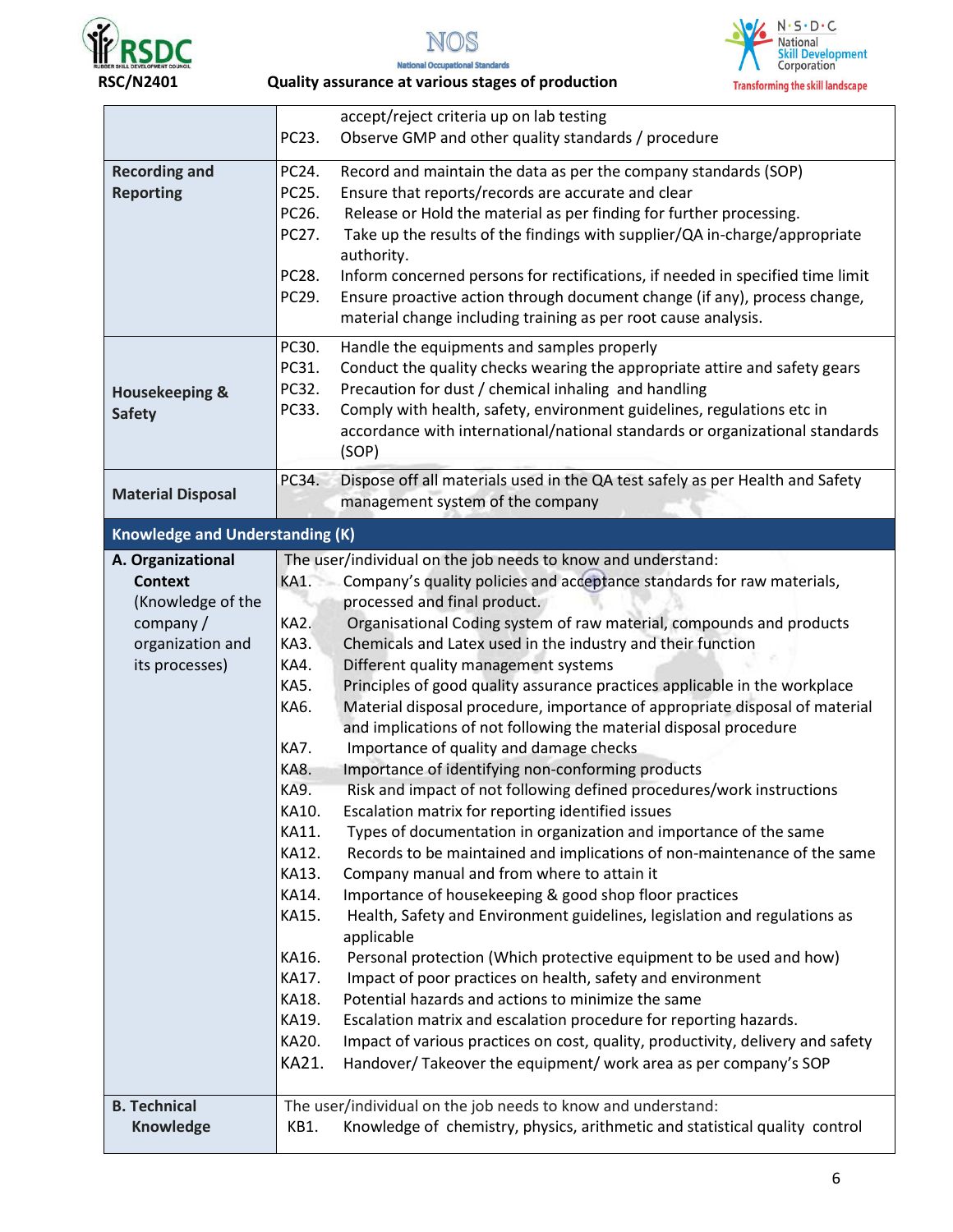





|       | procedures                                                                   |
|-------|------------------------------------------------------------------------------|
| KB2.  | Knowledge on different standard reference material for Quality Assurance.    |
| KB3.  | Awareness of Shelf life procedures, both accelerated and real time ageing    |
|       | methods.                                                                     |
| KB4.  | Principles of good inspection practices applied in the workplace             |
| KB5.  | Different types of defects/problems likely to be identified and the ways of  |
|       | rectifying them.                                                             |
| KB6.  | Visual standards                                                             |
| KB7.  | Maintaining master sample for visual/ colour matching                        |
| KB8.  | Different techniques/inspection methods used to identify defects.            |
| KB9.  | Lighting requirements in work area                                           |
| KB10. | Standard operating procedures for non-conformance products                   |
| KB11. | Methods and techniques (7 QC Tools) involved in evaluating information       |
|       | including root cause analysis through Fishbone diagram.                      |
| KB12. | Importance of vision testing                                                 |
| KB13. | Dimension standards and tolerances                                           |
|       | KB14. Procedures for storing samples                                         |
|       | KB15. How to obtain and interpret records, charts, specifications, equipment |
|       | manuals, history/technical support reports and other documents needed for    |
|       | the implementation of quality improvements                                   |
|       | KB16. The methods that can be used for controlling test variables            |
|       | KB17. Computer/application software processing                               |
| KB18. | The types of impact assessment system/technique available, and their         |
|       | application.                                                                 |
| KB19. | Methods and techniques involved in evaluating information like control       |
|       | charts (UCL, LCL, Targeted value) process capability (Cp, Cpk), standard     |
|       | deviation, design of experiments                                             |
| KB20. | Product complaint handlings and its analyses.                                |
| KB21. | Role of different raw materials in compounding, processing/ product          |
|       | manufacturing and performance                                                |
| KB22. | Knowledge of rubber products manufacturing machine, testing, inspection,     |
|       | packing machines & its operations                                            |
| KB23. | Knowledge of lab equipment and its handing                                   |
| KB24. | Specifications of materials tested and its importance in the release system  |
| KB25. | National/International standard quality test methods for different materials |
| KB26. | Knowledge lab chemicals and preparations                                     |
| KB27. | Methods/techniques used for labeling samples                                 |
| KB28. | Procedure (SOP) to be followed in case the sample is unfit for test          |
| KB29. | Statistical analysis of test data                                            |
| KB30. | Implications (impact on internal/external customers) of defective products,  |
|       | materials or components.                                                     |
| KB31. | Different types of machines and their operation as well as control panel.    |
| KB32. | Importance of process parameters (temperature, pressure etc) and impact      |
| KB33. | Cleanliness and safety requirements for commencing a manufacturing           |
|       | operation                                                                    |
| KB34. | Troubleshooting and adjusting the process parameters                         |
| KB35. | Knowledge of influence of parameters (e.g. time, temperature, pressure) on   |
|       | different operations                                                         |
| KB36. | Common defects in products, their possible causes and remedies               |
| KB37. | Specifications and performance requirements of the product                   |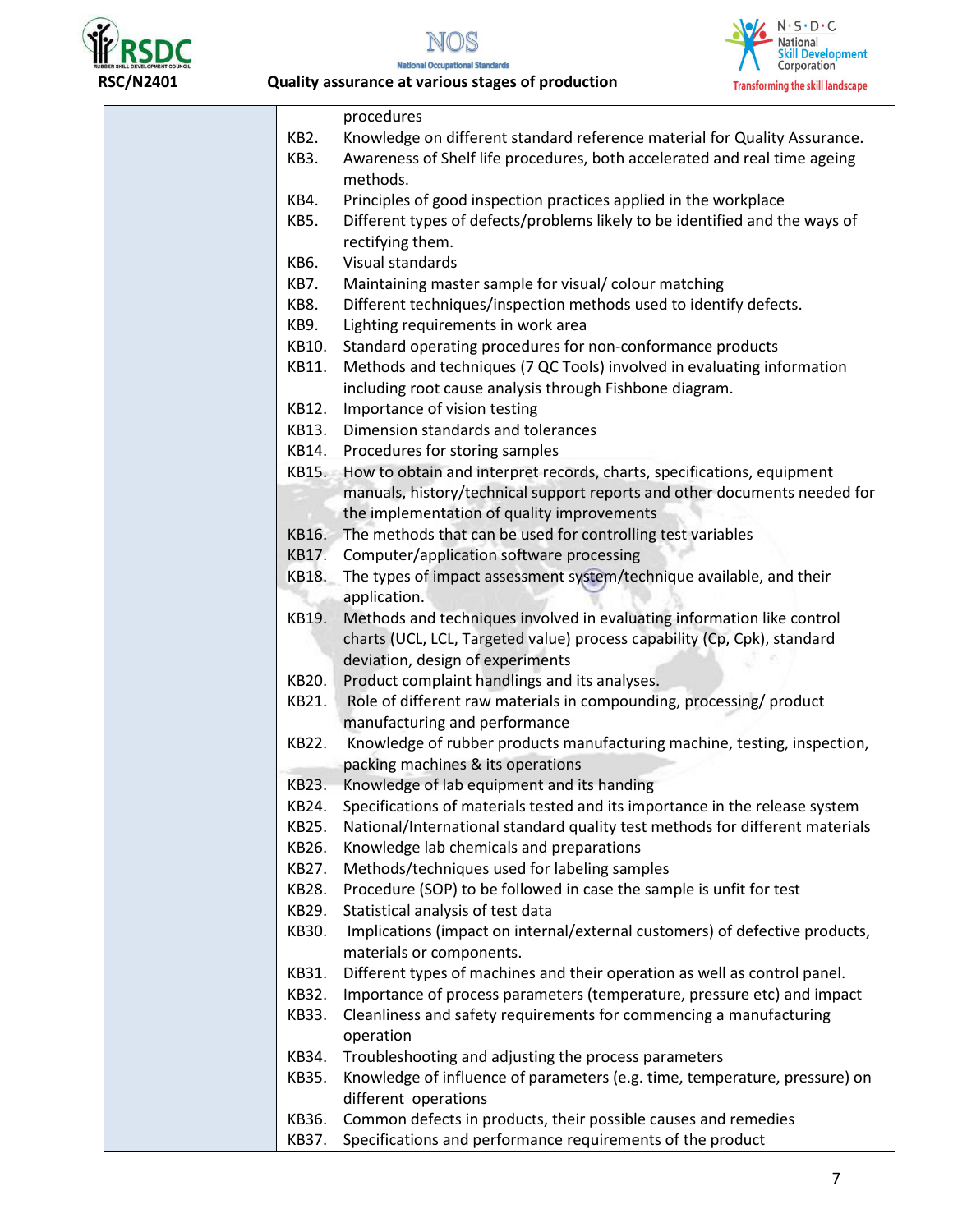





|                               | Potential problems in the Quality Assurance operation<br>KB38.                       |  |  |
|-------------------------------|--------------------------------------------------------------------------------------|--|--|
|                               | Appropriate solutions to the problems encountered<br>KB39.                           |  |  |
|                               | Importance of proper record maintenance<br>KB40.                                     |  |  |
| Skills (S)                    |                                                                                      |  |  |
| A. Core Skills/               | <b>Writing Skills</b>                                                                |  |  |
| <b>Generic Skills</b>         | The user/ individual on the job needs to know and understand how to:                 |  |  |
|                               | Record and communicate details of work done to appropriate people using<br>SA1.      |  |  |
|                               | written/typed report or computer based record/electronic mail                        |  |  |
|                               | SA2. Maintain proper records as per given format<br>SA <sub>2</sub> .                |  |  |
|                               | <b>Reading Skills</b>                                                                |  |  |
|                               | Read and understand manuals, health and safety instructions, memos,<br>SA3.          |  |  |
|                               | reports, job cards etc                                                               |  |  |
|                               | Read images, graphs, diagrams<br>SA4.                                                |  |  |
|                               | Understand the various coding systems as per company norms<br>SA5.                   |  |  |
|                               | <b>Oral Communication</b>                                                            |  |  |
|                               | SA6.<br>Communication with upstream and downstream teams                             |  |  |
|                               | Communicate with job owners like sample originating section, supplier etc.<br>SA7.   |  |  |
|                               | Disclose information only to those who have the right and need to know it.<br>SA8.   |  |  |
|                               | SA9.<br>Communicate confidential and sensitive information discretely to authorized  |  |  |
|                               | person as per SOP                                                                    |  |  |
|                               | æ                                                                                    |  |  |
|                               | <b>Life Skills</b>                                                                   |  |  |
|                               | <b>Integrity</b>                                                                     |  |  |
|                               | SA10. Practice honesty with respect to company property and time                     |  |  |
|                               | SA11. Communicate with people in a form and manner and using language that is        |  |  |
|                               | open and respectful                                                                  |  |  |
|                               | SA12. Resolve any difficulties in relationships with colleagues, or get help from an |  |  |
|                               | appropriate person, in a way that preserves goodwill and trust                       |  |  |
|                               | <b>Motivation</b>                                                                    |  |  |
|                               | SA13. Take responsibility for completing one's own work assignment                   |  |  |
|                               | SA14. Take initiative to enhance/learn skills in one's area of work                  |  |  |
|                               | SA15. The capacity to learn from experience in a range of settings and scenarios and |  |  |
|                               | the capacity to reflect on and analyse one's learning.                               |  |  |
|                               | SA16. Is open to new ways of doing things                                            |  |  |
|                               | SA17. The capacity to envisage and articulate personal goals; to develop strategies  |  |  |
|                               | and take action to achieve them.                                                     |  |  |
|                               | <b>Reliability</b>                                                                   |  |  |
|                               | SA18. Avoid absenteeism                                                              |  |  |
|                               | SA19. Act objectively, rather than impulsively or emotionally when faced with        |  |  |
|                               | difficult/stressful or emotional situations                                          |  |  |
|                               | SA20. Work in disciplined lab environment                                            |  |  |
|                               | SA21. Be punctual                                                                    |  |  |
| <b>B. Professional Skills</b> | <b>Decision Making</b>                                                               |  |  |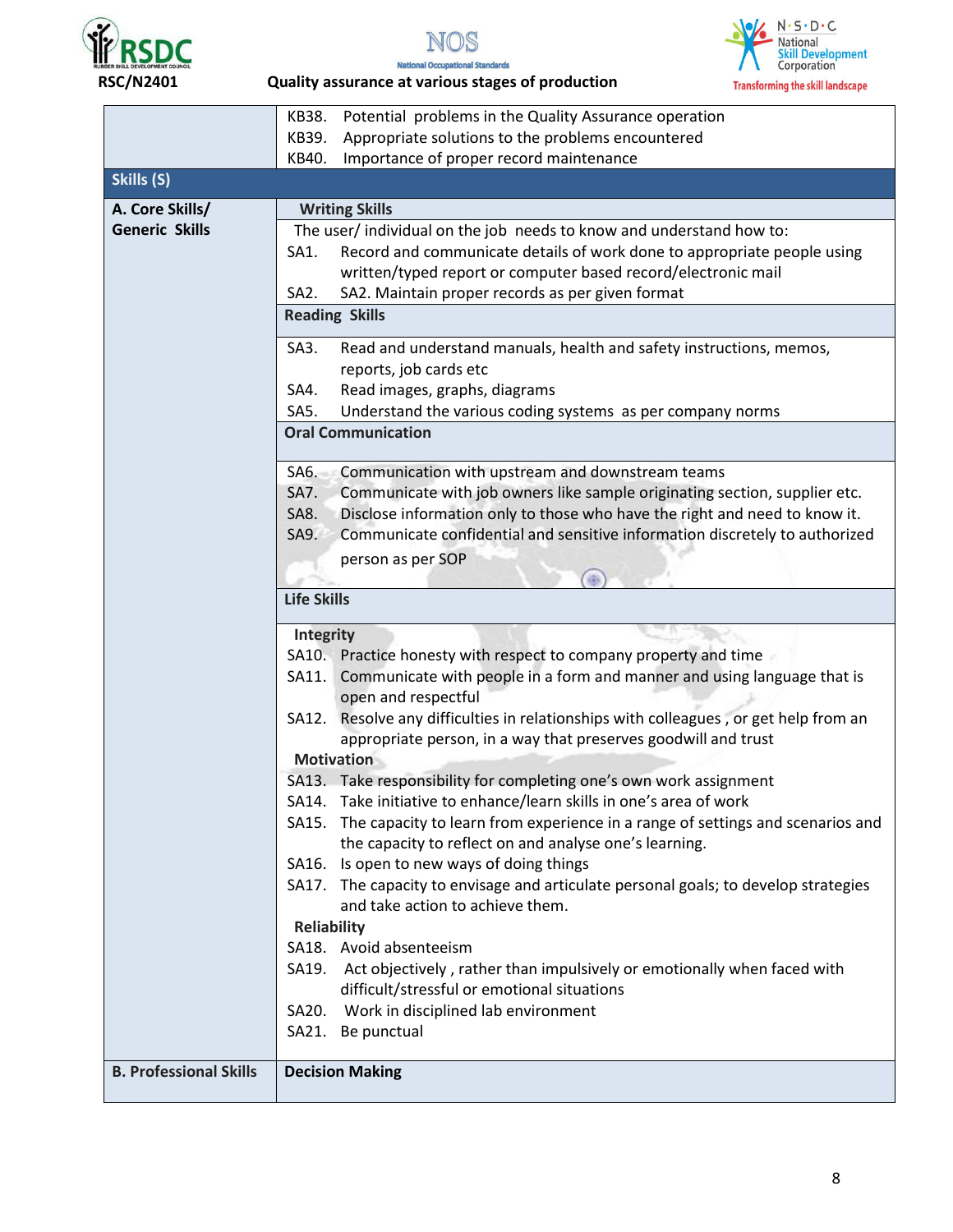

N. S. D. C<br>National<br>Skill Development<br>Corporation **Transforming the skill landscape** 

|                   | The individual needs to know and understand how to:                                 |
|-------------------|-------------------------------------------------------------------------------------|
| SB1.              | Take a decision for any change/issue based on earlier successes(documented          |
|                   | previous history) on similar issues                                                 |
| SB <sub>2</sub> . | Work out changes in case a new improved machine/equipment is added in the           |
|                   | process or any new material/chemical is developed replacing existing one.           |
| SB <sub>3</sub> . | Make changes in cycle time due to improved process.                                 |
| SB4.              | Use the standard operating procedure or trouble shooting manuals for trouble        |
|                   | shooting and other reference documents approved by plant management                 |
| SB5.              | Consult the peer group and superiors to arrive at a favourable decision.            |
| SB6.              | Use of standard available problem solving techniques for decision making            |
| SB7.              | Review and analyze the process steps to check on system non adherence and           |
|                   | non conformity                                                                      |
| SB8.              | Review the current SOP and other standards for continuous improvement to            |
|                   | facilitate decision making                                                          |
|                   | SB9. Take a calculated risk with minimum losses                                     |
|                   | <b>Plan and Organize</b>                                                            |
|                   | SB10. Plan and organize the factors of production to execute the business plan      |
|                   | SB11. Fix up tasks and allotment of the same                                        |
|                   | SB12. Assign tasks to suitable persons                                              |
|                   | SB13. Motivate them for better output and time bound completion of tasks            |
|                   | <b>Customer Centricity</b>                                                          |
|                   | SB14. Match customer needs/specification by adjusting the processing conditions     |
|                   | (interact with customer in case any clarification required)                         |
|                   | SB15. Ensure that performance of his action/operation/activity does not lead to any |
|                   | divergence from the specified quality of the final product as required by the       |
|                   | customer.                                                                           |
|                   | SB16. Complete the assigned task in timely manner so that the final product is      |
|                   | delivered in the timeline given by the customer.                                    |
| SB17.             | Communicate effectively to the superior/customer for any delay in supplies to       |
|                   | the clients.                                                                        |
|                   | SB18. Work towards fulfilling the customer's requirement as per their demand.       |
|                   | SB19. In case of any complaint, ensure its timely resolution if the problem is      |
|                   | emanating at his level                                                              |
|                   | SB20. Communicate effectively to the superior/customer for any delay in resolving   |
|                   | the problem faced by the customer.                                                  |
|                   | SB21. Maintain good/cordial relation with customers.                                |
|                   | SB22. Work on the feedback received from customer regarding the product.            |
|                   | <b>Problem Solving</b>                                                              |
|                   | SB23. Application of basic sciences and mathematics                                 |
|                   | SB24. Application of statistics                                                     |
|                   | SB25. Use of computer/ application software                                         |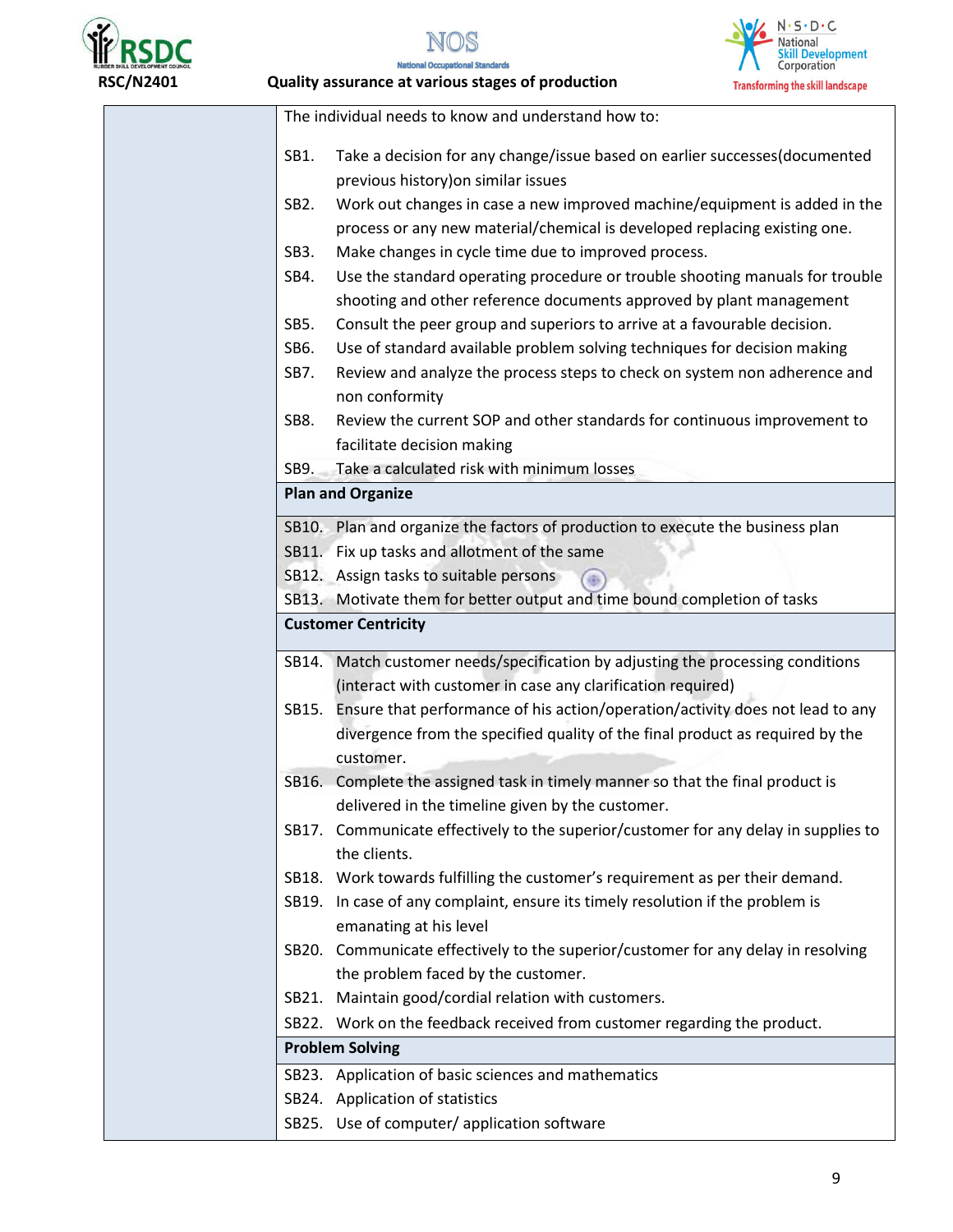





| <b>Analytical Thinking</b>                                                                        |
|---------------------------------------------------------------------------------------------------|
| SB26. Apply appropriate technique/method for various types of products to meet<br>desired purpose |
| SB27. Interpret data and analyse results                                                          |
| SB28. Suggest improvements (if any) in process/product/materials based on results                 |
| and experience                                                                                    |
| <b>Critical Thinking</b>                                                                          |
|                                                                                                   |
| SB29. Handle rubber compound and products                                                         |
| SB30. Complex sample components                                                                   |
| SB31. Perform computer operations                                                                 |
|                                                                                                   |

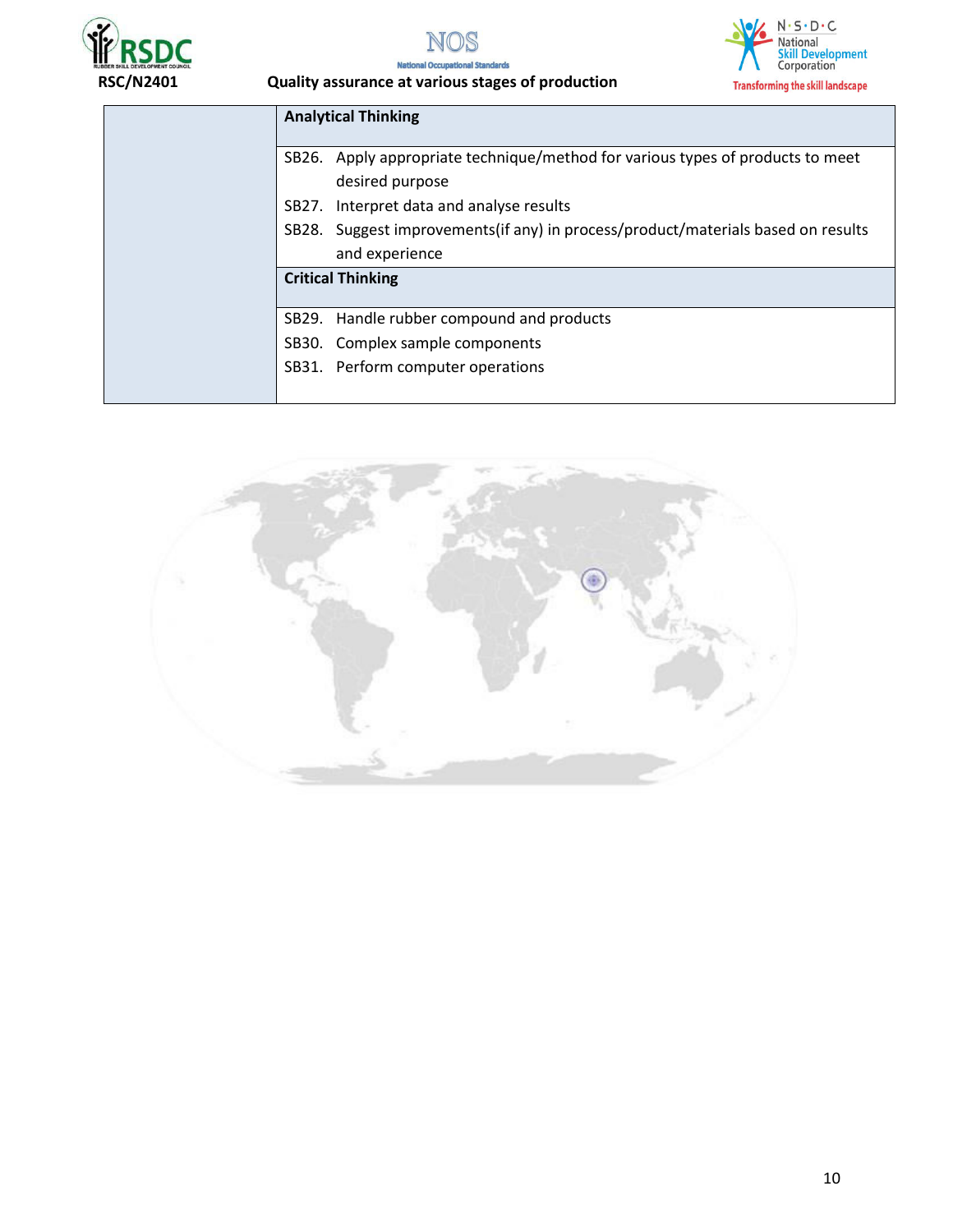



#### **RSC/N2401 Quality assurance at various stages of production**

### **NOS Version Control**

| NOS Code             | <b>RSC/N2402</b>            |                       |            |
|----------------------|-----------------------------|-----------------------|------------|
| <b>Credits(NSQF)</b> | <b>TBD</b>                  | <b>Version number</b> | 2.0        |
| Industry             | <b>Rubber Manufacturing</b> | <b>Drafted on</b>     | 02/12/2014 |
| Industry Sub-sector  | <b>Tyre and Non-Tyre</b>    | Last reviewed on      | 25/10/2017 |
| <b>Occupation</b>    | <b>Quality Assurance</b>    | Next review date      | 25/10/2021 |



[Back to QP](#page-1-0)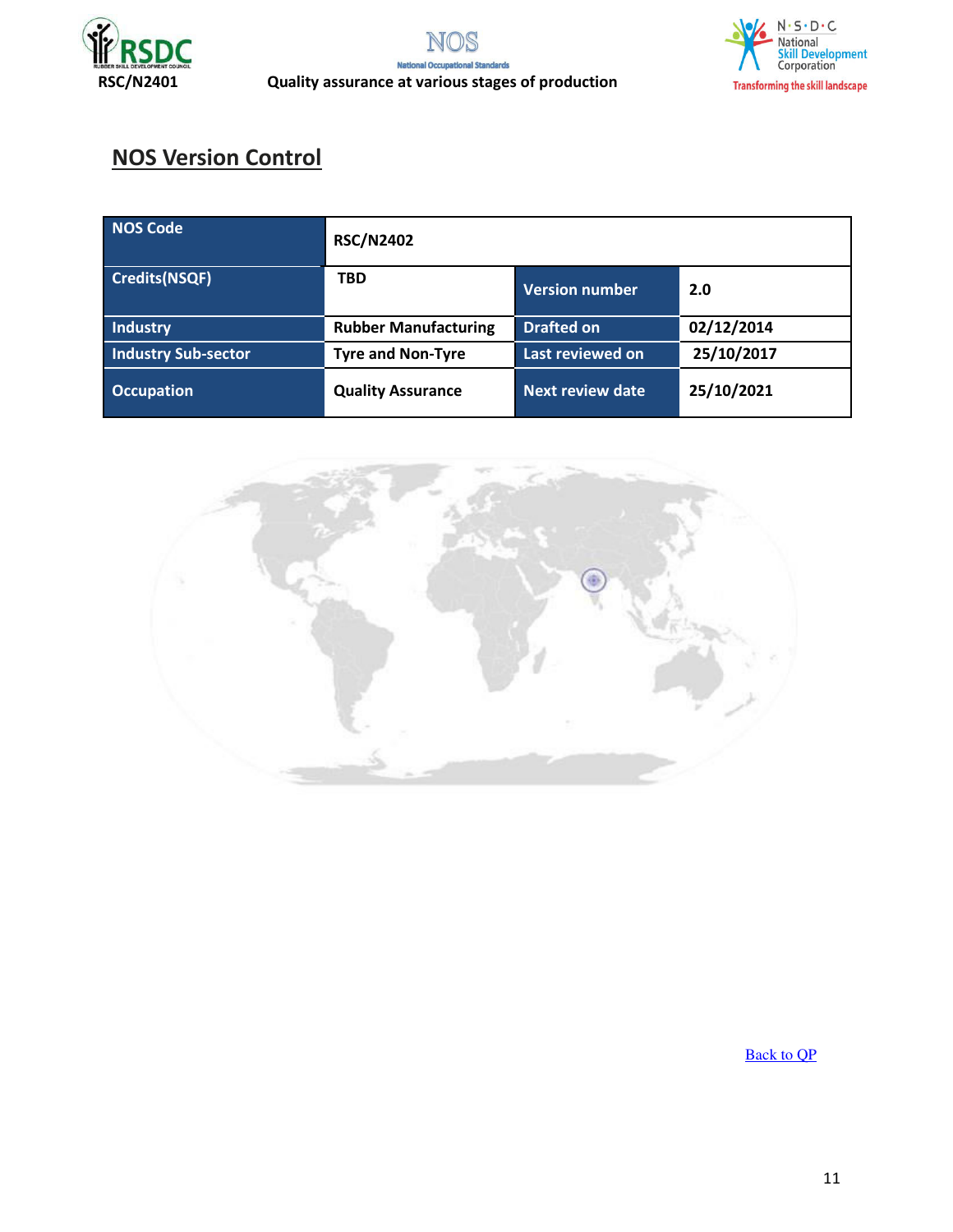



 **RSC/N5001 Carry out housekeeping in rubber product manufacturing** 

# **National Occupational Standard**

----------------------------------------------------------------------------------------------------------------------------- ----------

<span id="page-11-0"></span>

---------------------------------------------------------------------------------------------------------------------------------------

**Overview** 

**This unit is about carrying out housekeeping**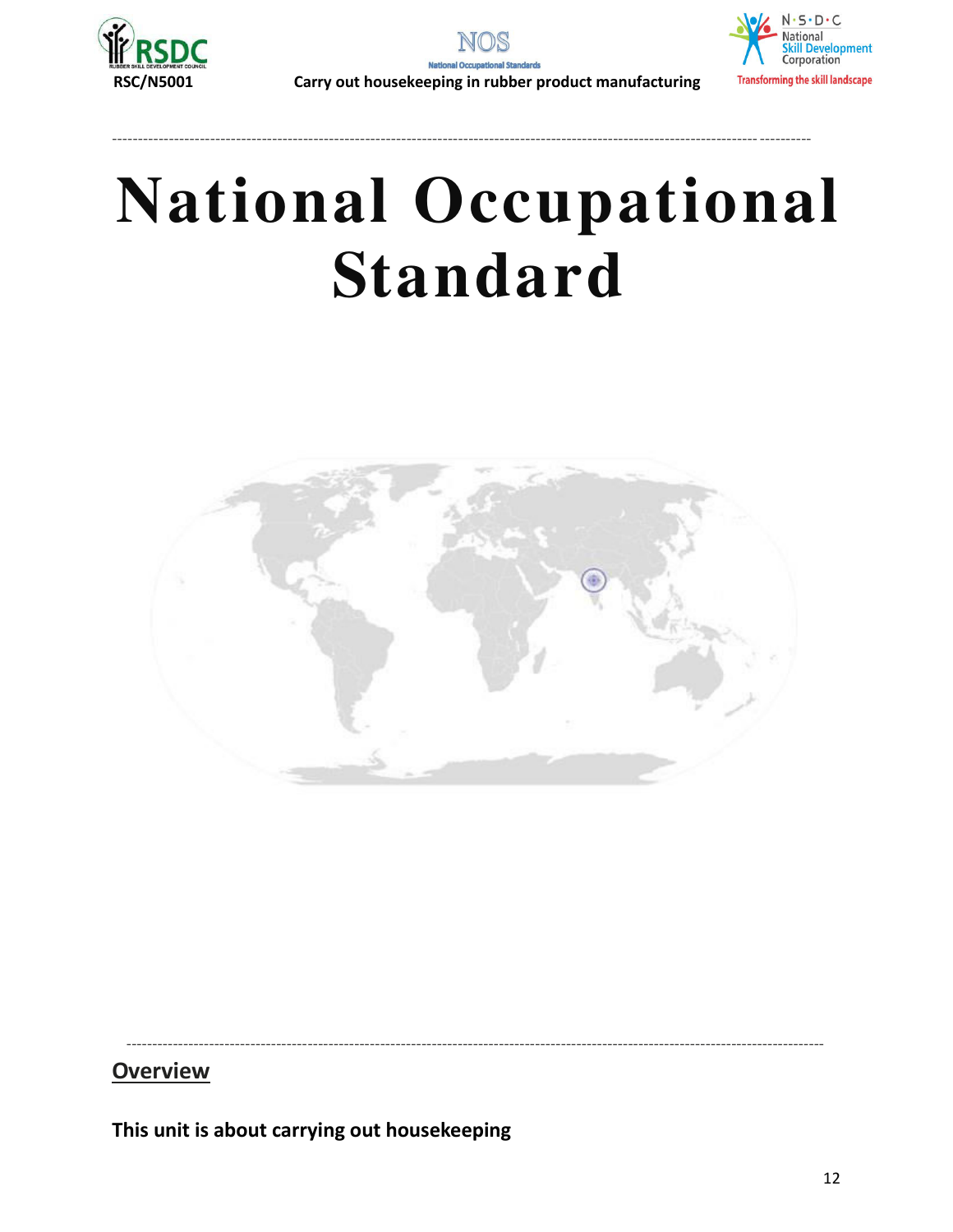





#### **RSC/N5001 Carry out housekeeping in rubber product manufacturing**

| <b>Unit Code</b>                           | <b>RSC/N5001</b>                                                                                                                                                                                                                                                                                                                                                                                                                                                                                               |  |  |
|--------------------------------------------|----------------------------------------------------------------------------------------------------------------------------------------------------------------------------------------------------------------------------------------------------------------------------------------------------------------------------------------------------------------------------------------------------------------------------------------------------------------------------------------------------------------|--|--|
| <b>Unit Title</b><br>(Task)                | Carry out housekeeping in rubber product manufacturing                                                                                                                                                                                                                                                                                                                                                                                                                                                         |  |  |
| <b>Description</b>                         | This unit is about carrying out housekeeping activities                                                                                                                                                                                                                                                                                                                                                                                                                                                        |  |  |
| <b>Scope</b>                               | This unit/task covers the following:<br>Preparing for housekeeping activities<br>Carry out housekeeping operations<br>Post housekeeping activities<br>$\bullet$<br>General<br>NOTE ; QA Supervisor working area covers from shop floor to their<br>office/laboratory .As for as housekeeping is concerned they are responsible for<br>maintenance and upkeep of their offices, laboratory/testing areas .Shop floor<br>house keeping is responsibility of shop floor production and maintenance<br>associates. |  |  |
| Performance Criteria (PC) w.r.t. the Scope |                                                                                                                                                                                                                                                                                                                                                                                                                                                                                                                |  |  |
| <b>Element</b>                             | <b>Performance Criteria</b>                                                                                                                                                                                                                                                                                                                                                                                                                                                                                    |  |  |
| <b>Pre housekeeping</b><br>activities      | To be competent, the user/individual on the job must be able to:<br>Carry out the inspection of the company's offices and lab/testing area<br>PC1.<br>PC <sub>2</sub> .<br>Ensure that the testing area is free of any rubber, rubber products.<br>PC3.<br>Ensure all testing equipments are clean, zero set and are ready to use                                                                                                                                                                              |  |  |

| <b>Operations</b><br>PC11. Use the correct cleaning method for the work area, type of soiling and<br>surface<br>PC12. Carry out cleaning activity without disturbing others<br>PC13. Deal with accidental damage, if any, caused while carrying out the work<br>PC14. Report to the appropriate person in care there are any difficulties in<br>carrying out the work<br>PC15. Identify and report to the appropriate person any additional cleaning<br>required that is outside one's responsibility or skill<br>PC16. Ensure that there is no oily substance on the floor to avoid slippage<br><b>Post housekeeping</b><br>PC17. Ensure that no scrap material is lying around<br>activities<br>PC18. Maintain and store housekeeping equipment and supplies<br>PC19. Follow workplace procedures to deal with any accidental damage caused<br>during the cleaning process<br>PC20. Ensure that, on completion of the work, the area is left clean and dry and | dcuviues | PC <sub>2</sub> .<br>PC <sub>3</sub> .<br>PC4.<br>PC5.<br>PC6.<br><b>PC7.</b><br>PC8.<br>PC9.<br>PC10. | Carry out the modellion of the company 3 onnecs and lab/ testing area<br>Ensure that the testing area is free of any rubber, rubber products.<br>Ensure all testing equipments are clean, zero set and are ready to use<br>Identify the material requirements for cleaning the areas inspected, by<br>considering risk, time, efficiency and type of stain<br>Ensure that the cleaning equipment is in proper working condition<br>Select the suitable alternatives for cleaning the areas/lab glassware in<br>case the appropriate equipment and materials are not available and<br>inform the appropriate person<br>Inform the affected people about the cleaning activity<br>Display the appropriate signage for the work being conducted<br>Ensure that there is adequate ventilation for the work being carried out<br>Wear the personal protective equipment required for the cleaning<br>method and materials being used |
|------------------------------------------------------------------------------------------------------------------------------------------------------------------------------------------------------------------------------------------------------------------------------------------------------------------------------------------------------------------------------------------------------------------------------------------------------------------------------------------------------------------------------------------------------------------------------------------------------------------------------------------------------------------------------------------------------------------------------------------------------------------------------------------------------------------------------------------------------------------------------------------------------------------------------------------------------------------|----------|--------------------------------------------------------------------------------------------------------|---------------------------------------------------------------------------------------------------------------------------------------------------------------------------------------------------------------------------------------------------------------------------------------------------------------------------------------------------------------------------------------------------------------------------------------------------------------------------------------------------------------------------------------------------------------------------------------------------------------------------------------------------------------------------------------------------------------------------------------------------------------------------------------------------------------------------------------------------------------------------------------------------------------------------------|
|                                                                                                                                                                                                                                                                                                                                                                                                                                                                                                                                                                                                                                                                                                                                                                                                                                                                                                                                                                  |          |                                                                                                        |                                                                                                                                                                                                                                                                                                                                                                                                                                                                                                                                                                                                                                                                                                                                                                                                                                                                                                                                 |
|                                                                                                                                                                                                                                                                                                                                                                                                                                                                                                                                                                                                                                                                                                                                                                                                                                                                                                                                                                  |          |                                                                                                        |                                                                                                                                                                                                                                                                                                                                                                                                                                                                                                                                                                                                                                                                                                                                                                                                                                                                                                                                 |
|                                                                                                                                                                                                                                                                                                                                                                                                                                                                                                                                                                                                                                                                                                                                                                                                                                                                                                                                                                  |          |                                                                                                        |                                                                                                                                                                                                                                                                                                                                                                                                                                                                                                                                                                                                                                                                                                                                                                                                                                                                                                                                 |
|                                                                                                                                                                                                                                                                                                                                                                                                                                                                                                                                                                                                                                                                                                                                                                                                                                                                                                                                                                  |          |                                                                                                        |                                                                                                                                                                                                                                                                                                                                                                                                                                                                                                                                                                                                                                                                                                                                                                                                                                                                                                                                 |
|                                                                                                                                                                                                                                                                                                                                                                                                                                                                                                                                                                                                                                                                                                                                                                                                                                                                                                                                                                  |          |                                                                                                        |                                                                                                                                                                                                                                                                                                                                                                                                                                                                                                                                                                                                                                                                                                                                                                                                                                                                                                                                 |
|                                                                                                                                                                                                                                                                                                                                                                                                                                                                                                                                                                                                                                                                                                                                                                                                                                                                                                                                                                  |          |                                                                                                        |                                                                                                                                                                                                                                                                                                                                                                                                                                                                                                                                                                                                                                                                                                                                                                                                                                                                                                                                 |
|                                                                                                                                                                                                                                                                                                                                                                                                                                                                                                                                                                                                                                                                                                                                                                                                                                                                                                                                                                  |          |                                                                                                        |                                                                                                                                                                                                                                                                                                                                                                                                                                                                                                                                                                                                                                                                                                                                                                                                                                                                                                                                 |
|                                                                                                                                                                                                                                                                                                                                                                                                                                                                                                                                                                                                                                                                                                                                                                                                                                                                                                                                                                  |          |                                                                                                        |                                                                                                                                                                                                                                                                                                                                                                                                                                                                                                                                                                                                                                                                                                                                                                                                                                                                                                                                 |
|                                                                                                                                                                                                                                                                                                                                                                                                                                                                                                                                                                                                                                                                                                                                                                                                                                                                                                                                                                  |          |                                                                                                        |                                                                                                                                                                                                                                                                                                                                                                                                                                                                                                                                                                                                                                                                                                                                                                                                                                                                                                                                 |
|                                                                                                                                                                                                                                                                                                                                                                                                                                                                                                                                                                                                                                                                                                                                                                                                                                                                                                                                                                  |          |                                                                                                        |                                                                                                                                                                                                                                                                                                                                                                                                                                                                                                                                                                                                                                                                                                                                                                                                                                                                                                                                 |
|                                                                                                                                                                                                                                                                                                                                                                                                                                                                                                                                                                                                                                                                                                                                                                                                                                                                                                                                                                  |          |                                                                                                        |                                                                                                                                                                                                                                                                                                                                                                                                                                                                                                                                                                                                                                                                                                                                                                                                                                                                                                                                 |
|                                                                                                                                                                                                                                                                                                                                                                                                                                                                                                                                                                                                                                                                                                                                                                                                                                                                                                                                                                  |          |                                                                                                        |                                                                                                                                                                                                                                                                                                                                                                                                                                                                                                                                                                                                                                                                                                                                                                                                                                                                                                                                 |
|                                                                                                                                                                                                                                                                                                                                                                                                                                                                                                                                                                                                                                                                                                                                                                                                                                                                                                                                                                  |          |                                                                                                        |                                                                                                                                                                                                                                                                                                                                                                                                                                                                                                                                                                                                                                                                                                                                                                                                                                                                                                                                 |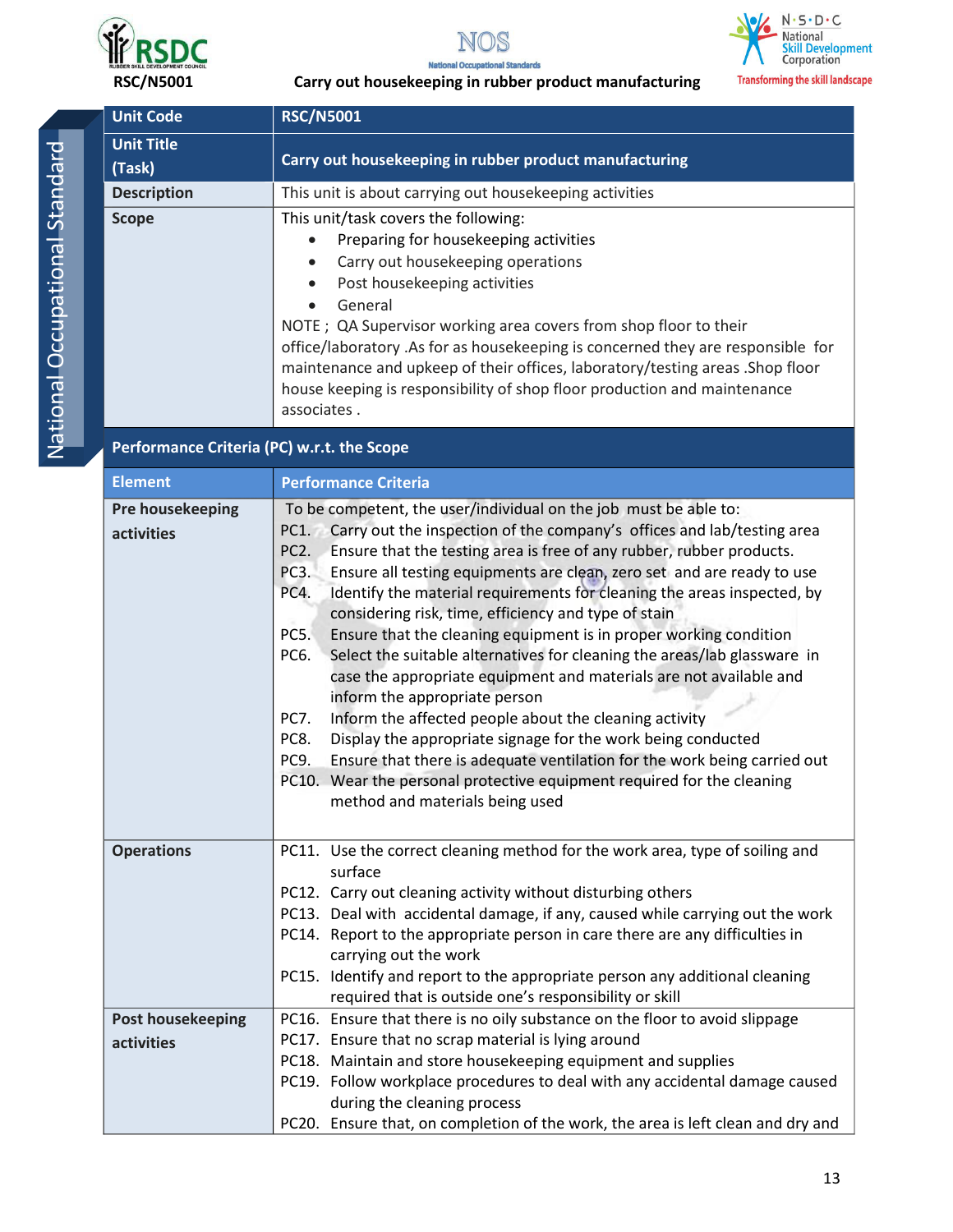





| <b>RSC/N5001</b>                       | <b>Transforming the skill landsca</b><br>Carry out housekeeping in rubber product manufacturing |
|----------------------------------------|-------------------------------------------------------------------------------------------------|
|                                        | meets requirements                                                                              |
|                                        | PC21. Return the equipment, materials and personal protective equipment that                    |
|                                        | were used to the right places making sure they are clean, safe and                              |
|                                        | securely stored                                                                                 |
|                                        | PC22. Dispose the waste garnered from the activity in an appropriate manner                     |
|                                        | PC23. Dispose of used and un-used solutions according to manufacturer's                         |
|                                        | instructions, and clean the equipment thoroughly                                                |
| <b>General</b>                         | PC24. Maintain schedules and records for housekeeping duty                                      |
|                                        | PC25. Replenish any necessary supplies or consumables                                           |
|                                        |                                                                                                 |
| <b>Knowledge and Understanding (K)</b> |                                                                                                 |
| A. Organizational                      | Importance of learning proper procedures and techniques<br>KA1.                                 |
| <b>Context</b>                         | KA2.<br>Implications of not following the organizational requirement for approval               |
| (Knowledge of the                      | for undertaking the specific task                                                               |
| company /                              | KA3.<br>Importance of completing the activities as per the schedule                             |
|                                        | KA4.<br>Implications of not following the defined procedures/work instructions                  |
| organization and                       | KA5.<br>Importance of team work                                                                 |
| its processes)                         | KA6.<br>Health, Safety and Environment guidelines, legislation and regulations as               |
|                                        | applicable                                                                                      |
|                                        | <b>KA7.</b><br>Actions to be taken in case of non-conformity to behavioral standards            |
|                                        | of the organization                                                                             |
|                                        | KA8.<br>Impact of poor practices on the individual's and organization's                         |
|                                        | performance                                                                                     |
|                                        | <b>KA9.</b><br>Importance of optimal utilization of resources                                   |
|                                        | Importance of providing feedback for improvement<br>KA10.                                       |
|                                        | Importance of indigenous knowledge for evolving/adopting operation<br>KA11.                     |
|                                        | specific practices                                                                              |
|                                        | Rectification/solution of problems/conflicts for the smooth functioning<br>KA12.                |
|                                        | of the organization                                                                             |
|                                        | Importance of documentation/reporting as per guidelines and<br>KA13.                            |
|                                        | procedures                                                                                      |
|                                        | KA14. Knowledge of do's and don'ts (company's HR instructions)                                  |
|                                        | KA15.<br>Importance of attending trouble shooting                                               |
|                                        | Importance of subject learning/training<br>KA16.                                                |
|                                        | KA17.<br>Importance of Product and its application                                              |
| <b>B. Technical</b>                    | The user/individual on the job needs to know and understand:                                    |
| Knowledge                              | The levels of hygiene required by workplace and why it is important to<br>KB1.                  |
|                                        | maintain them during your work                                                                  |
|                                        | KB2.<br>How to inspect a work area to decide what cleaning it needs                             |
|                                        | KB3.<br>Methods and materials that used for cleaning variety of surfaces                        |
|                                        | The types of cleansing agents that are not to be mixed together<br>KB4.                         |
|                                        | The correct method for cleaning equipment and/or machinery used<br>KB5.                         |
|                                        | during your work                                                                                |
|                                        | The importance of personal protective equipment<br>KB6.                                         |
|                                        | Appropriate personal protective equipment for the work area, cleaning<br>KB7.                   |
|                                        | equipment, tools, materials and chemicals used                                                  |
|                                        | The correct sequence for cleaning the work area<br>KB8.                                         |
|                                        | KB9.<br>The time taken by the treatment to work                                                 |
|                                        | The importance of following manufacturer's instructions on cleaning<br>KB10.                    |
|                                        | agents                                                                                          |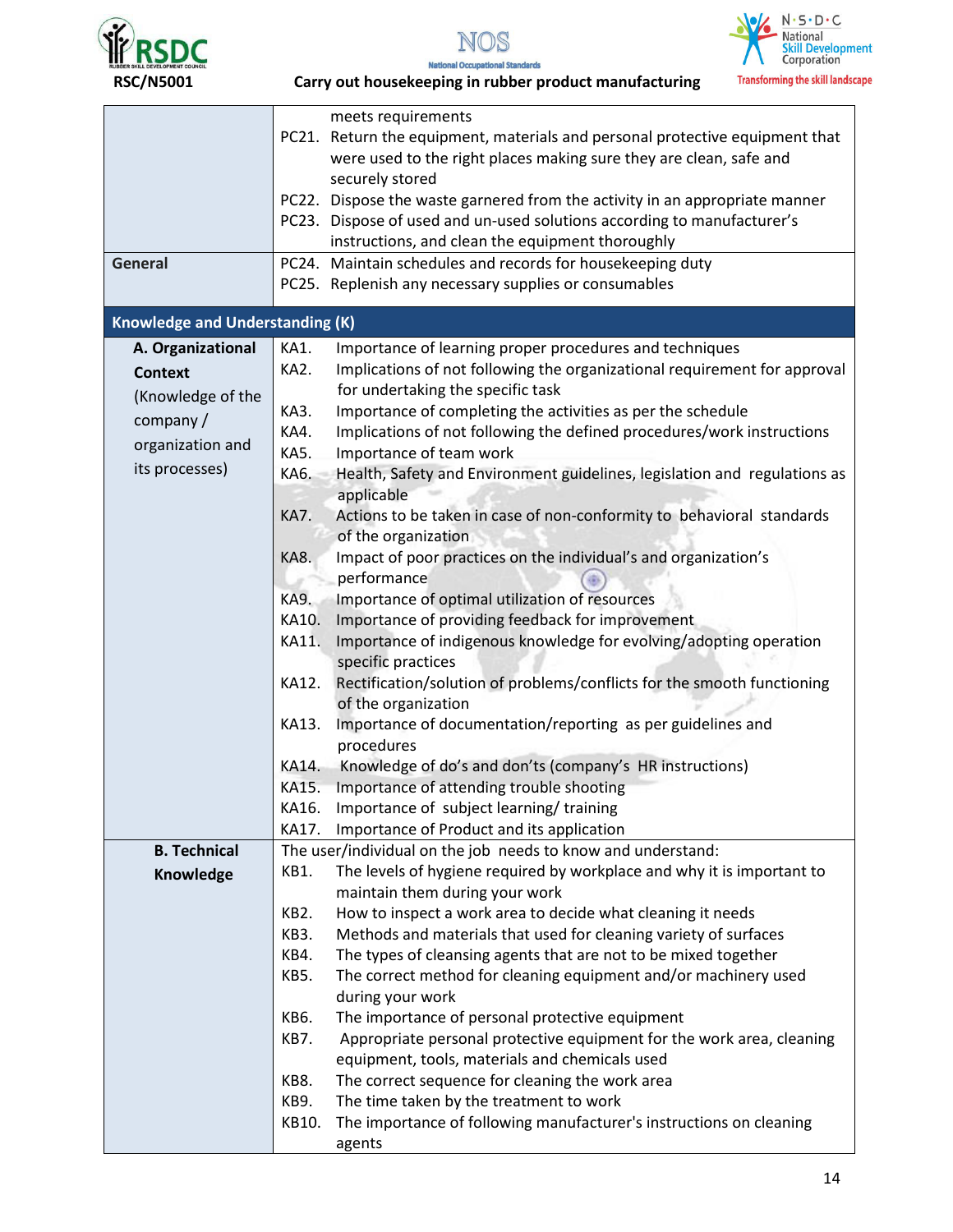





| <b>RSC/N5001</b>      | <b>Transforming the skill landsca</b><br>Carry out housekeeping in rubber product manufacturing |
|-----------------------|-------------------------------------------------------------------------------------------------|
|                       | KB11.<br>The most appropriate place to carry out test cleans and why this should                |
|                       | be done before applying treatments                                                              |
|                       | The importance of applying treatments evenly and the effect of not<br>KB12.<br>doing this       |
|                       | Process of cleaning the surfaces without causing injury or damage<br>KB13.                      |
|                       | The method to check the treated surface and equipment on completion<br>KB14.<br>of cleaning     |
|                       | Procedures for reporting any unidentified soiling<br>KB15.                                      |
|                       | Procedures for disposing off waste<br>KB16.                                                     |
|                       | Procedures for disposing off or storing personal protective equipment<br>KB17.                  |
|                       | Escalation procedures for soils or stains that could not be removed<br>KB18.                    |
| Skills (S)            |                                                                                                 |
| A. Core Skills/       | <b>Writing Skills</b>                                                                           |
| <b>Generic Skills</b> | The user/individual on the job needs to know and understand how to:                             |
|                       | Construct simple sentences and express ideas clearly through written<br>SA1.                    |
|                       | communication                                                                                   |
|                       | Fill up appropriate technical forms, process charts, activity logs in<br>$SA2$ .                |
|                       | required format of the company                                                                  |
|                       | Write simple letters, mails, etc<br>SA3.                                                        |
|                       | Perform functional mathematical operations, including apply basic<br>SA4.                       |
|                       | mathematical principles, such as numbers and space, and techniques                              |
|                       | such as estimation and approximation, for practical purposes                                    |
|                       | <b>Reading Skills</b>                                                                           |
|                       | SAS.<br>Read and understand manuals, health and safety instructions, memos,                     |
|                       | reports, job cards etc                                                                          |
|                       | Read images, graphs, diagrams<br>SA6.                                                           |
|                       | Understand the various coding systems as per company norms<br>SA7.                              |
|                       | <b>Oral Communication</b>                                                                       |
|                       | Express statements, opinions or information clearly so that others can<br>SA8.                  |
|                       | hear and understand                                                                             |
|                       | SA9.<br>Respond appropriately to any queries                                                    |
|                       | SA10. Communicate with supervisor                                                               |
|                       | SA11. Communicate with upstream and downstream teams                                            |
|                       | <b>Life Skills</b>                                                                              |
|                       | Integrity                                                                                       |
|                       | SA12. Practice honesty with respect to company property and time                                |
|                       | SA13. Communicate with people in a form and manner and using language that                      |
|                       | is open and respectful                                                                          |
|                       | Resolve any difficulties in relationships with colleagues, or get help from<br>SA14.            |
|                       | an appropriate person, in a way that preserves goodwill and trust                               |
|                       | <b>Motivation</b>                                                                               |
|                       | SA15. Take responsibility for completing one's own work assignment                              |
|                       | Take initiative to enhance/learn skills in ones's area of work<br>SA16.                         |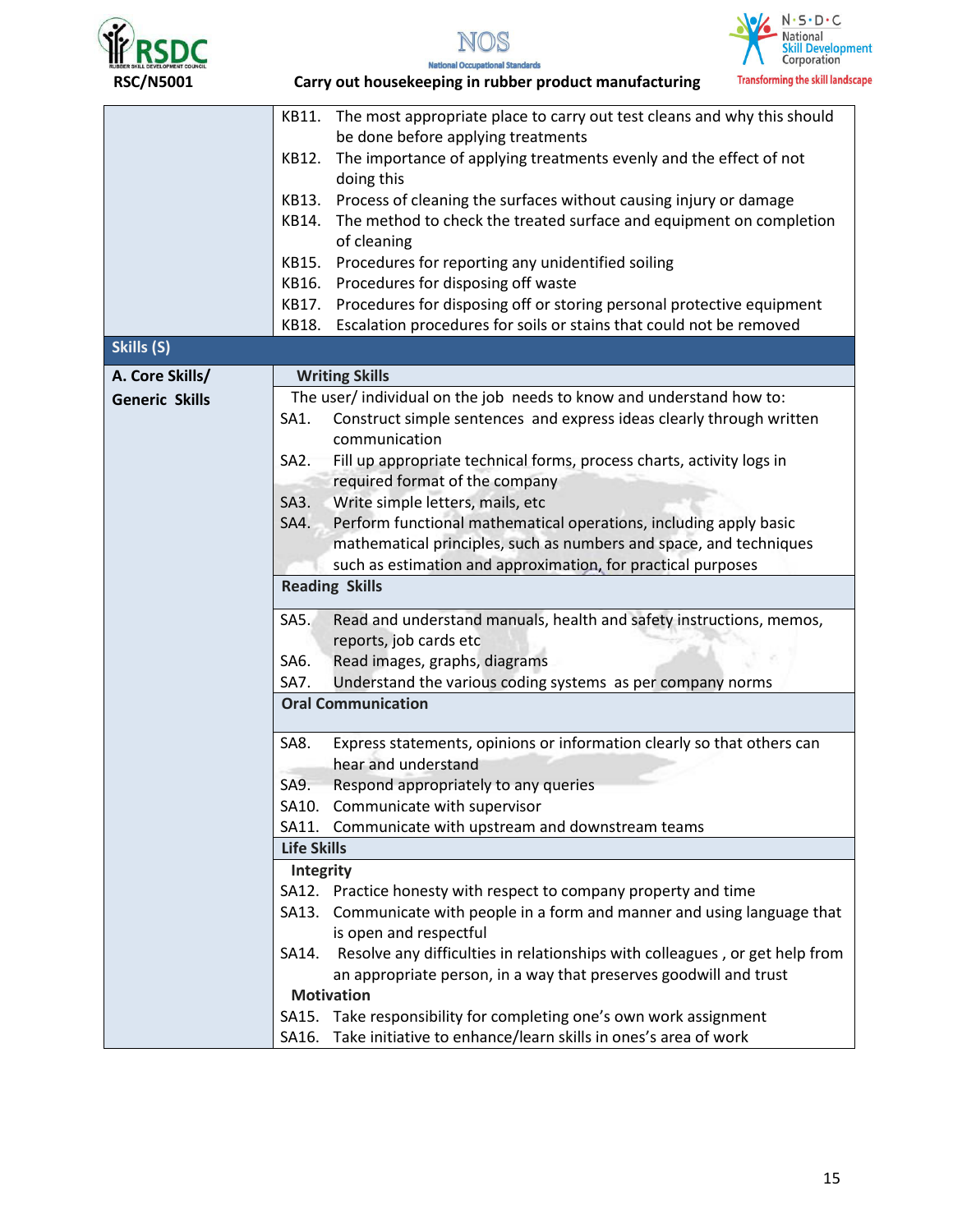





|                        |                                                                                  | SA17. The capacity to learn from experience in a range of settings and scenarios                                             |  |  |
|------------------------|----------------------------------------------------------------------------------|------------------------------------------------------------------------------------------------------------------------------|--|--|
|                        |                                                                                  | and the capacity to reflect on and analyse one's learning.                                                                   |  |  |
|                        |                                                                                  | SA18. Is open to new ways of doing things                                                                                    |  |  |
|                        |                                                                                  | SA19. The capacity to envisage and articulate personal goals; to develop                                                     |  |  |
|                        |                                                                                  | strategies and take action to achieve them.                                                                                  |  |  |
|                        |                                                                                  | <b>Reliability</b>                                                                                                           |  |  |
|                        |                                                                                  | SA20. Avoid absenteeism                                                                                                      |  |  |
|                        |                                                                                  | SA21. Act objectively, rather than impulsively or emotionally when faced with<br>difficult/stressful or emotional situations |  |  |
|                        |                                                                                  | SA22. Work in disciplined factory environment                                                                                |  |  |
|                        |                                                                                  | SA23. Be punctual                                                                                                            |  |  |
|                        |                                                                                  |                                                                                                                              |  |  |
| A. Professional Skills |                                                                                  | <b>Decision Making</b>                                                                                                       |  |  |
|                        |                                                                                  | The individual needs to know and understand how to:                                                                          |  |  |
|                        | SB1.                                                                             | Take a decision for any change/issue based on earlier                                                                        |  |  |
|                        |                                                                                  | successes(documented previous history) on similar issues                                                                     |  |  |
|                        | SB <sub>2</sub> .                                                                | Work out changes in case a new improved machine/equipment is added                                                           |  |  |
|                        |                                                                                  |                                                                                                                              |  |  |
|                        |                                                                                  | in the process or any new material/chemical is developed replacing                                                           |  |  |
|                        |                                                                                  | existing one.                                                                                                                |  |  |
|                        | SB <sub>3</sub> .                                                                | Make changes in cycle time due to improved process.                                                                          |  |  |
|                        | SB4.                                                                             | Use the standard operating procedure or trouble shooting manuals for                                                         |  |  |
|                        | trouble shooting and other reference documents approved by plant                 |                                                                                                                              |  |  |
|                        |                                                                                  | management                                                                                                                   |  |  |
|                        | Consult the peer group and superiors to arrive at a favourable decision.<br>SB5. |                                                                                                                              |  |  |
|                        | Use of standard available problem solving techniques for decision making<br>SB6. |                                                                                                                              |  |  |
|                        | SB7.                                                                             | Review and analyze the process steps to check on system non adherence                                                        |  |  |
|                        |                                                                                  | and non conformity                                                                                                           |  |  |
|                        | SB8.                                                                             | Review the current SOP and other standards for continuous                                                                    |  |  |
|                        |                                                                                  | improvement to facilitate decision making                                                                                    |  |  |
|                        | SB9.                                                                             | Take a calculated risk with minimum losses                                                                                   |  |  |
|                        |                                                                                  | <b>Plan and Organize</b>                                                                                                     |  |  |
|                        |                                                                                  |                                                                                                                              |  |  |
|                        | SB10.                                                                            | Plan and organize the factors of production to execute the business plan                                                     |  |  |
|                        |                                                                                  | SB11. Fix up tasks and allotment of the same                                                                                 |  |  |
|                        |                                                                                  | SB12. Assign tasks to suitable persons                                                                                       |  |  |
|                        |                                                                                  | SB13. Motivate them for better output and time bound completion of tasks                                                     |  |  |
|                        | <b>Customer Centricity</b>                                                       |                                                                                                                              |  |  |
|                        |                                                                                  |                                                                                                                              |  |  |
|                        | SB14.                                                                            | Match customer needs/specification by adjusting the processing                                                               |  |  |
|                        |                                                                                  | conditions (interact with customer in case any clarification required)                                                       |  |  |
|                        |                                                                                  | SB15. Ensure that performance of his action/operation/activity does not lead to                                              |  |  |
|                        |                                                                                  | any divergence from the specified quality of the final product as required                                                   |  |  |
|                        |                                                                                  | by the customer.                                                                                                             |  |  |
|                        | SB16.                                                                            | Complete the assigned task in timely manner so that the final product is                                                     |  |  |
|                        |                                                                                  |                                                                                                                              |  |  |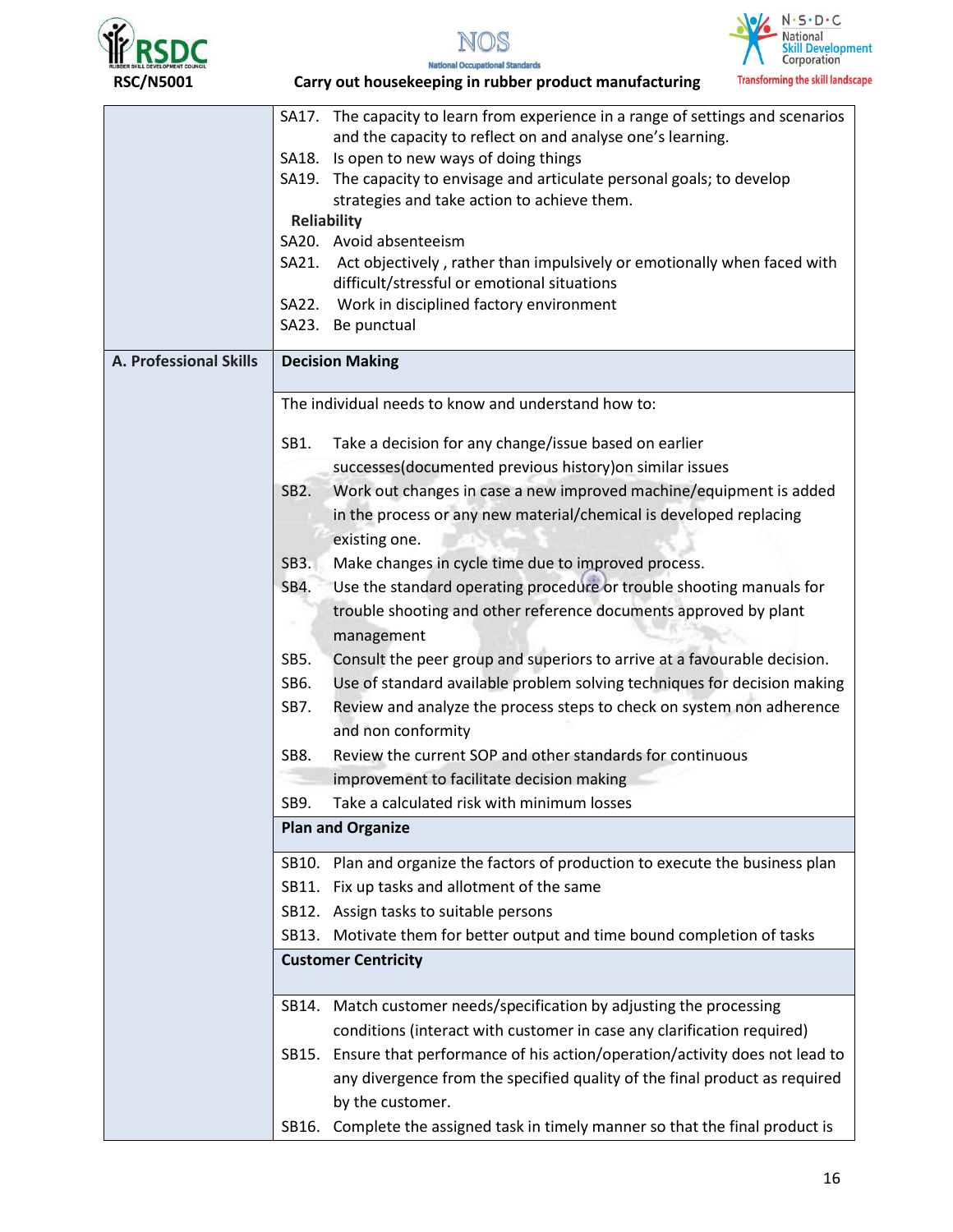







 **RSC/N5001 Carry out housekeeping in rubber product manufacturing**  delivered in the timeline given by the customer. SB17. Communicate effectively to the superior/customer for any delay in supplies to the clients. SB18. Work towards fulfilling the customers requirement as per their demand. SB19. In case of any complaint, ensure its timely resolution if the problem is emanating at his level SB20. Communicate effectively to the superior/customer for any delay in resolving the problem faced by the customer. SB21. Maintain good/cordial relation with customers. SB22. Work on the feedback received from customer regarding the product. **Problem Solving**  SB23. Application of basic sciences and mathematics SB24. Application of statistics SB25. Use of computer/ application software **Analytical Thinking**  SB26. Apply appropriate technique/method for various types of products to meet desired purpose SB27. Interpret data and analyse results SB28. Suggest improvements(if any) in process/product/materials based on results and experience **Critical Thinking** SB29. Handle rubber compound and products SB30. Complex sample components SB31. Perform computer operations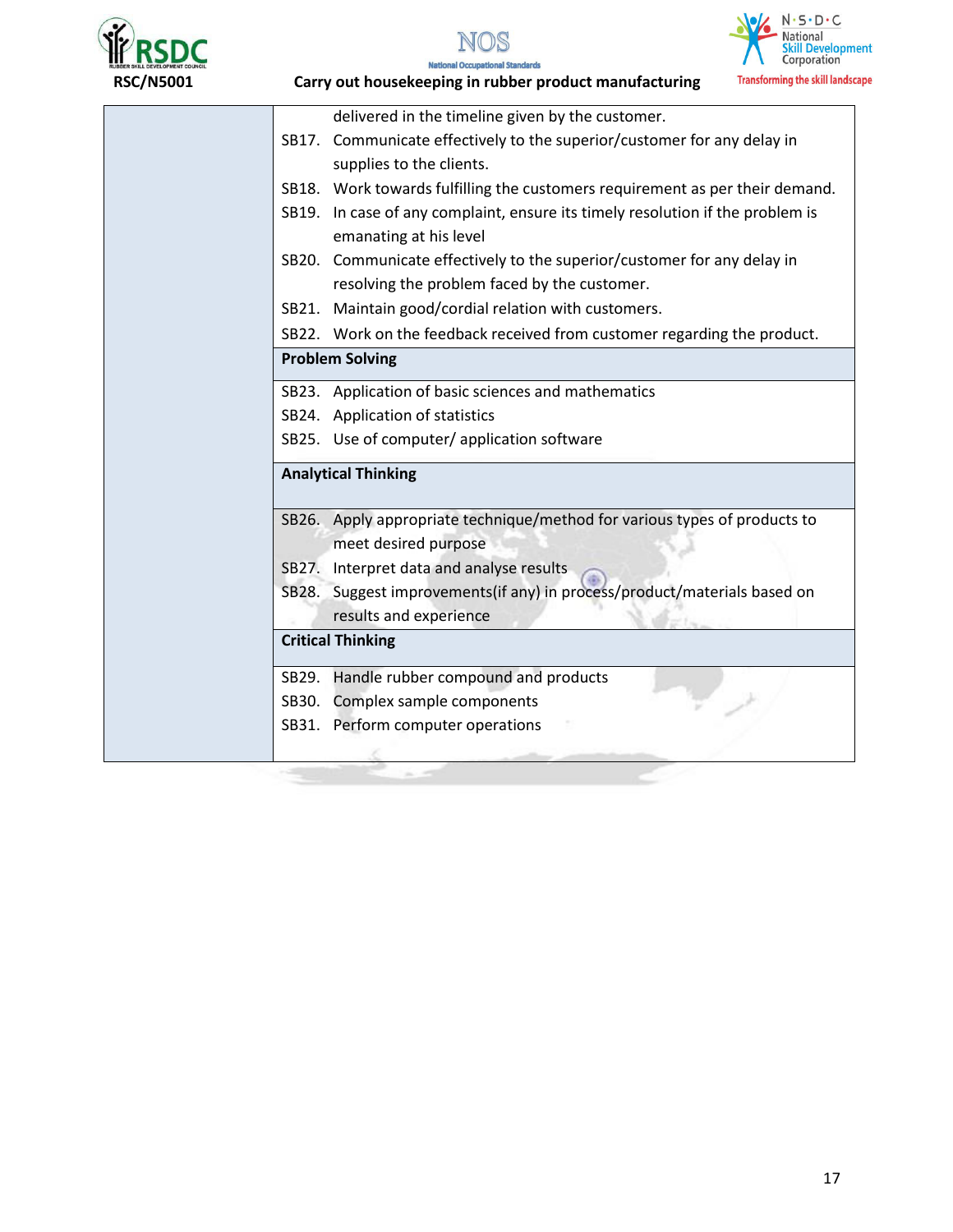





 **RSC/N5001 Carry out housekeeping in rubber product manufacturing** 

# **NOS Version Control**

| <b>NOS Code</b>            | <b>RSC/N5001</b>            |                   |            |
|----------------------------|-----------------------------|-------------------|------------|
| <b>Credits(NSQF)</b>       | <b>TBD</b>                  | Version number    | 2.0        |
| Industry                   | <b>Rubber Manufacturing</b> | <b>Drafted on</b> | 02/12/2014 |
| <b>Industry Sub-sector</b> | <b>Tyre and Non-Tyre</b>    | Last reviewed on  | 25/10/2017 |
| <b>Occupation</b>          | <b>Quality Assurance</b>    | Next review date  | 25/10/2021 |



[Back to QP](#page-1-0)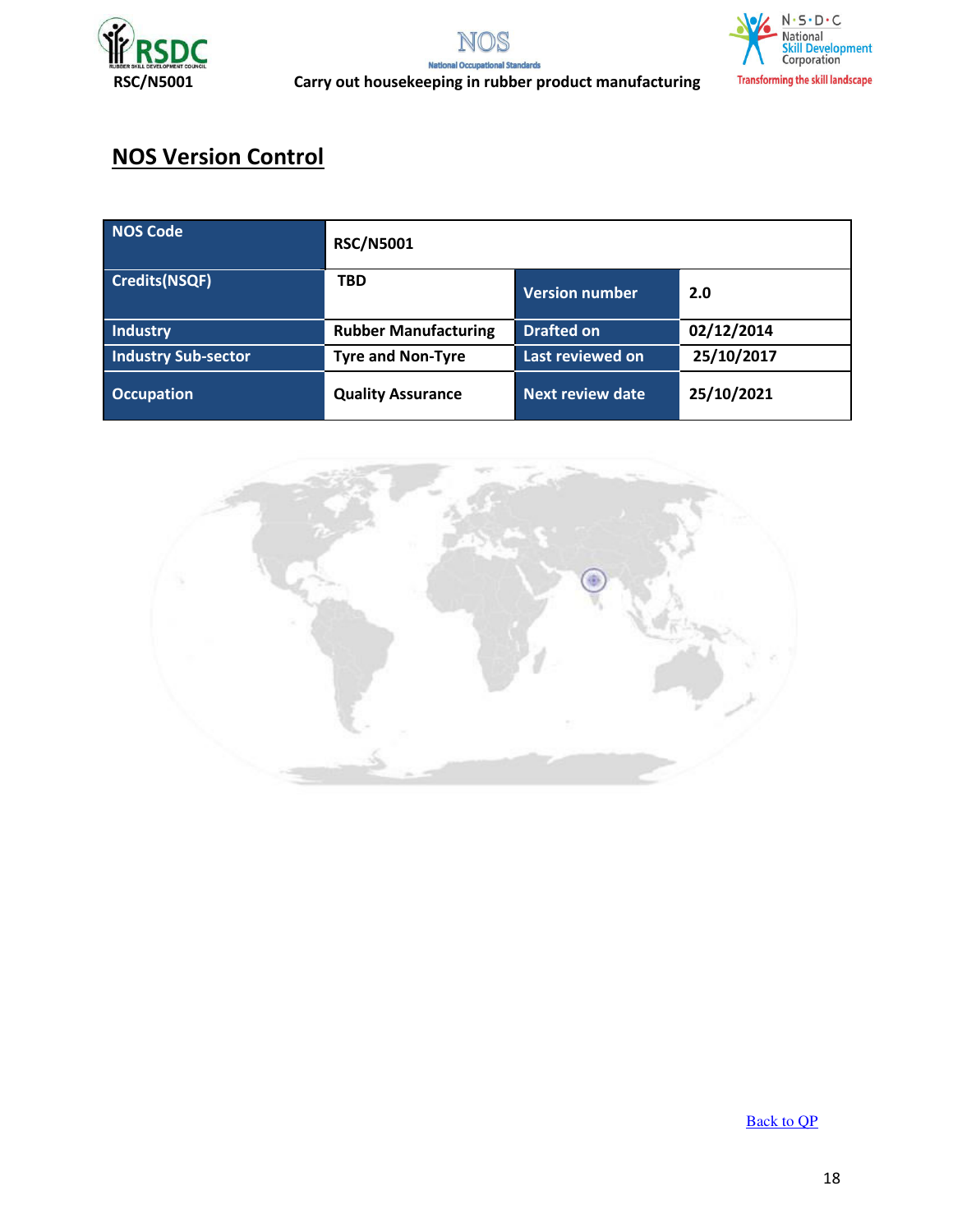



----------------------------------------------------------------------------------------------------------------------------- ----------



# **National Occupational Standard**

<span id="page-18-0"></span>

---------------------------------------------------------------------------------------------------------------------------------------

#### **Overview**

**This unit is about reporting and documentation**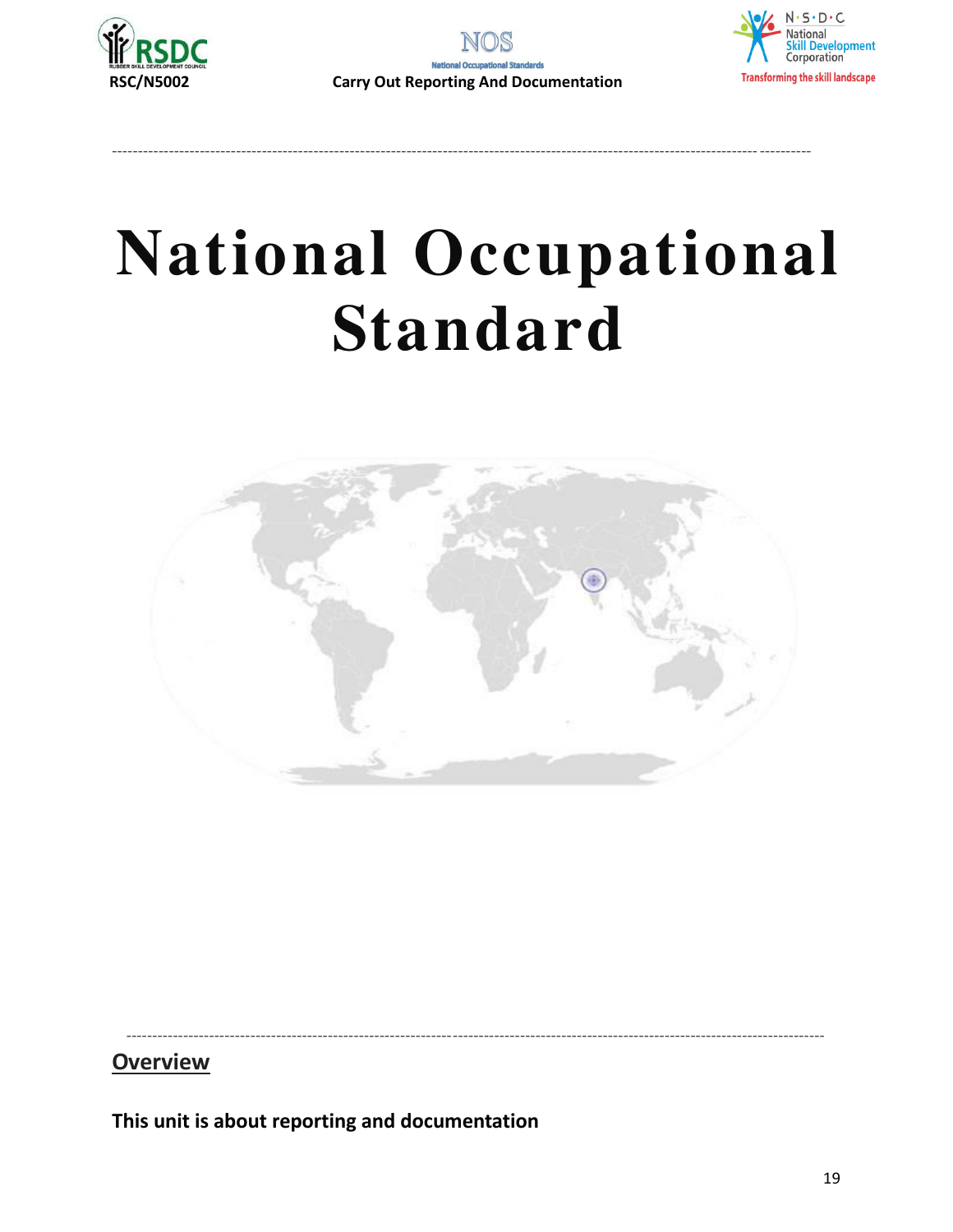



### $\frac{N \cdot S \cdot D \cdot C}{\text{NationalSkill DevelopmentCorporation}$  $\sqrt{\epsilon}$ **Transforming the skill landscape**

 **RSC/N5002 Carry Out Reporting And Documentation** 

| <b>Unit Code</b>                           | <b>RSC/N5002</b>                                                                                                                                                                                                                                                                                        |  |  |
|--------------------------------------------|---------------------------------------------------------------------------------------------------------------------------------------------------------------------------------------------------------------------------------------------------------------------------------------------------------|--|--|
| <b>Unit Title</b><br>(Task)                | Carry out reporting and documentation                                                                                                                                                                                                                                                                   |  |  |
| <b>Description</b>                         | This unit is about carrying out reporting and documentation                                                                                                                                                                                                                                             |  |  |
| <b>Scope</b>                               | This unit/task covers the following:<br>Reporting of data/problem/incidents etc<br>$\bullet$<br>Documentation<br>$\bullet$<br><b>Information Security</b><br>$\bullet$                                                                                                                                  |  |  |
| Performance Criteria (PC) w.r.t. the Scope |                                                                                                                                                                                                                                                                                                         |  |  |
| <b>Element</b>                             | <b>Performance Criteria</b>                                                                                                                                                                                                                                                                             |  |  |
| <b>Reporting</b>                           | To be competent, the user/individual on the job must be able to:<br>PC1.<br>Report data/problems/incidents as applicable in a timely manner<br>Report to the appropriate authority as laid down by the company<br>PC <sub>2</sub> .<br>PC3.<br>Follow reporting procedures as prescribed by the company |  |  |
| <b>Recording and</b>                       | Identify documentation to be completed relating to one's role<br>PC4.                                                                                                                                                                                                                                   |  |  |
| <b>Documentation</b>                       | Record details accurately an appropriate format<br>PC5.<br>Complete all documentation within stipulated time according to company<br>PC6.<br>procedure                                                                                                                                                  |  |  |
|                                            | Ensure that the final document meets with the requirements of the people<br><b>PC7.</b><br>who have requested for it or make any amendments accordingly<br>Make sure documents are available to all the appropriate authorities to inspect<br>PC8.                                                      |  |  |
| <b>Information Security</b>                | Respond to the requests for information in an appropriate manner whilst<br>PC9.<br>following organizational procedures                                                                                                                                                                                  |  |  |
| <b>Knowledge and Understanding (K)</b>     | PC10. Inform the appropriate authority of requests for information received                                                                                                                                                                                                                             |  |  |
| A. Organizational                          | Importance of learning proper procedures and techniques<br>KA1.                                                                                                                                                                                                                                         |  |  |
| <b>Context</b><br>(Knowledge of the        | Implications of not following the organizational requirement for approval for<br>KA2.<br>undertaking the specific task                                                                                                                                                                                  |  |  |
| company/                                   | Importance of completing the activities as per the schedule<br>KA3.                                                                                                                                                                                                                                     |  |  |
| organization and                           | Implications of not following the defined procedures/work instructions<br>KA4                                                                                                                                                                                                                           |  |  |
| its processes)                             | Importance of team work<br>KA5.<br>Health, Safety and Environment guidelines, legislation and regulations as<br>KA6.<br>applicable                                                                                                                                                                      |  |  |
|                                            | Actions to be taken in case of non-conformity to behavioral standards of the<br>KA7.<br>organization                                                                                                                                                                                                    |  |  |
|                                            | Impact of poor practices on the individual's and organization's performance<br>KA8.<br>Importance of optimal utilization of resources<br>KA9.<br>KA10. Importance of providing feedback for improvement                                                                                                 |  |  |
|                                            | KA11. Importance of indigenous knowledge for evolving/adopting operation specific<br>practices                                                                                                                                                                                                          |  |  |
|                                            | KA12. Rectification/solution of problems/conflicts for the smooth functioning of the<br>organization                                                                                                                                                                                                    |  |  |
|                                            | KA13. Importance of documentation/reporting as per guidelines and procedures<br>KA14. Knowledge of do's and don'ts (company's HR instructions)                                                                                                                                                          |  |  |
|                                            | KA15. Importance of attending trouble shooting                                                                                                                                                                                                                                                          |  |  |
|                                            | KA16. Importance of subject learning/training                                                                                                                                                                                                                                                           |  |  |

20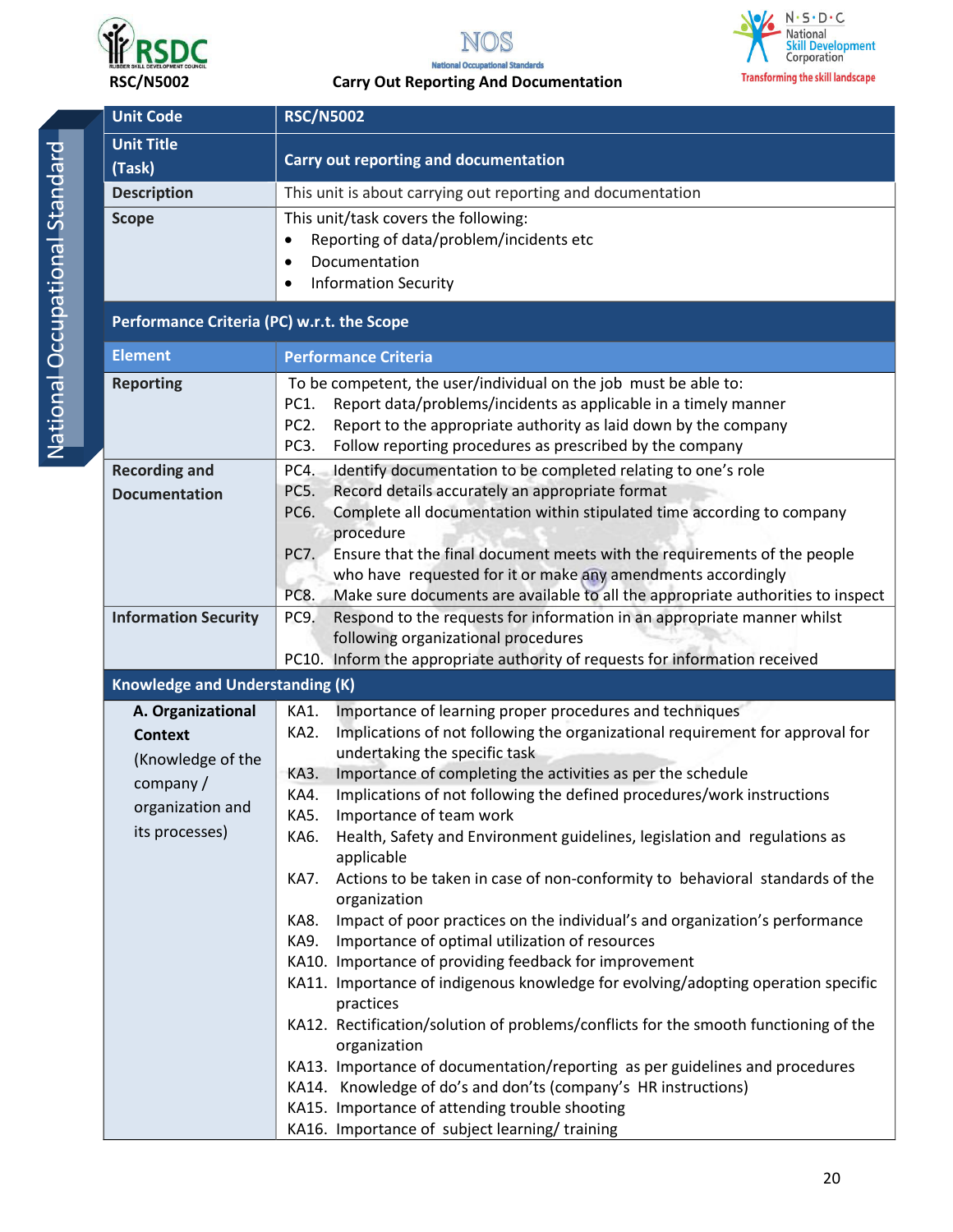



#### **RSC/N5002 Carry Out Reporting And Documentation**

|                       | KA17. Importance of Product and its application                                                                 |  |  |  |
|-----------------------|-----------------------------------------------------------------------------------------------------------------|--|--|--|
| <b>B. Technical</b>   | The user/individual on the job needs to know and understand                                                     |  |  |  |
| Knowledge             | Different methods of recording information<br>KA1.                                                              |  |  |  |
|                       | Various documents that need to be maintained<br>KA2.                                                            |  |  |  |
|                       | KA3.<br>Company procedure for filling/maintaining up the documents                                              |  |  |  |
|                       | KA4.<br>Procedures for reporting to the appropriate authority                                                   |  |  |  |
|                       | KA5.<br>Procedures for recording damage, breakages etc                                                          |  |  |  |
|                       | KA6.<br>Reporting incidents where standard operating procedures are not followed                                |  |  |  |
|                       | KA7.<br>The importance of complete and accurate documentation                                                   |  |  |  |
|                       | KA8.<br>How to maintain complete documentation accurately and within agreed<br>timescales                       |  |  |  |
|                       | The importance of ensuring that the documents are correct<br>KA9.                                               |  |  |  |
|                       | The actions to be taken if the documents are not correct<br>KA10.                                               |  |  |  |
|                       | KA11. The importance of maintaining the security and confidentiality of recorded<br>information                 |  |  |  |
|                       | KA12. Procedures to maintain confidentiality of information                                                     |  |  |  |
|                       | KA13. The appropriate method for responding to requests for information                                         |  |  |  |
|                       | KA14. The reporting procedures to followed before disclosing information to any                                 |  |  |  |
|                       | outside party                                                                                                   |  |  |  |
| Skills (S)            |                                                                                                                 |  |  |  |
| A. Core Skills/       | <b>Writing Skills</b>                                                                                           |  |  |  |
| <b>Generic Skills</b> | The user/ individual on the job needs to know and understand how to:                                            |  |  |  |
|                       | SA1. Construct simple sentences and express ideas clearly through written                                       |  |  |  |
|                       | communication                                                                                                   |  |  |  |
|                       | Fill up appropriate technical forms, process charts, activity logs in required<br>SA2.<br>format of the company |  |  |  |
|                       |                                                                                                                 |  |  |  |
|                       | Write simple letters, mails, etc<br>$SA3$ .                                                                     |  |  |  |
|                       | Perform functional mathematical operations, including apply basic<br>SA4.                                       |  |  |  |
|                       | mathematical principles, such as numbers and space, and techniques such as                                      |  |  |  |
|                       | estimation and approximation, for practical purposes                                                            |  |  |  |
|                       | <b>Reading Skills</b>                                                                                           |  |  |  |
|                       | Read and understand manuals, health and safety instructions, memos, reports,<br>SA5.<br>job cards etc           |  |  |  |
|                       | Read images, graphs, diagrams<br>SA6.                                                                           |  |  |  |
|                       | Understand the various coding systems as per company norms<br>SA7.                                              |  |  |  |
|                       | <b>Oral Communication</b>                                                                                       |  |  |  |
|                       | Express statements, opinions or information clearly so that others can hear<br>SA8.                             |  |  |  |
|                       | and understand<br>SA9.                                                                                          |  |  |  |
|                       | SA10. Respond appropriately to any queries                                                                      |  |  |  |
|                       | SA11. Communicate with supervisor                                                                               |  |  |  |
|                       | SA12. Communicate with upstream and downstream teams                                                            |  |  |  |
|                       |                                                                                                                 |  |  |  |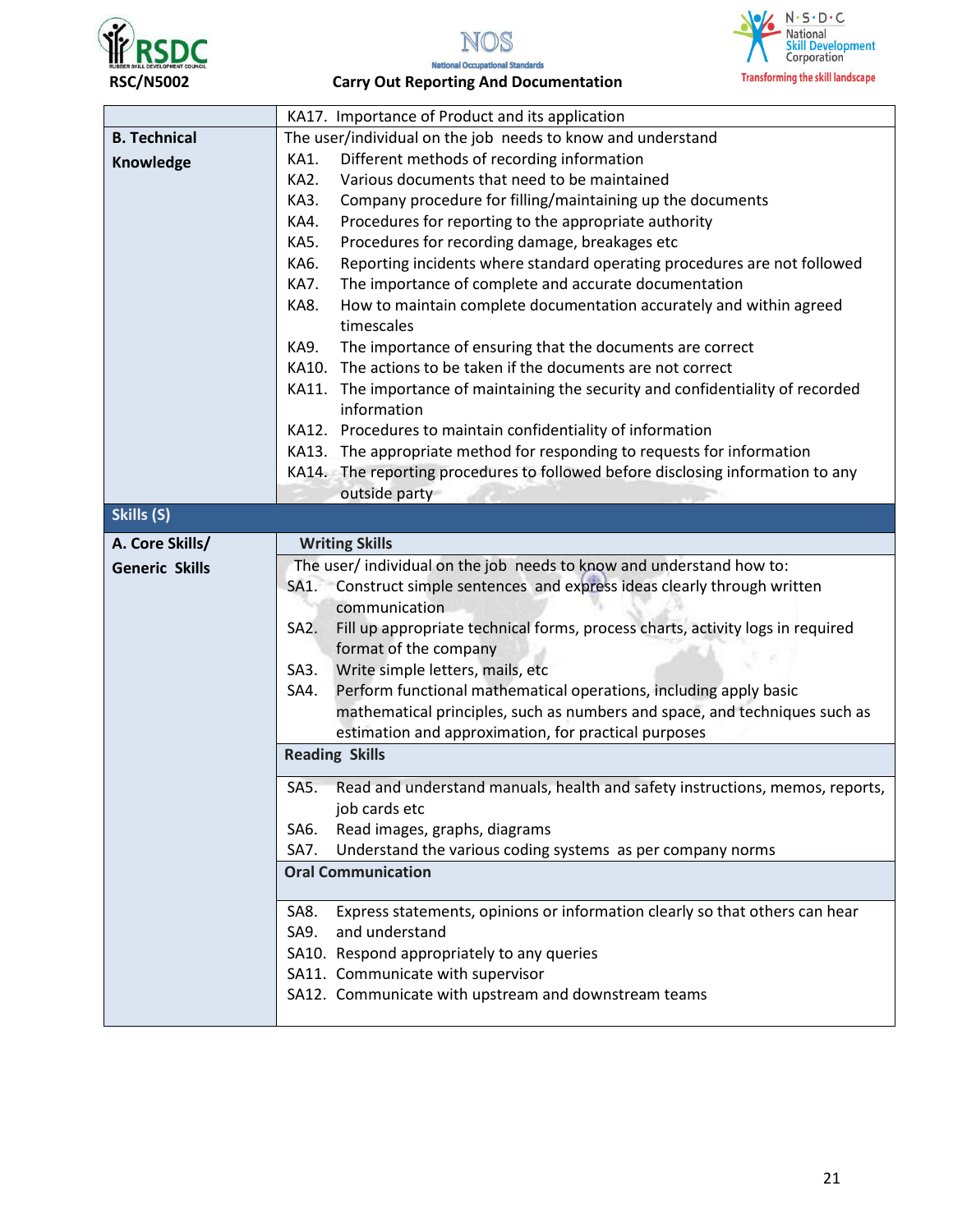







|                               | SA13. Express statements, opinions or information clearly so that others can hear                                                                 |  |  |  |
|-------------------------------|---------------------------------------------------------------------------------------------------------------------------------------------------|--|--|--|
|                               | and understand                                                                                                                                    |  |  |  |
|                               | SA14. Respond appropriately to any queries                                                                                                        |  |  |  |
|                               | SA15. Communicate with supervisor                                                                                                                 |  |  |  |
|                               | SA16. Communicate with upstream and downstream teams                                                                                              |  |  |  |
|                               | <b>Integrity</b>                                                                                                                                  |  |  |  |
|                               | SA17. Practice honesty with respect to company property and time<br>SA18. Communicate with people in a form and manner and using language that is |  |  |  |
|                               | open and respectful                                                                                                                               |  |  |  |
|                               | SA19. Resolve any difficulties in relationships with colleagues, or get help from an                                                              |  |  |  |
|                               | appropriate person, in a way that preserves goodwill and trust                                                                                    |  |  |  |
|                               | <b>Motivation</b>                                                                                                                                 |  |  |  |
|                               | SA20. Take responsibility for completing one's own work assignment                                                                                |  |  |  |
|                               | SA21. Take initiative to enhance/learn skills in ones's area of work                                                                              |  |  |  |
|                               | SA22. The capacity to learn from experience in a range of settings and scenarios and                                                              |  |  |  |
|                               | the capacity to reflect on and analyse one's learning.                                                                                            |  |  |  |
|                               | SA23. Is open to new ways of doing things                                                                                                         |  |  |  |
|                               | SA24. The capacity to envisage and articulate personal goals; to develop strategies                                                               |  |  |  |
|                               | and take action to achieve them.                                                                                                                  |  |  |  |
|                               | <b>Reliability</b>                                                                                                                                |  |  |  |
|                               | SA25. Avoid absenteeism                                                                                                                           |  |  |  |
|                               | SA26. Act objectively, rather than impulsively or emotionally when faced with<br>difficult/stressful or emotional situations                      |  |  |  |
|                               | SA27. Work in disciplined factory environment                                                                                                     |  |  |  |
|                               | SA28. Be punctual                                                                                                                                 |  |  |  |
|                               |                                                                                                                                                   |  |  |  |
| <b>B. Professional Skills</b> | <b>Decision Making</b>                                                                                                                            |  |  |  |
|                               |                                                                                                                                                   |  |  |  |
|                               | The individual needs to know and understand how to:                                                                                               |  |  |  |
|                               | Take a decision for any change/issue based on earlier successes(documented<br>SB1.                                                                |  |  |  |
|                               | previous history) on similar issues                                                                                                               |  |  |  |
|                               | Work out changes in case a new improved machine/equipment is added in the<br>SB <sub>2</sub> .                                                    |  |  |  |
|                               | process or any new material/chemical is developed replacing existing one.                                                                         |  |  |  |
|                               | Make changes in cycle time due to improved process.                                                                                               |  |  |  |
|                               | SB <sub>3</sub> .                                                                                                                                 |  |  |  |
|                               | Use the standard operating procedure or trouble shooting manuals for trouble<br>SB4.                                                              |  |  |  |
|                               | shooting and other reference documents approved by plant management                                                                               |  |  |  |
|                               | Consult the peer group and superiors to arrive at a favourable decision.<br>SB5.                                                                  |  |  |  |
|                               | SB6.<br>Use of standard available problem solving techniques for decision making                                                                  |  |  |  |
|                               | Review and analyze the process steps to check on system non adherence and<br>SB7.                                                                 |  |  |  |
|                               | non conformity                                                                                                                                    |  |  |  |
|                               | Review the current SOP and other standards for continuous improvement to<br>SB8.                                                                  |  |  |  |
|                               | facilitate decision making                                                                                                                        |  |  |  |
|                               | SB9.<br>Take a calculated risk with minimum losses                                                                                                |  |  |  |
|                               | <b>Plan and Organize</b>                                                                                                                          |  |  |  |
|                               | SB10. Plan and organize the factors of production to execute the business plan                                                                    |  |  |  |
|                               |                                                                                                                                                   |  |  |  |
|                               | SB11. Fix up tasks and allotment of the same                                                                                                      |  |  |  |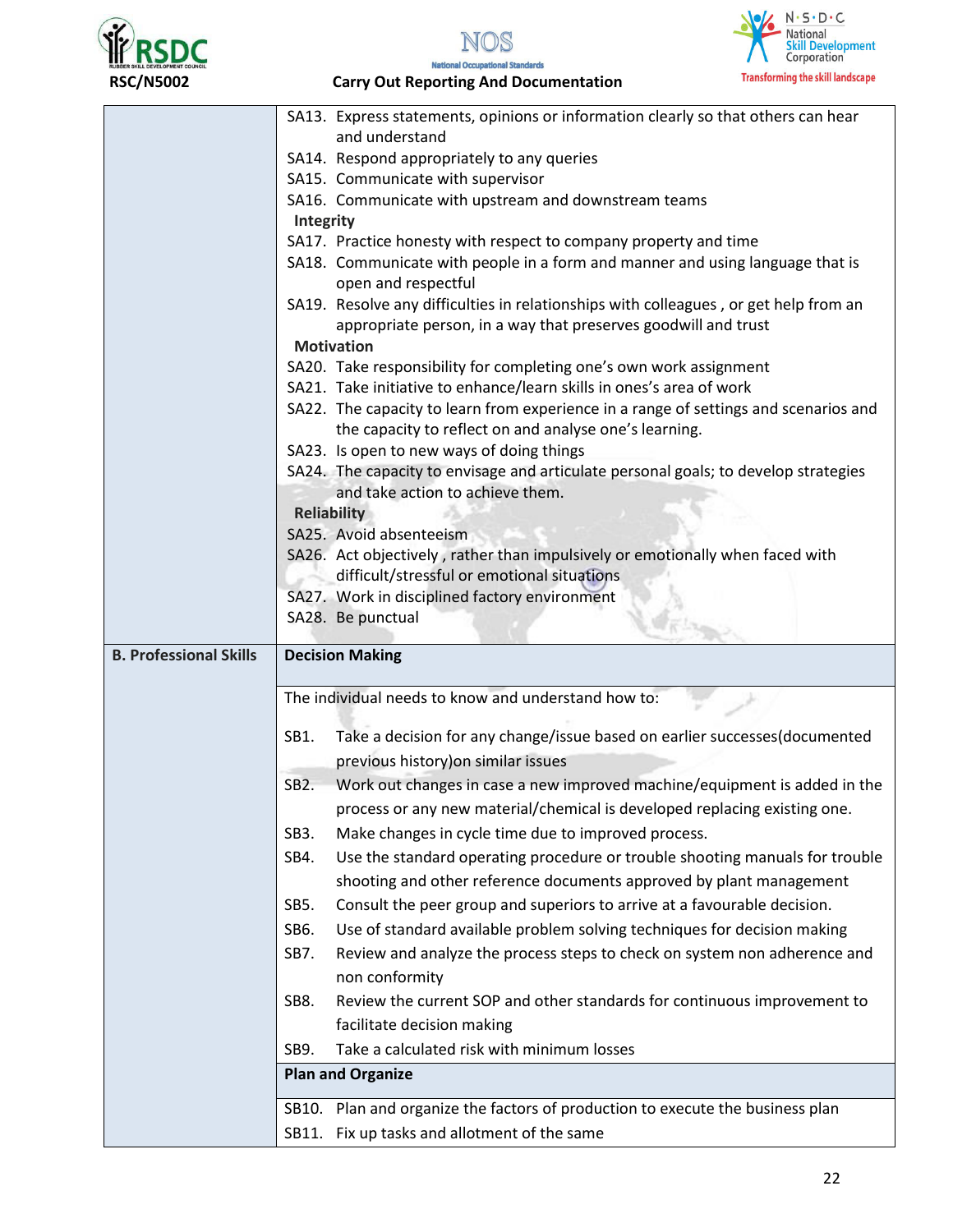





 **RSC/N5002 Carry Out Reporting And Documentation** 

| SB12. Assign tasks to suitable persons                                                     |
|--------------------------------------------------------------------------------------------|
| SB13. Motivate them for better output and time bound completion of tasks                   |
| <b>Customer Centricity</b>                                                                 |
|                                                                                            |
| SB14. Match customer needs/specification by adjusting the processing conditions            |
| (interact with customer in case any clarification required)                                |
| SB15. Ensure that performance of his action/operation/activity does not lead to any        |
| divergence from the specified quality of the final product as required by the<br>customer. |
| SB16. Complete the assigned task in timely manner so that the final product is             |
| delivered in the timeline given by the customer.                                           |
| SB17. Communicate effectively to the superior/customer for any delay in supplies to        |
| the clients.                                                                               |
| SB18. Work towards fulfilling the customer's requirement as per their demand.              |
| SB19. In case of any complaint, ensure its timely resolution if the problem is             |
| emanating at his level                                                                     |
| SB20. Communicate effectively to the superior/customer for any delay in resolving          |
| the problem faced by the customer.                                                         |
| SB21. Maintain good/cordial relation with customers.                                       |
| SB22. Work on the feedback received from customer regarding the product.                   |
| <b>Problem Solving</b>                                                                     |
|                                                                                            |
| SB23. Application of basic sciences and mathematics                                        |
| SB24. Application of statistics                                                            |
| SB25. Use of computer/ application software                                                |
| <b>Analytical Thinking</b>                                                                 |
| SB26. Apply appropriate technique/method for various types of products to meet             |
| desired purpose                                                                            |
| SB27. Interpret data and analyse results                                                   |
| SB28. Suggest improvements(if any) in process/product/materials based on results           |
| and experience                                                                             |
| <b>Critical Thinking</b>                                                                   |
| SB29. Handle equipment/apparatus                                                           |
| SB30. Handle rubber compound and products                                                  |
| SB31. Complex sample components                                                            |
|                                                                                            |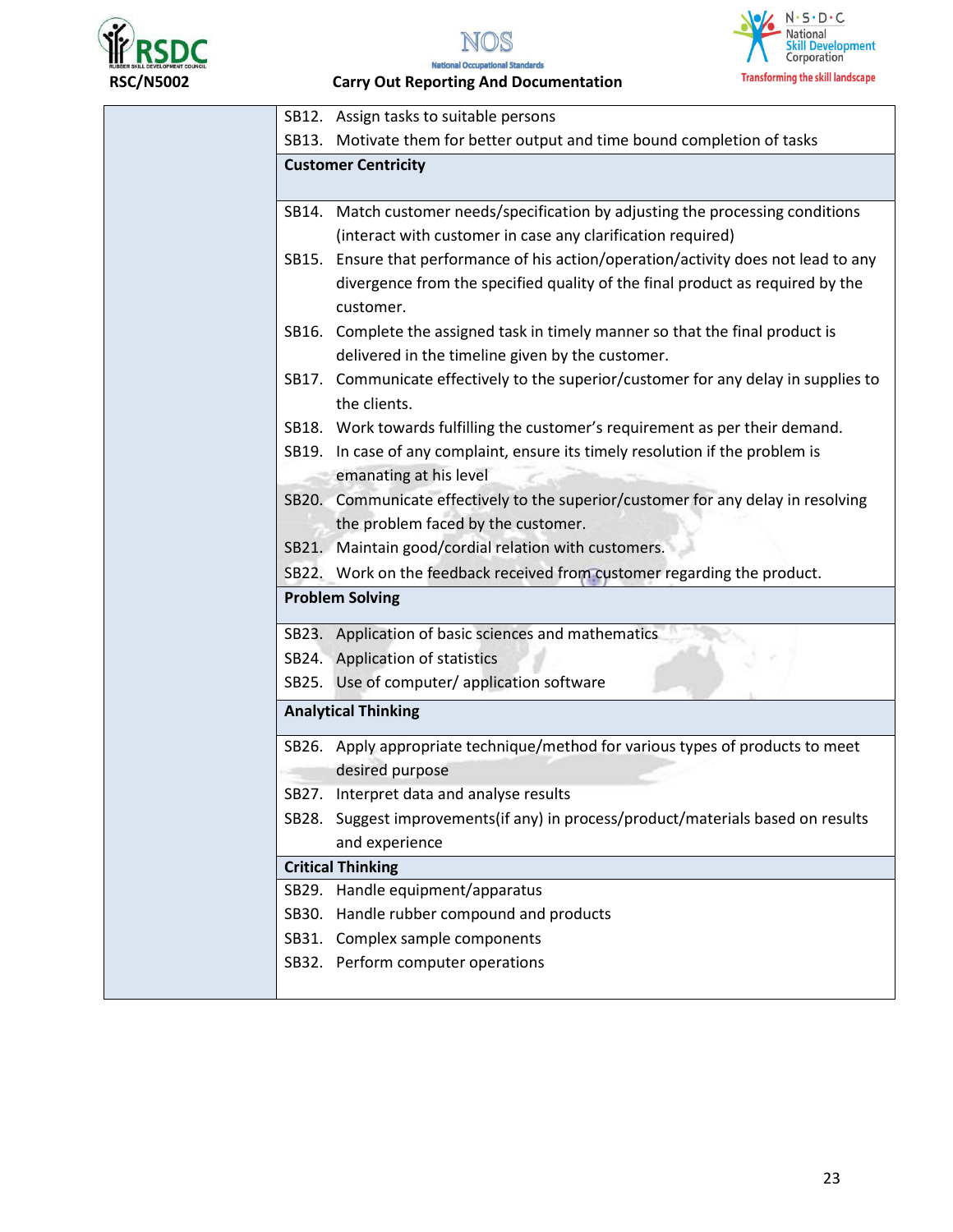





# **NOS Version Control**

| NOS Code                   | <b>RSC/N5002</b>            |                         |            |
|----------------------------|-----------------------------|-------------------------|------------|
| <b>Credits(NSQF)</b>       | <b>TBD</b>                  | <b>Version number</b>   | 2.0        |
| Industry                   | <b>Rubber Manufacturing</b> | <b>Drafted on</b>       | 02/12/2014 |
| <b>Industry Sub-sector</b> | <b>Tyre and Non-Tyre</b>    | Last reviewed on        | 25/10/2017 |
| <b>Occupation</b>          | <b>Quality Assurance</b>    | <b>Next review date</b> | 25/10/2021 |

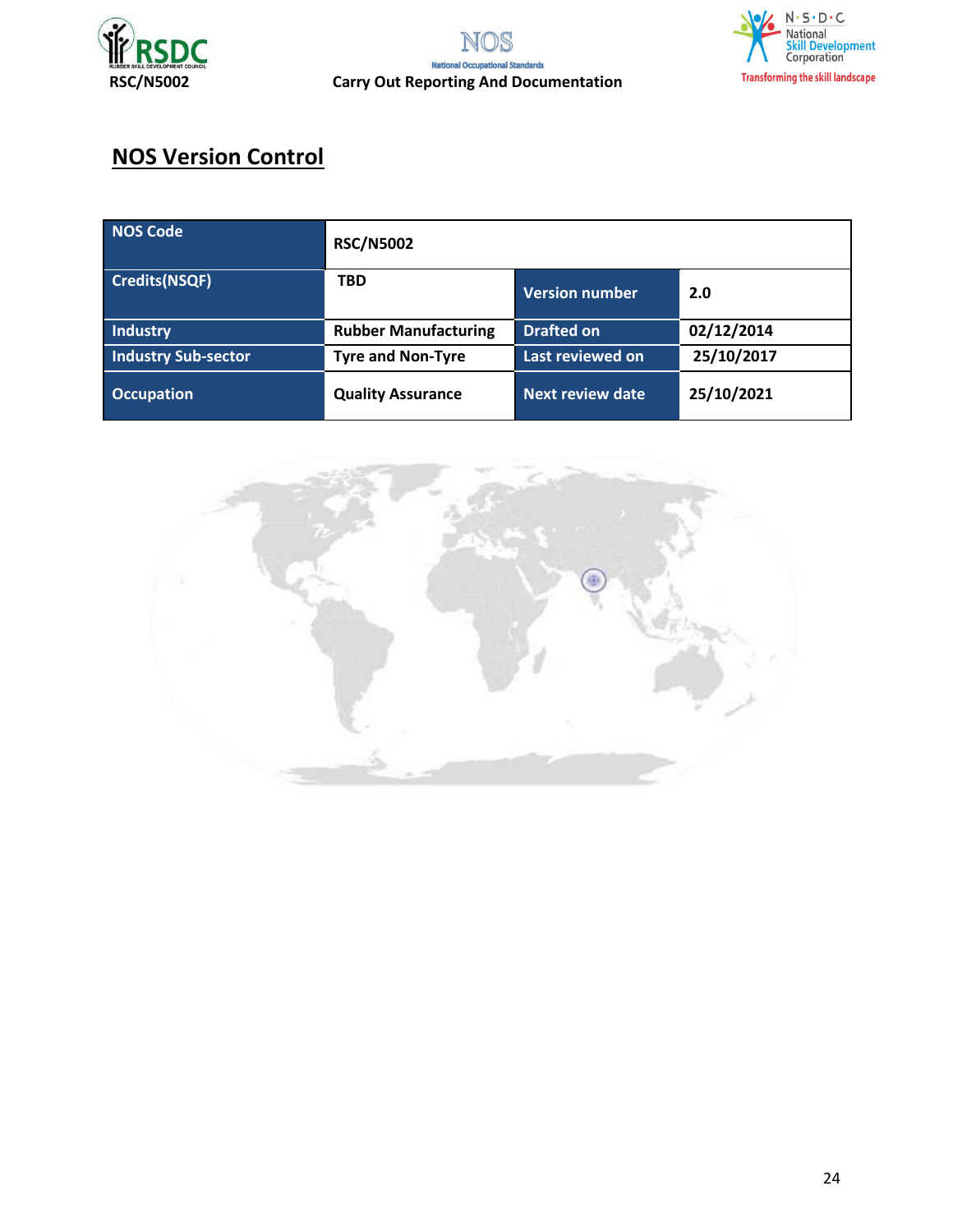





<span id="page-24-0"></span>

#### **Overview**

This unit is about carrying out quality checks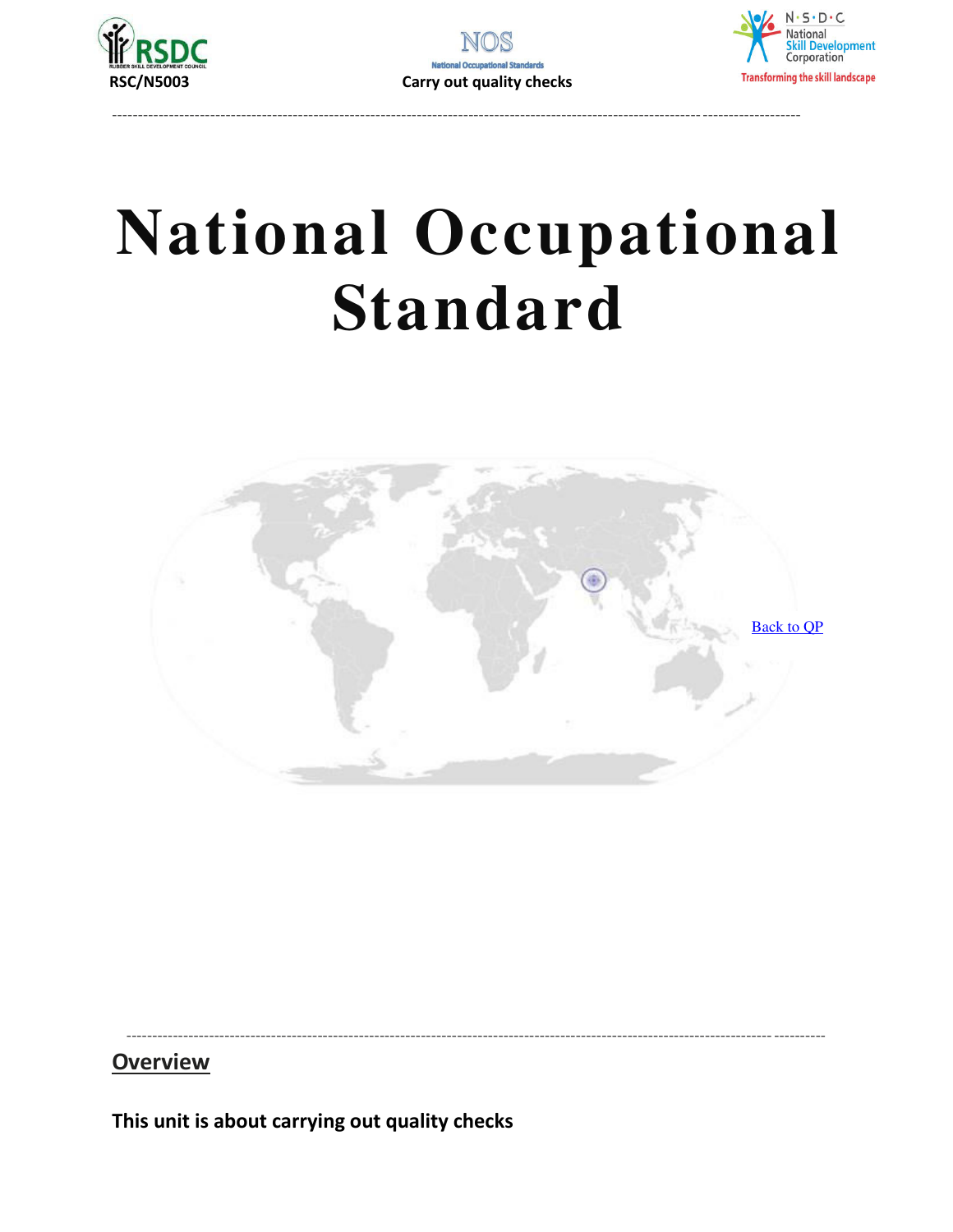





 **RSC/N5003 Carry out quality checks** 

| <b>Unit Code</b>                                                                                           | <b>RSC/N5003</b>                                                                                                                                                                                                                                                                                                                                                                                                                                                                                                                                                                                                                                                                                                                                  |
|------------------------------------------------------------------------------------------------------------|---------------------------------------------------------------------------------------------------------------------------------------------------------------------------------------------------------------------------------------------------------------------------------------------------------------------------------------------------------------------------------------------------------------------------------------------------------------------------------------------------------------------------------------------------------------------------------------------------------------------------------------------------------------------------------------------------------------------------------------------------|
| <b>Unit Title</b><br>(Task)                                                                                | <b>Carry out quality checks</b>                                                                                                                                                                                                                                                                                                                                                                                                                                                                                                                                                                                                                                                                                                                   |
| <b>Description</b>                                                                                         | This unit is about carrying out Quality Assurance activities                                                                                                                                                                                                                                                                                                                                                                                                                                                                                                                                                                                                                                                                                      |
| <b>Scope</b>                                                                                               | This unit/task covers the following:<br>Carrying out quality checks and Inspect to identify problems<br>$\bullet$<br>Analysis and take corrective actions<br>$\bullet$<br>Reporting the results<br>$\bullet$                                                                                                                                                                                                                                                                                                                                                                                                                                                                                                                                      |
| Performance Criteria (PC) w.r.t. the Scope                                                                 |                                                                                                                                                                                                                                                                                                                                                                                                                                                                                                                                                                                                                                                                                                                                                   |
| <b>Element</b>                                                                                             | <b>Performance Criteria</b>                                                                                                                                                                                                                                                                                                                                                                                                                                                                                                                                                                                                                                                                                                                       |
| Inspection                                                                                                 | To be competent, the user/individual on the job must be able to:<br>Ensure that total range of checks are regularly and consistently performed<br>PC1.<br>PC <sub>2</sub> .<br>Use appropriate measuring instruments, equipment, tools, accessories etc, as<br>required                                                                                                                                                                                                                                                                                                                                                                                                                                                                           |
| <b>Analysis</b>                                                                                            | Identify non-conformities to quality assurance standards<br>PC3.<br>Identify potential causes of non-conformities to quality assurance standards<br>PC4.<br>PC5.<br>Identify impact on final product due to non-conformance to company<br>standards<br>Evaluate the need for action to ensure that problems do not recur<br>PC6.<br>Suggest corrective action to address the problem<br>PC7.<br>Review effectiveness of corrective action<br>PC8.                                                                                                                                                                                                                                                                                                 |
| <b>Reporting</b>                                                                                           | PC9.<br>Interpret the results of the quality check correctly<br>Take up results of the findings with QC in charge/appropriate authority.<br>PC10.<br>Take up the results of the findings within stipulated time<br>PC11.<br>PC12. Record of the results of the action taken<br>Record adjustments not covered by the established procedures for future<br>PC13.<br>reference<br>PC14. Review effectiveness of action taken<br>PC15. Follow reporting procedures where the cause of defect cannot be identified                                                                                                                                                                                                                                    |
| <b>Knowledge and Understanding (K)</b>                                                                     |                                                                                                                                                                                                                                                                                                                                                                                                                                                                                                                                                                                                                                                                                                                                                   |
| A. Organizational<br><b>Context</b><br>(Knowledge of the<br>company/<br>organization and<br>its processes) | KA1.<br>Importance of learning proper procedures and techniques<br>Implications of not following the organizational requirement for approval for<br>KA2.<br>undertaking the specific task<br>Importance of completing the activities as per the schedule<br>KA3.<br>Implications of not following the defined procedures/work instructions<br>KA4.<br>KA5.<br>Importance of team work<br>Health, Safety and Environment guidelines, legislation and regulations as<br>KA6.<br>applicable<br>Actions to be taken in case of non-conformity to behavioral standards of the<br>KA7.<br>organization<br>Impact of poor practices on the individual's and organization's performance<br>KA8.<br>KA9.<br>Importance of optimal utilization of resources |
|                                                                                                            | Importance of providing feedback for improvement<br>KA10.<br>Importance of indigenous knowledge for evolving/adopting operation specific<br>KA11.<br>practices                                                                                                                                                                                                                                                                                                                                                                                                                                                                                                                                                                                    |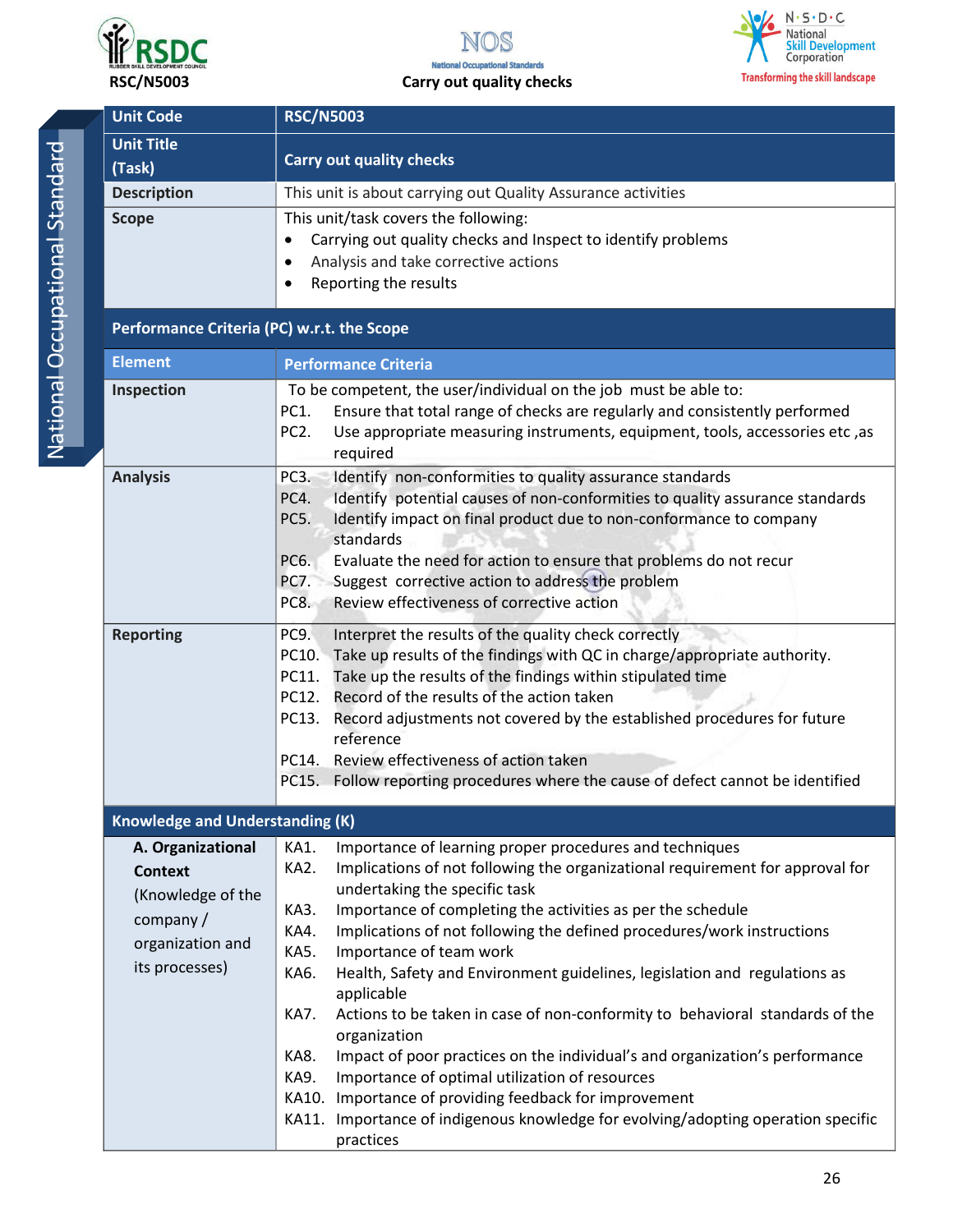





#### **National Occupational Standards RSC/N5003 Carry out quality checks**

|                       | KA12. Rectification/solution of problems/conflicts for the smooth functioning of the                |  |  |
|-----------------------|-----------------------------------------------------------------------------------------------------|--|--|
|                       | organization                                                                                        |  |  |
|                       | KA13. Importance of documentation/reporting as per guidelines and procedures                        |  |  |
|                       | KA14. Knowledge of do's and don'ts (company's HR instructions)                                      |  |  |
|                       | KA15. Importance of attending trouble shooting                                                      |  |  |
|                       | KA16. Importance of subject learning/training                                                       |  |  |
|                       | KA17. Importance of Product and its application                                                     |  |  |
| <b>B. Technical</b>   | The user/individual on the job needs to know and understand:                                        |  |  |
|                       | The importance of Quality Assurance procedures<br>KB1.                                              |  |  |
| Knowledge             | Relevance and importance of activities and how they contribute to the<br>KB <sub>2</sub> .          |  |  |
|                       | achievement of the quality objectives,                                                              |  |  |
|                       | Proper procedure for selecting the material/product and performing quality<br>KB3.                  |  |  |
|                       |                                                                                                     |  |  |
|                       | checks without affecting the material                                                               |  |  |
|                       | Availability of work instructions, as necessary,<br>KB4.                                            |  |  |
|                       | KB5.<br>Characteristics of the product/material                                                     |  |  |
|                       | KB6.<br>Use of suitable equipment                                                                   |  |  |
|                       | Availability and use of monitoring and measuring devices,<br>KB7.                                   |  |  |
|                       | <b>KB8.</b><br>Requirements of records                                                              |  |  |
|                       | KB9.<br>Importance of maintaining accurate up-to-date records                                       |  |  |
|                       | KB10. The need to report within the stipulated time                                                 |  |  |
|                       | KB11. Implications of inaccurate measuring and testing instruments and equipment                    |  |  |
|                       | KB12. The cost of non-conformance to quality standards                                              |  |  |
|                       | KB13. Implications (impact on internal/external customers) of defective products,                   |  |  |
|                       | materials or components                                                                             |  |  |
|                       |                                                                                                     |  |  |
| Skills (S)            |                                                                                                     |  |  |
| A. Core Skills/       |                                                                                                     |  |  |
|                       | <b>Writing Skills</b>                                                                               |  |  |
| <b>Generic Skills</b> | The user/ individual on the job needs to know and understand how to:                                |  |  |
|                       | Construct simple sentences and express ideas clearly through written<br>SA1.                        |  |  |
|                       | communication                                                                                       |  |  |
|                       | Fill up appropriate technical forms, process charts, activity logs in required<br>SA <sub>2</sub> . |  |  |
|                       | format of the company                                                                               |  |  |
|                       | Write simple letters, mails, etc<br>SA3.                                                            |  |  |
|                       | SA4.<br>Perform functional mathematical operations, including apply basic                           |  |  |
|                       | mathematical principles, such as numbers and space, and techniques such as                          |  |  |
|                       | estimation and approximation, for practical purposes                                                |  |  |
|                       | <b>Reading Skills</b>                                                                               |  |  |
|                       | Read and understand manuals, health and safety instructions, memos, reports,<br>SA5.                |  |  |
|                       | job cards etc                                                                                       |  |  |
|                       | Read images, graphs, diagrams<br>SA6.                                                               |  |  |
|                       | SA7.<br>Understand the various coding systems as per company norms                                  |  |  |
|                       | <b>Oral Communication</b>                                                                           |  |  |
|                       |                                                                                                     |  |  |
|                       | Express statements, opinions or information clearly so that others can hear<br>SA8.                 |  |  |
|                       | and understand                                                                                      |  |  |
|                       | Respond appropriately to any queries<br>SA9.                                                        |  |  |
|                       |                                                                                                     |  |  |
|                       | SA10. Communicate with supervisor<br>SA11. Communicate with upstream and downstream teams           |  |  |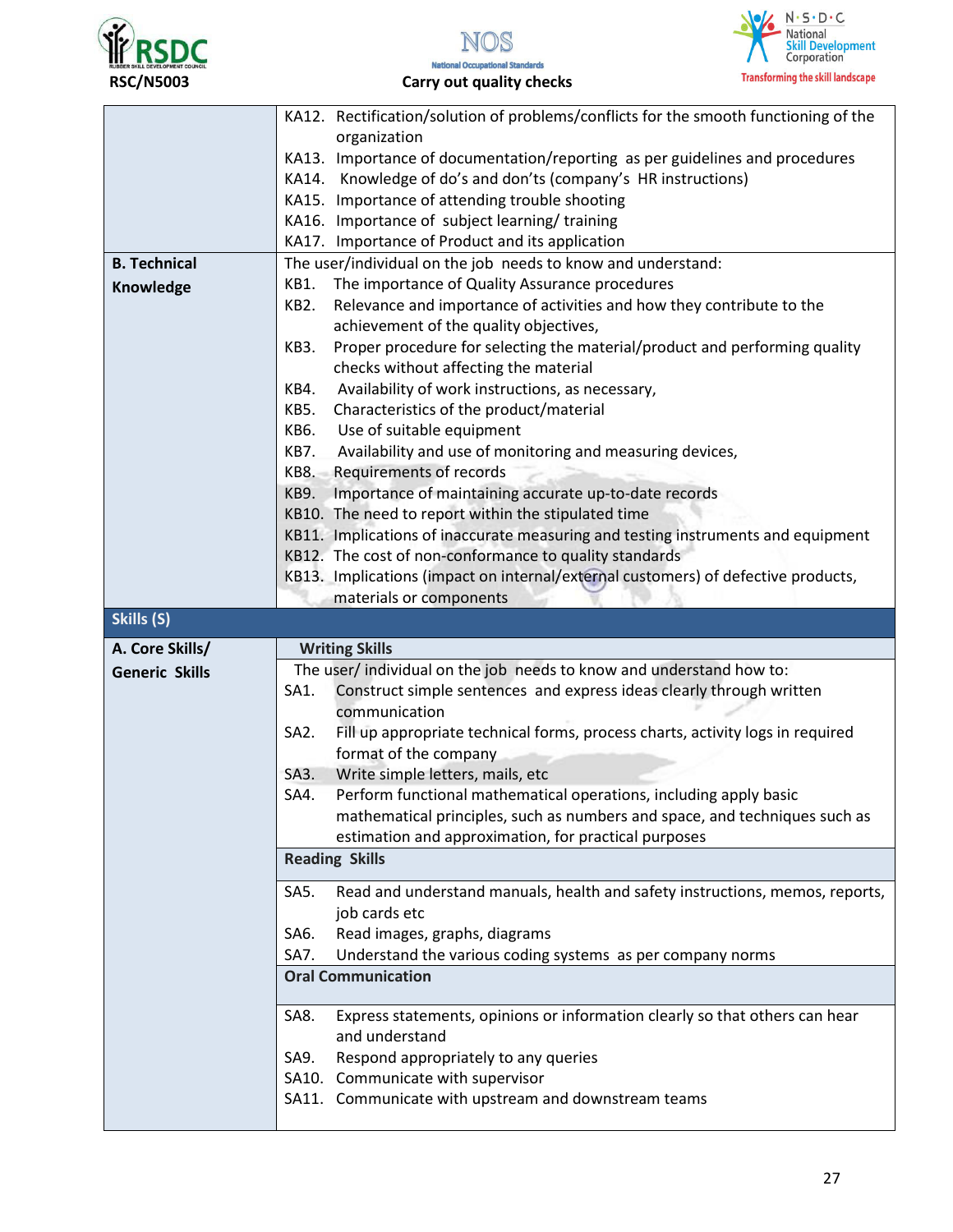



 **RSC/N5003 Carry out quality checks** 

|                               | Integrity                                                                                                               |  |  |  |
|-------------------------------|-------------------------------------------------------------------------------------------------------------------------|--|--|--|
|                               | SA12. Practice honesty with respect to company property and time                                                        |  |  |  |
|                               | SA13. Communicate with people in a form and manner and using language that is                                           |  |  |  |
|                               | open and respectful                                                                                                     |  |  |  |
|                               | SA14. Resolve any difficulties in relationships with colleagues, or get help from an                                    |  |  |  |
|                               | appropriate person, in a way that preserves goodwill and trust                                                          |  |  |  |
|                               | <b>Motivation</b>                                                                                                       |  |  |  |
|                               | SA15. Take responsibility for completing one's own work assignment                                                      |  |  |  |
|                               | SA16. Take initiative to enhance/learn skills in ones's area of work                                                    |  |  |  |
|                               | SA17. The capacity to learn from experience in a range of settings and scenarios and                                    |  |  |  |
|                               | the capacity to reflect on and analyse one's learning.                                                                  |  |  |  |
|                               | SA18. Is open to new ways of doing things                                                                               |  |  |  |
|                               | SA19. The capacity to envisage and articulate personal goals; to develop strategies<br>and take action to achieve them. |  |  |  |
| <b>Reliability</b>            |                                                                                                                         |  |  |  |
|                               | SA20. Avoid absenteeism                                                                                                 |  |  |  |
|                               | SA21. Act objectively, rather than impulsively or emotionally when faced with                                           |  |  |  |
|                               | difficult/stressful or emotional situations                                                                             |  |  |  |
|                               | SA22. Work in disciplined factory environment                                                                           |  |  |  |
|                               | SA23. Be punctual                                                                                                       |  |  |  |
|                               |                                                                                                                         |  |  |  |
| <b>B. Professional Skills</b> | <b>Decision Making</b>                                                                                                  |  |  |  |
|                               |                                                                                                                         |  |  |  |
|                               | The individual needs to know and understand how to:                                                                     |  |  |  |
|                               | Take a decision for any change/issue based on earlier successes(documented<br>SB1.                                      |  |  |  |
|                               | previous history) on similar issues                                                                                     |  |  |  |
|                               | Work out changes in case a new improved machine/equipment is added in the<br>SB <sub>2</sub> .                          |  |  |  |
|                               | process or any new material/chemical is developed replacing existing one.                                               |  |  |  |
|                               | Make changes in cycle time due to improved process.<br>SB <sub>3</sub> .                                                |  |  |  |
|                               |                                                                                                                         |  |  |  |
|                               | Use the standard operating procedure or trouble shooting manuals for trouble<br>SB4.                                    |  |  |  |
|                               | shooting and other reference documents approved by plant management                                                     |  |  |  |
|                               | Consult the peer group and superiors to arrive at a favourable decision.<br>SB5.                                        |  |  |  |
|                               | Use of standard available problem solving techniques for decision making<br>SB6.                                        |  |  |  |
|                               | Review and analyze the process steps to check on system non adherence and<br>SB7.                                       |  |  |  |
|                               | non conformity                                                                                                          |  |  |  |
|                               | Review the current SOP and other standards for continuous improvement to<br>SB8.                                        |  |  |  |
|                               | facilitate decision making                                                                                              |  |  |  |
|                               | Take a calculated risk with minimum losses<br>SB9.                                                                      |  |  |  |
|                               | <b>Plan and Organize</b>                                                                                                |  |  |  |
|                               | SB10. Plan and organize the factors of production to execute the business plan                                          |  |  |  |
|                               | SB11. Fix up tasks and allotment of the same                                                                            |  |  |  |
|                               | SB12. Assign tasks to suitable persons                                                                                  |  |  |  |
|                               | SB13. Motivate them for better output and time bound completion of tasks                                                |  |  |  |
|                               |                                                                                                                         |  |  |  |
|                               | <b>Customer Centricity</b>                                                                                              |  |  |  |
|                               |                                                                                                                         |  |  |  |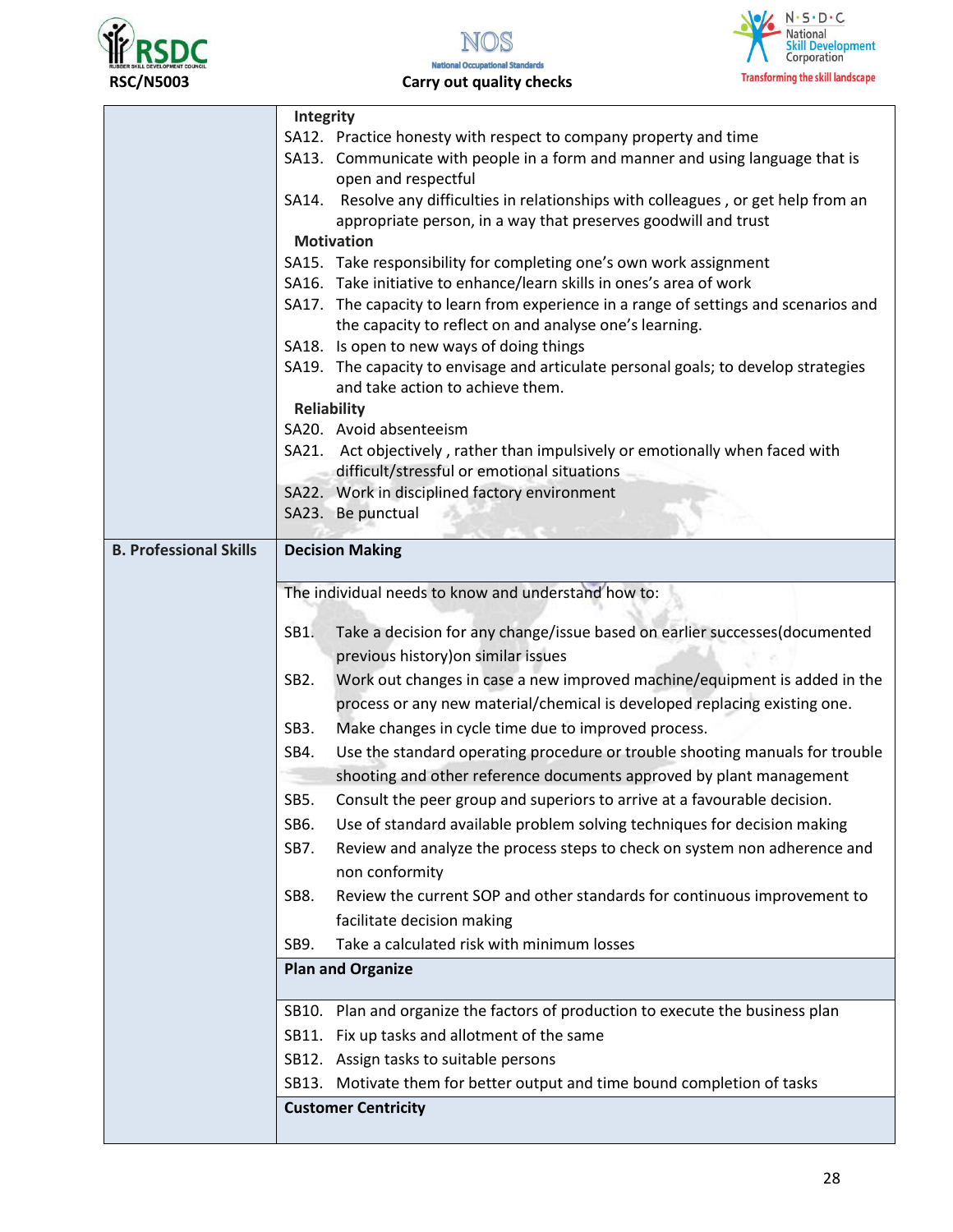





#### **National Occupational Standards RSC/N5003 Carry out quality checks**

| SB14. Match customer needs/specification by adjusting the processing conditions     |
|-------------------------------------------------------------------------------------|
| (interact with customer in case any clarification required)                         |
| SB15. Ensure that performance of his action/operation/activity does not lead to any |
| divergence from the specified quality of the final product as required by the       |
| customer.                                                                           |
| SB16. Complete the assigned task in timely manner so that the final product is      |
| delivered in the timeline given by the customer.                                    |
| SB17. Communicate effectively to the superior/customer for any delay in supplies to |
| the clients.                                                                        |
| SB18. Work towards fulfilling the customers requirement as per their demand.        |
| SB19. In case of any complaint, ensure its timely resolution if the problem is      |
| emanating at his level                                                              |
| SB20. Communicate effectively to the superior/customer for any delay in resolving   |
| the problem faced by the customer.                                                  |
| SB21. Maintain good/cordial relation with customers.                                |
| SB22. Work on the feedback received from customer regarding the product.            |
| <b>Problem Solving</b>                                                              |
| SB23. Application of basic sciences and mathematics                                 |
| SB24. Application of statistics                                                     |
| SB25. Use of computer/ application software                                         |
| <b>Analytical Thinking</b>                                                          |
|                                                                                     |
| SB26. Apply appropriate technique/method for various types of products to meet      |
| desired purpose<br>SB27. Interpret data and analyse results                         |
| SB28. Suggest improvements(if any) in process/product/materials based on results    |
| and experience                                                                      |
| <b>Critical Thinking</b>                                                            |
|                                                                                     |
| SB29. Handle equipment/apparatus                                                    |
| SB30. Handle rubber compound and products                                           |
| SB31. Complex sample components                                                     |
| SB32. Perform computer operations                                                   |
|                                                                                     |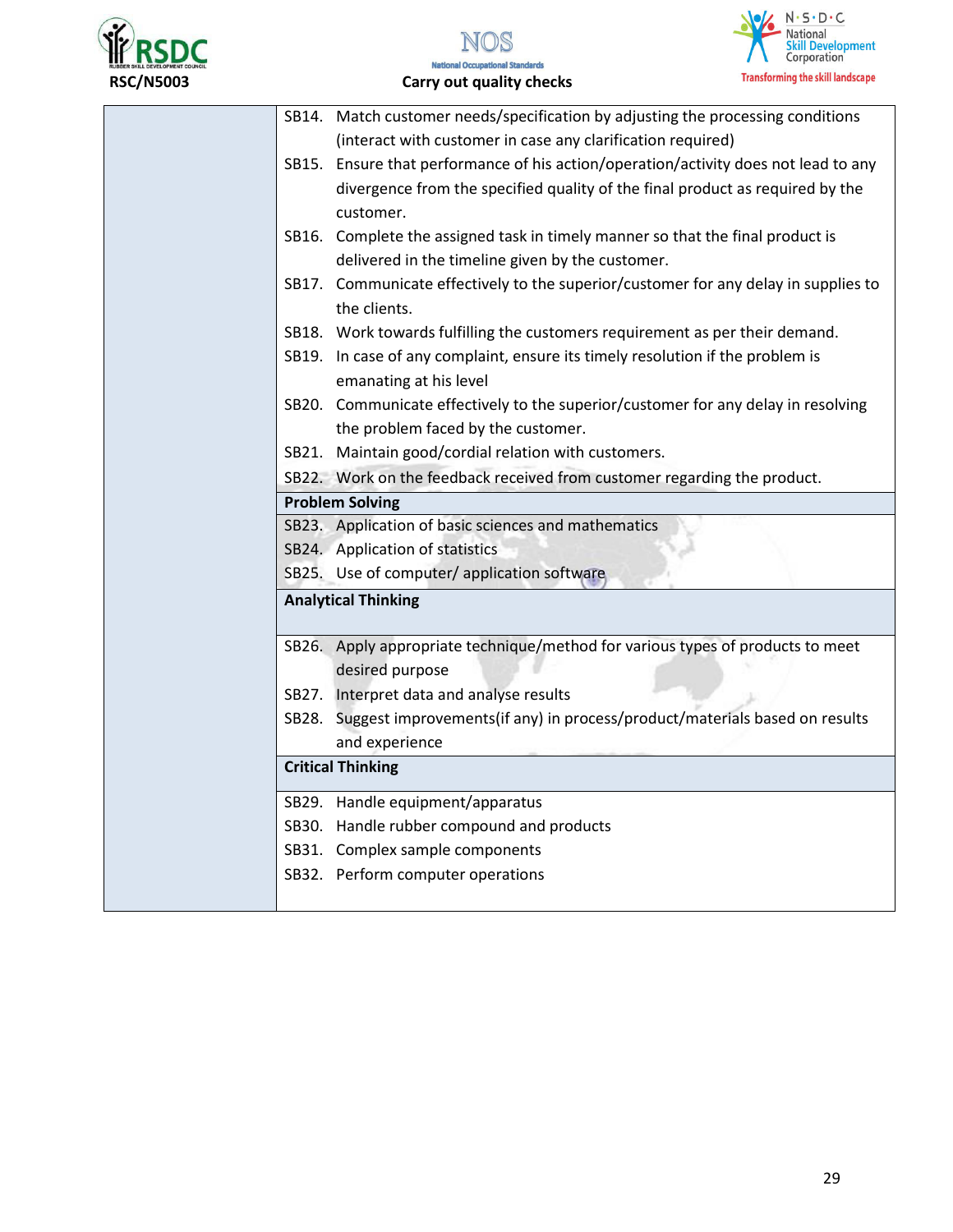





# **NOS Version Control**

| <b>NOS Code</b>            | <b>RSC/N5003</b>            |                         |            |
|----------------------------|-----------------------------|-------------------------|------------|
| <b>Credits(NSQF)</b>       | <b>TBD</b>                  | <b>Version number</b>   | 2.0        |
| Industry                   | <b>Rubber Manufacturing</b> | <b>Drafted on</b>       | 02/12/2014 |
| <b>Industry Sub-sector</b> | <b>Tyre and Non-Tyre</b>    | Last reviewed on        | 25/10/2017 |
| <b>Occupation</b>          | <b>Quality Assurance</b>    | <b>Next review date</b> | 25/10/2021 |

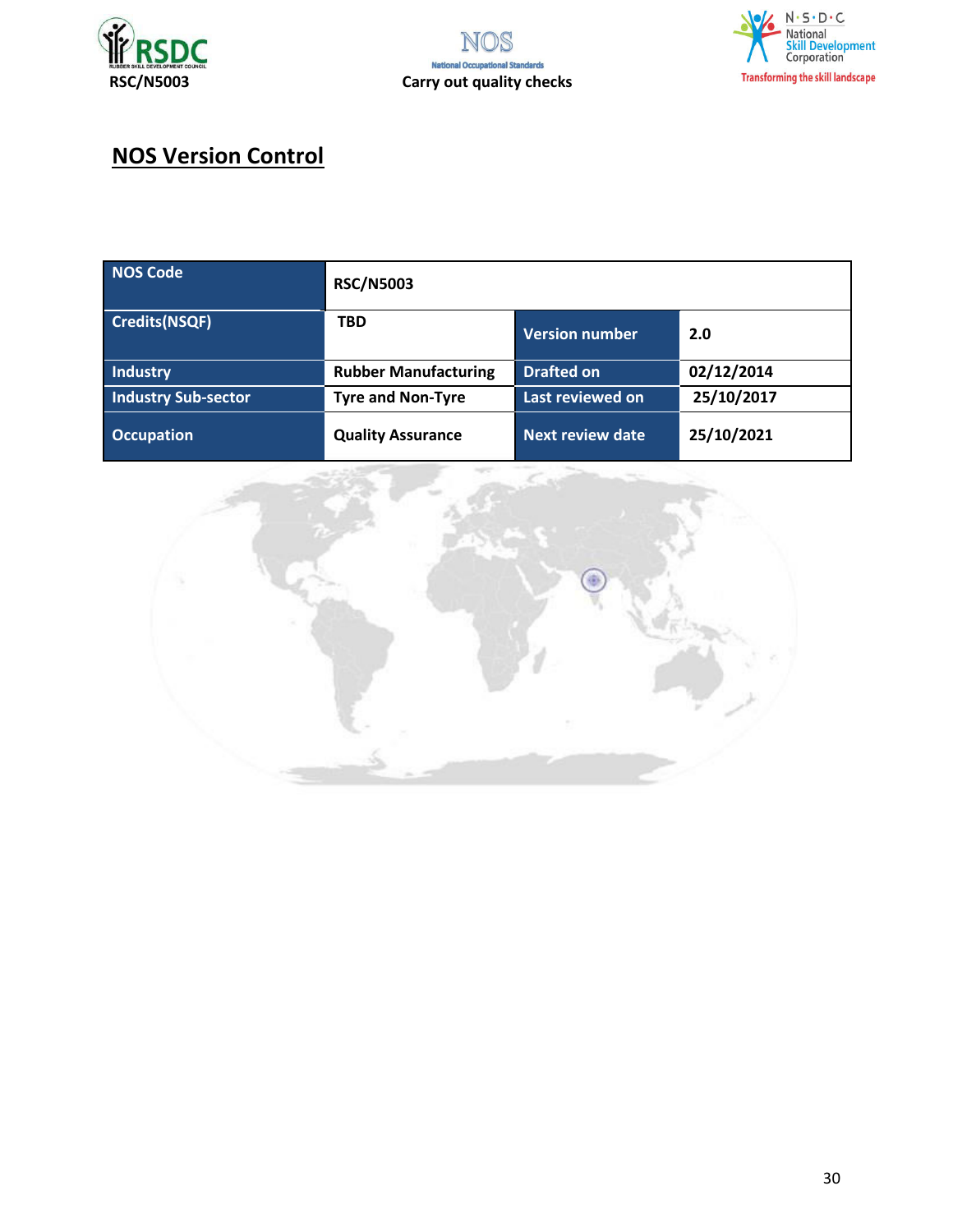



---------------------------------------------------------------------------------------------------------------------------------------

# **National Occupational Standard**

<span id="page-30-0"></span>

----------------------------------------------------------------------------------------------------------------------------- ----------

#### **Overview**

**This unit is about problem identification and escalation**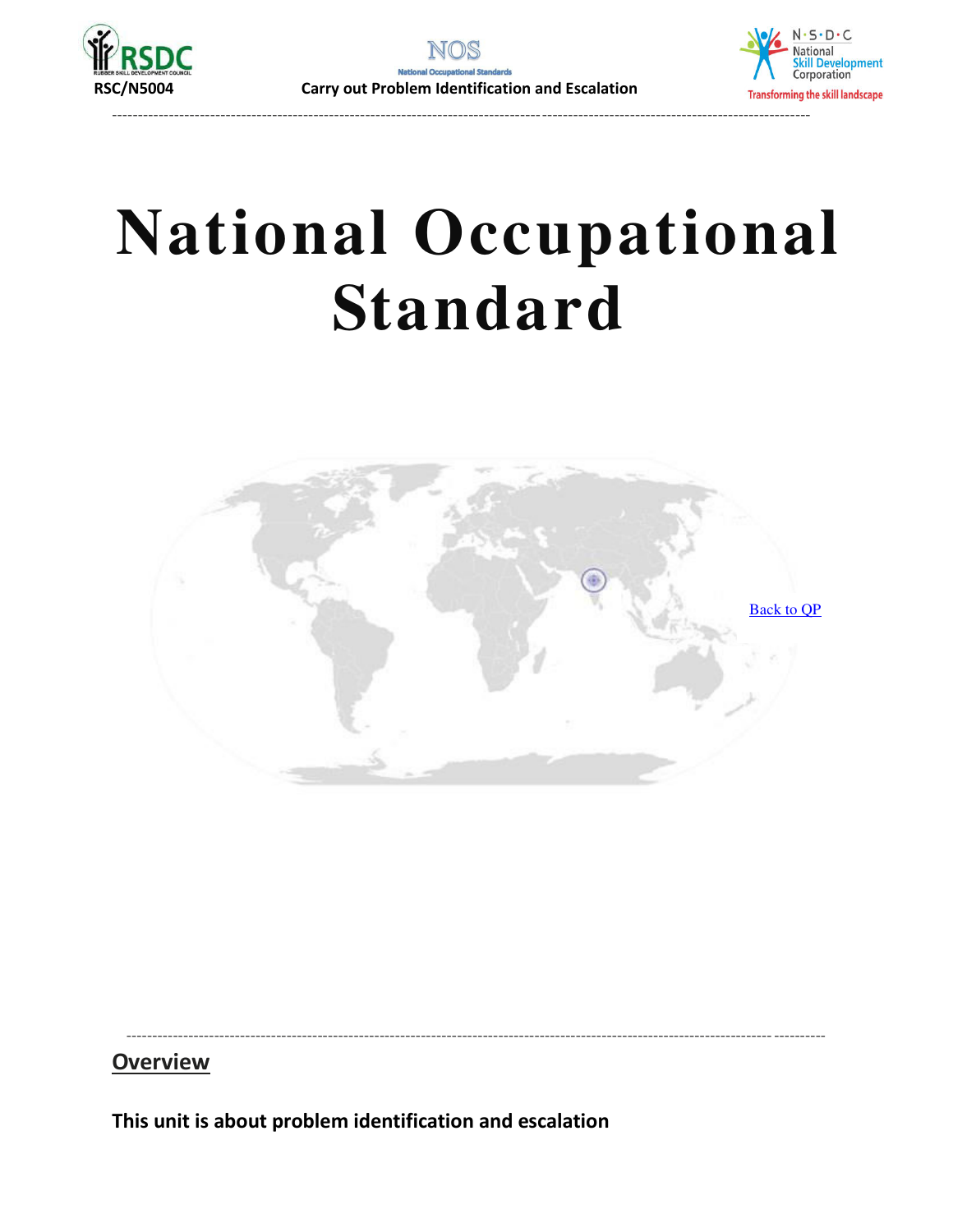





| <b>RSC/N5004</b>            | $\sqrt{ }$<br>Corporation<br><b>Carry out Problem Identification and Escalation</b><br><b>Transforming the skill landscape</b>                                                                                                                                                                                                                                                                                                                                                                                                                                                                                                                                                      |
|-----------------------------|-------------------------------------------------------------------------------------------------------------------------------------------------------------------------------------------------------------------------------------------------------------------------------------------------------------------------------------------------------------------------------------------------------------------------------------------------------------------------------------------------------------------------------------------------------------------------------------------------------------------------------------------------------------------------------------|
| <b>Unit Code</b>            | <b>RSC/N5004</b>                                                                                                                                                                                                                                                                                                                                                                                                                                                                                                                                                                                                                                                                    |
| <b>Unit Title</b><br>(Task) | Carry out problem identification and escalation                                                                                                                                                                                                                                                                                                                                                                                                                                                                                                                                                                                                                                     |
| <b>Description</b>          | This unit is about problem identification and escalation                                                                                                                                                                                                                                                                                                                                                                                                                                                                                                                                                                                                                            |
| <b>Scope</b>                | This unit/task covers the following:<br>Identify problems across:<br>Raw materials<br>$\circ$<br>Compounds<br>$\circ$<br>Product<br>$\circ$<br>Equipment<br>$\circ$<br>Others<br>$\circ$<br>Identify solutions to problems<br>Take corrective action<br>Escalation of unresolved identified problems                                                                                                                                                                                                                                                                                                                                                                                |
|                             | Performance Criteria (PC) w.r.t. the Scope                                                                                                                                                                                                                                                                                                                                                                                                                                                                                                                                                                                                                                          |
| <b>Element</b>              | <b>Performance Criteria</b>                                                                                                                                                                                                                                                                                                                                                                                                                                                                                                                                                                                                                                                         |
| Problem<br>Identification   | To be competent, the user/individual on the job must be able to:<br>Identify defects/indicators of problems<br>PC1.<br>Identify any wrong practices that may lead to problems<br>PC <sub>2</sub> .<br>PC <sub>3</sub> .<br>Identify practices that may impact the final product quality<br>Identify if the problem has occurred before<br>PC4.<br>Identify other operations that might be impacted by the problem<br>PC5.<br>PC6.<br>Ensure that no delays are caused as a result of failure to escalate problems                                                                                                                                                                   |
| <b>Necessary Action</b>     | Take appropriate materials and sample, conduct tests and evaluate results to<br>PC7.<br>establish reasons to confirm suspected reasons for non-conformance (where<br>required)<br>Consider possible reasons for identification of problems<br>PC8.<br>Consider applicable corrections and formulate corrective action<br>PC9.<br>PC10.<br>Formulate action in a timely manner<br>PC11. Communicate problem/remedial action to appropriate parties<br>PC12. Take corrective action in a timely manner<br>PC13. Take corrective action for problems identified according to the company<br>procedures<br>PC14. Report/document problem and corrective action in an appropriate manner |

PC20. Ensure that no delays are caused as a result of failure to take necessary action

PC24. Ensure that no delays are caused as a result of failure to escalate problems

procedures

**Problem Escalation PC21.** Escalate problem as per laid down escalation matrix

PC22. Escalate the problem within stipulated time PC23. Escalate the problem in an appropriate manner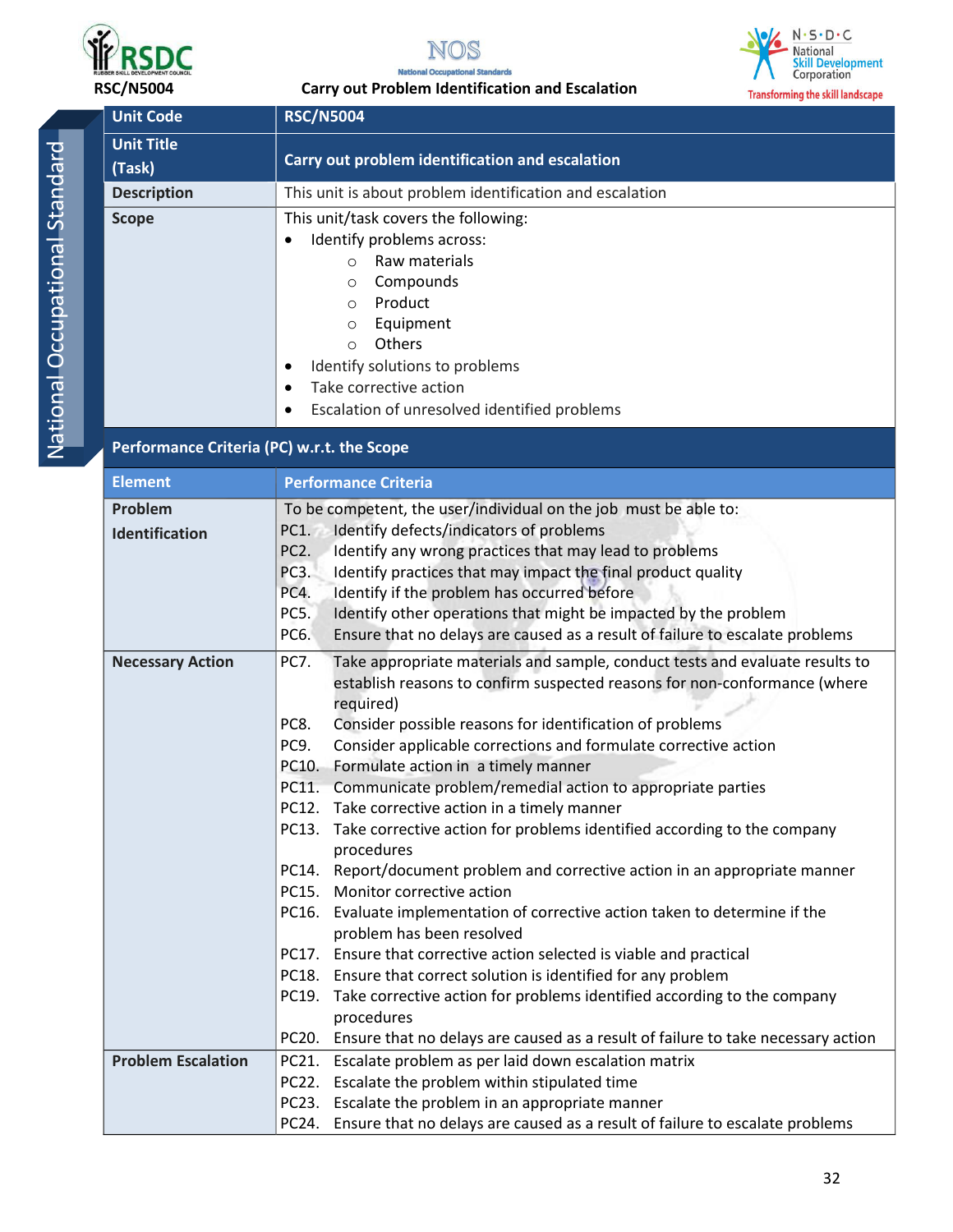





 **RSC/N5004 Carry out Problem Identification and Escalation** 

| <b>Knowledge and Understanding (K)</b> |                   |                                                                                |  |  |
|----------------------------------------|-------------------|--------------------------------------------------------------------------------|--|--|
|                                        | KA1.              | Importance of learning proper procedures and techniques                        |  |  |
|                                        | KA2.              | Implications of not following the organizational requirement for approval for  |  |  |
|                                        |                   | undertaking the specific task                                                  |  |  |
|                                        | KA3.              | Importance of completing the activities as per the schedule                    |  |  |
|                                        | KA4.              | Implications of not following the defined procedures/work instructions         |  |  |
|                                        | KA5.              | Importance of team work                                                        |  |  |
| A. Organizational                      | KA6.              | Health, Safety and Environment guidelines, legislation and regulations as      |  |  |
| <b>Context</b>                         |                   | applicable                                                                     |  |  |
|                                        | KA7.              | Actions to be taken in case of non-conformity to behavioral standards of the   |  |  |
| (Knowledge of the                      |                   | organization                                                                   |  |  |
| company/                               | KA8.              | Impact of poor practices on the individual's and organization's performance    |  |  |
| organization and                       | KA9.              | Importance of optimal utilization of resources                                 |  |  |
| its processes)                         | KA10.             | Importance of providing feedback for improvement                               |  |  |
|                                        | KA11.             | Importance of indigenous knowledge for evolving/adopting operation specific    |  |  |
|                                        |                   | practices                                                                      |  |  |
|                                        | KA12.             | Rectification/solution of problems/conflicts for the smooth functioning of the |  |  |
|                                        |                   | organization                                                                   |  |  |
|                                        | KA13.             | Importance of documentation/reporting as per guidelines and procedures         |  |  |
|                                        | KA14.             | Knowledge of do's and don'ts (company's HR instructions)                       |  |  |
|                                        | KA15.             | Importance of attending trouble shooting                                       |  |  |
|                                        | KA16.             | Importance of subject learning/training                                        |  |  |
|                                        | KA17.             | Importance of Product and its application                                      |  |  |
| <b>B. Technical</b>                    |                   | The user/individual on the job needs to know and understand:                   |  |  |
| Knowledge                              | KB1.              | Indicators of problems                                                         |  |  |
|                                        | KB <sub>2</sub> . | The working of the equipment and accessories( if applicable)                   |  |  |
|                                        | KB3.              | The impact of operations on the user and equipment( if applicable)             |  |  |
|                                        | KB4.              | The impact of operations on the final product (if applicable)                  |  |  |
|                                        | KB5.              | The effect of not rectifying the problems identified                           |  |  |
|                                        | KB6.              | The reason for the occurrence of previous problems                             |  |  |
|                                        | KB7.              | Measures and steps that have been taken to address the previous problems       |  |  |
|                                        | KB8.              | Possible solutions for various problems                                        |  |  |
|                                        | KB9.              | The correct method for carrying out corrective actions outlined for each       |  |  |
|                                        |                   | problem                                                                        |  |  |
|                                        | KB10.             | The impact of not carrying out the corrective actions                          |  |  |
|                                        | KB11.             | The documentation procedure for recording such problems, as per company        |  |  |
|                                        |                   | norms                                                                          |  |  |
|                                        |                   | KB12. The escalation matrix for reporting problems                             |  |  |
|                                        |                   | KB13. Escalation matrix for reporting unresolved problems                      |  |  |
|                                        |                   | KB14. The time frame within which in which each problem needs to be escalated  |  |  |
|                                        |                   | KB15. Manner in which each problem needs to be escalated                       |  |  |
| Skills (S)                             |                   |                                                                                |  |  |
| A. Core Skills/                        |                   | <b>Writing Skills</b>                                                          |  |  |
| <b>Generic Skills</b>                  |                   | The user/individual on the job needs to know and understand how to:            |  |  |
|                                        | SA1.              | Construct simple sentences and express ideas clearly through written           |  |  |
|                                        |                   | communication                                                                  |  |  |
|                                        | SA <sub>2</sub> . | Fill up appropriate technical forms, process charts, activity logs in required |  |  |
|                                        |                   | format of the company                                                          |  |  |
|                                        | SA3.              | Write simple letters, mails, etc                                               |  |  |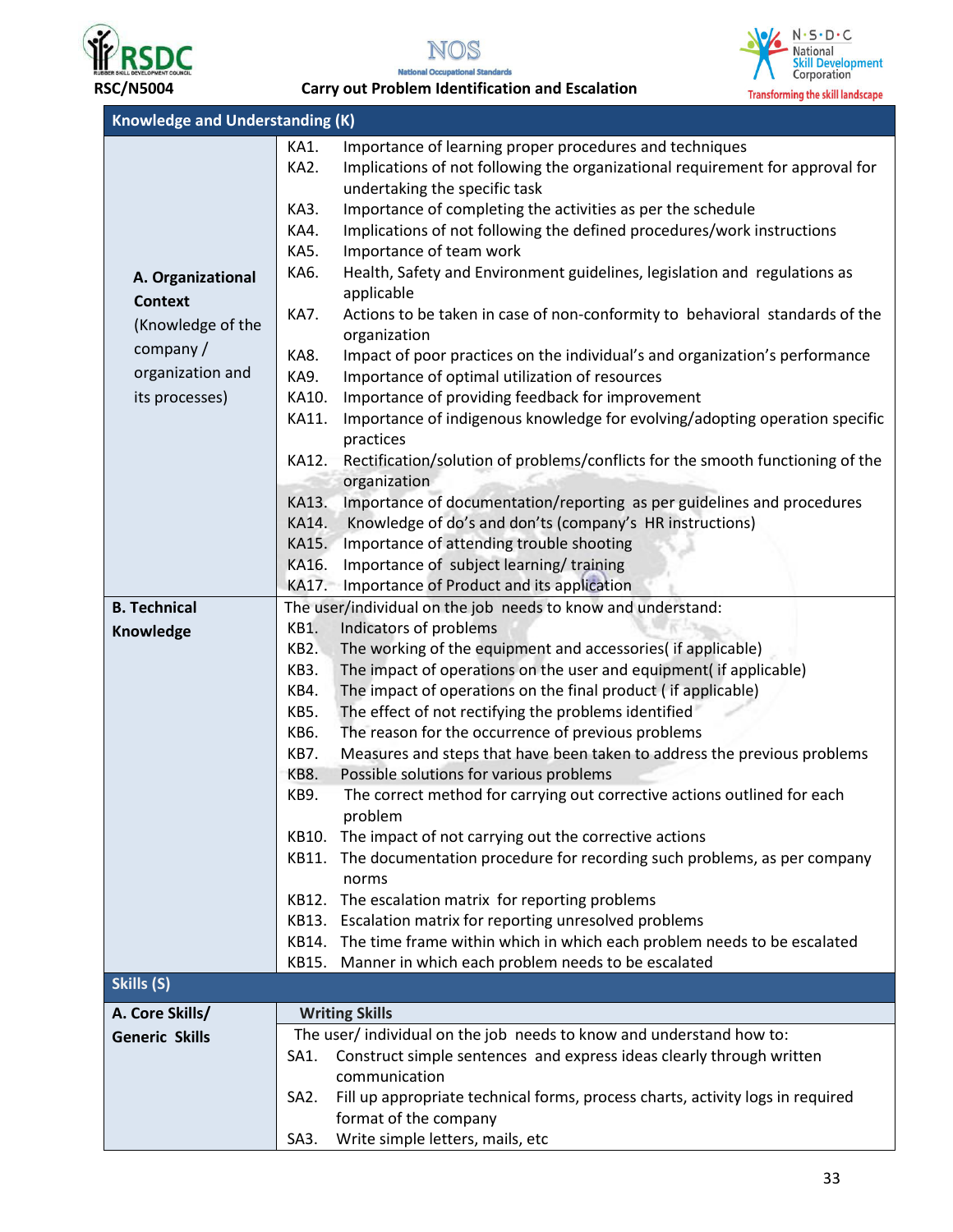





SA4. Perform functional mathematical operations, including apply basic mathematical principles, such as numbers and space, and techniques such as estimation and approximation, for practical purposes **Reading Skills**  SA5. Read and understand manuals, health and safety instructions, memos, reports, job cards etc SA6. Read images, graphs, diagrams SA7. Understand the various coding systems as per company norms **Oral Communication**  SA8. Express statements, opinions or information clearly so that others can hear and understand SA9. Respond appropriately to any queries SA10. Communicate with supervisor SA11. Communicate with upstream and downstream teams **Life Skills Integrity**  SA12. Practice honesty with respect to company property and time SA13. Communicate with people in a form and manner and using language that is open and respectful SA14. Resolve any difficulties in relationships with colleagues , or get help from an appropriate person, in a way that preserves goodwill and trust **Motivation**  SA15. Take responsibility for completing one's own work assignment SA16. Take initiative to enhance/learn skills in ones's area of work SA17. The capacity to learn from experience in a range of settings and scenarios and the capacity to reflect on and analyse one's learning. SA18. Is open to new ways of doing things SA19. The capacity to envisage and articulate personal goals; to develop strategies and take action to achieve them. **Reliability** SA20. Avoid absenteeism SA21. Act objectively , rather than impulsively or emotionally when faced with difficult/stressful or emotional situations SA22. Work in disciplined factory environment SA23. Be punctual **B. Professional Skills Decision Making**  The individual needs to know and understand how to: SB1. Take a decision for any change/issue based on earlier successes(documented previous history)on similar issues SB2. Work out changes in case a new improved machine/equipment is added in the process or any new material/chemical is developed replacing existing one. SB3. Make changes in cycle time due to improved process. SB4. Use the standard operating procedure or trouble shooting manuals for trouble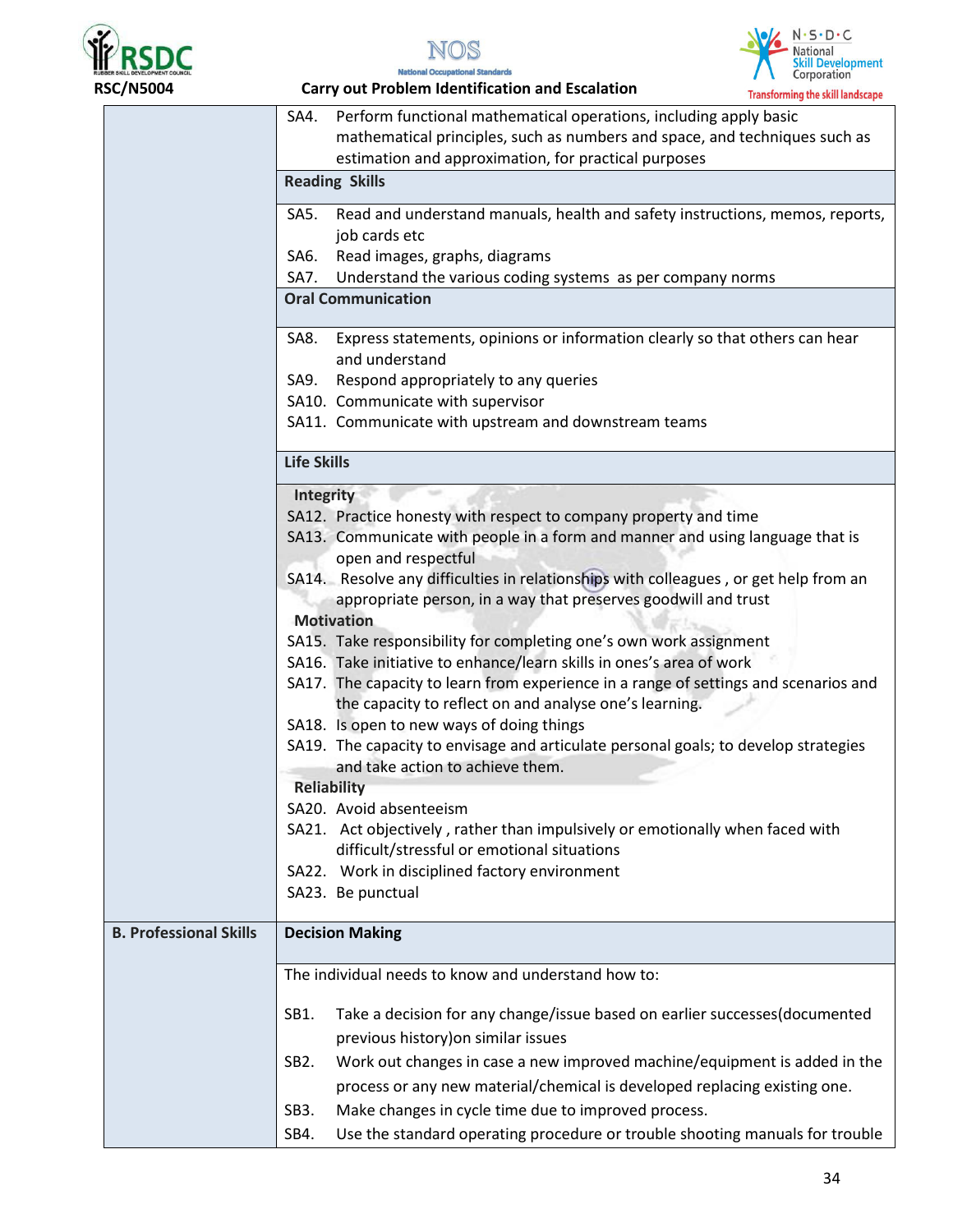





|       | Transforming the skill landscape                                                    |
|-------|-------------------------------------------------------------------------------------|
|       | shooting and other reference documents approved by plant management                 |
| SB5.  | Consult the peer group and superiors to arrive at a favourable decision.            |
| SB6.  | Use of standard available problem solving techniques for decision making            |
| SB7.  | Review and analyze the process steps to check on system non adherence and           |
|       | non conformity                                                                      |
| SB8.  | Review the current SOP and other standards for continuous improvement to            |
|       | facilitate decision making                                                          |
| SB9.  | Take a calculated risk with minimum losses                                          |
|       | <b>Plan and Organize</b>                                                            |
|       | SB10. Plan and organize the factors of production to execute the business plan      |
|       | SB11. Fix up tasks and allotment of the same                                        |
|       | SB12. Assign tasks to suitable persons                                              |
|       | SB13. Motivate them for better output and time bound completion of tasks            |
|       | <b>Customer Centricity</b>                                                          |
| SB14. | Match customer needs/specification by adjusting the processing conditions           |
|       | (interact with customer in case any clarification required)                         |
|       | SB15. Ensure that performance of his action/operation/activity does not lead to any |
|       | divergence from the specified quality of the final product as required by the       |
|       | customer.                                                                           |
|       | SB16. Complete the assigned task in timely manner so that the final product is      |
|       | delivered in the timeline given by the customer.                                    |
| SB17. | Communicate effectively to the superior/customer for any delay in supplies to       |
|       | the clients.                                                                        |
|       | SB18. Work towards fulfilling the customers requirement as per their demand.        |
|       | SB19. In case of any complaint, ensure its timely resolution if the problem is      |
|       | emanating at his level                                                              |
|       | SB20. Communicate effectively to the superior/customer for any delay in resolving   |
|       | the problem faced by the customer.                                                  |
| SB21. | Maintain good/cordial relation with customers.                                      |
|       | SB22. Work on the feedback received from customer regarding the product.            |
|       | <b>Problem Solving</b>                                                              |
|       | SB23. Application of basic sciences and mathematics                                 |
|       | SB24. Application of statistics                                                     |
|       | SB25. Use of computer/ application software                                         |
|       | <b>Analytical Thinking</b>                                                          |
|       | SB26. Apply appropriate technique/method for various types of products to meet      |
|       | desired purpose                                                                     |
|       | SB27. Interpret data and analyse results                                            |
|       | SB28. Suggest improvements(if any) in process/product/materials based on results    |
|       | and experience                                                                      |
|       | <b>Critical Thinking</b>                                                            |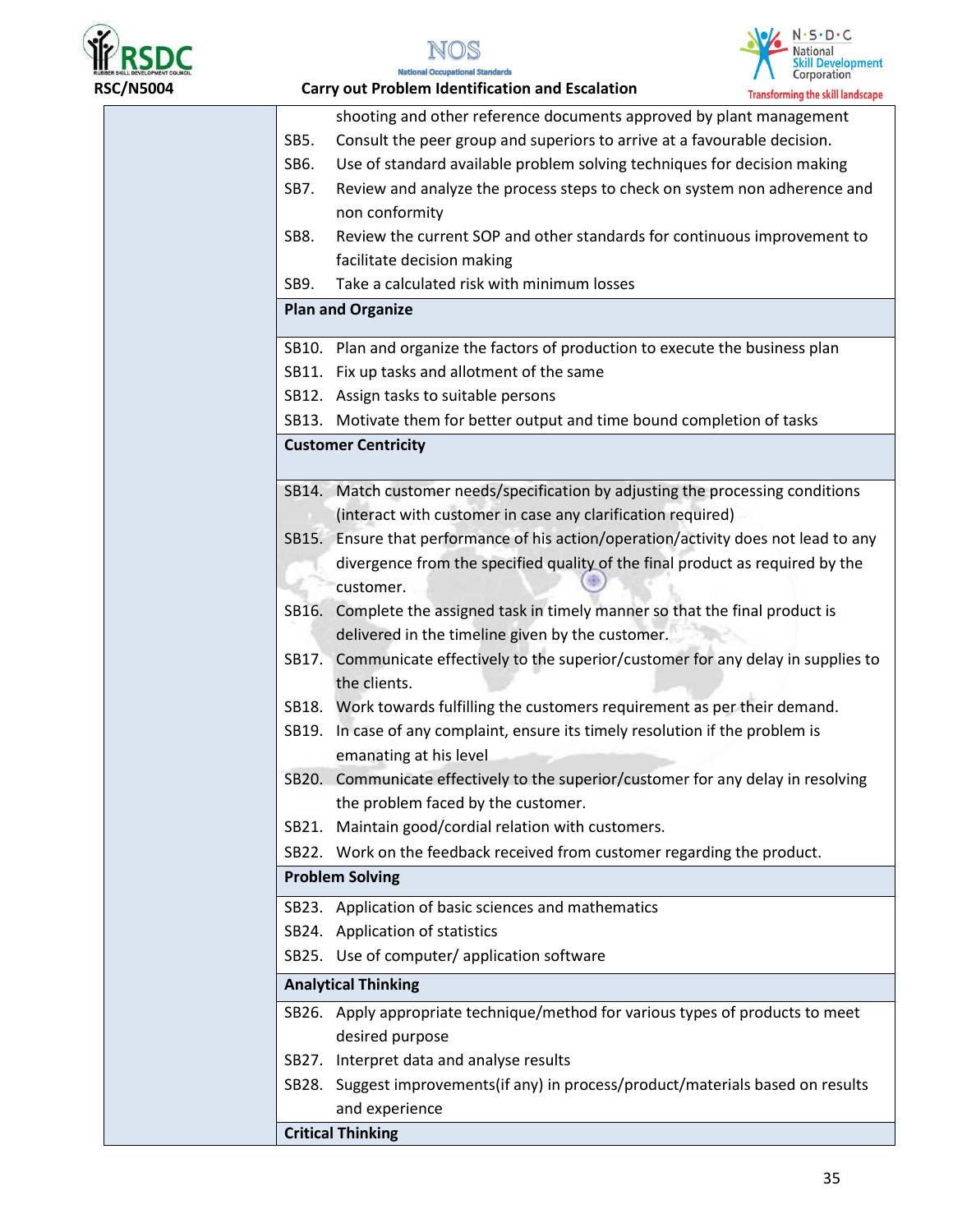





**RSC/N5004 Carry out Problem Identification and Escalation** 

|  | SB29. Handle rubber compound and products |  |
|--|-------------------------------------------|--|
|  | SB30. Complex sample components           |  |
|  | SB31. Perform computer operations         |  |
|  |                                           |  |

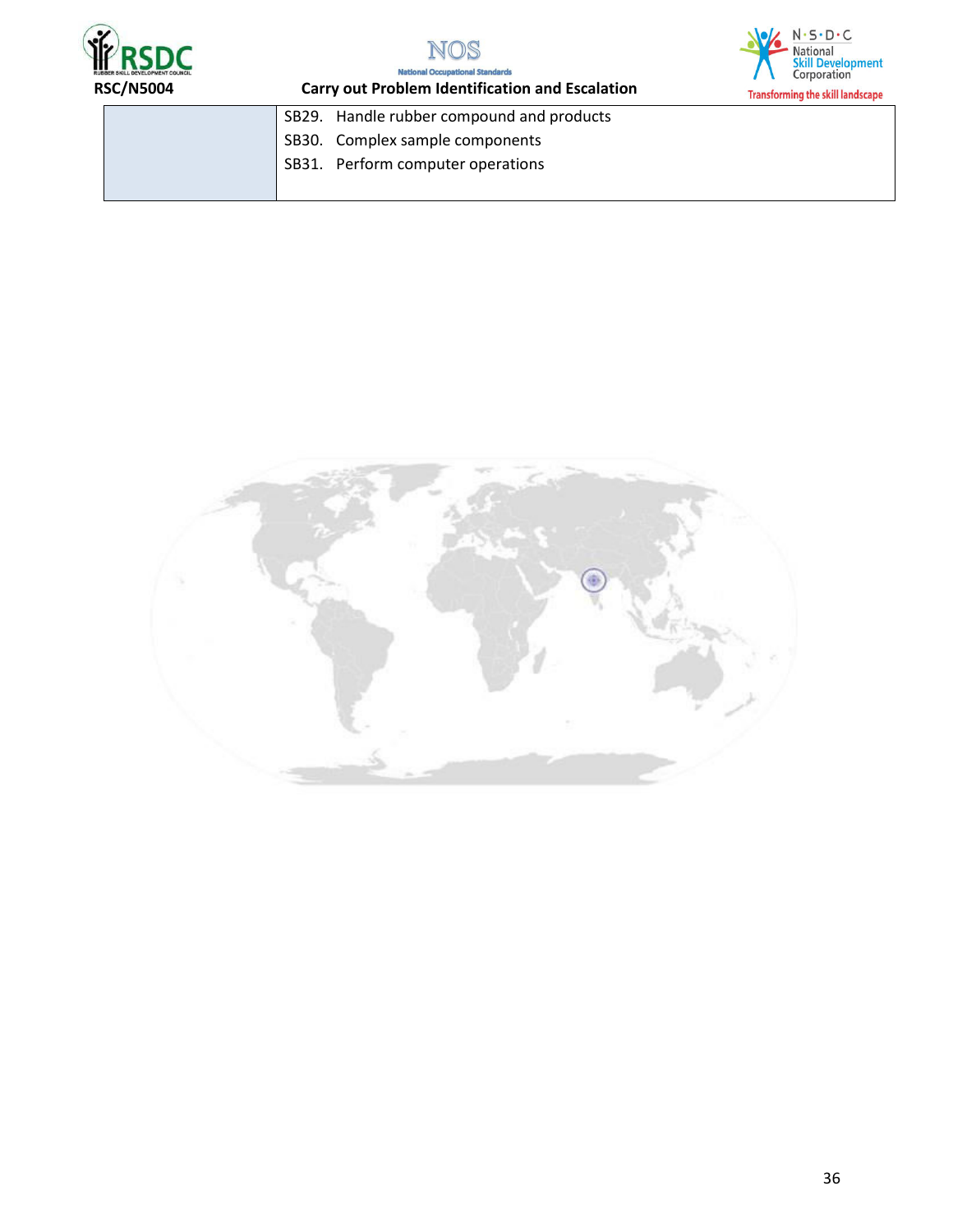





# **NOS Version Control**

| NOS Code                   | <b>RSC/N5004</b>            |                       |            |
|----------------------------|-----------------------------|-----------------------|------------|
| Credits(NSQF)              | <b>TBD</b>                  | <b>Version number</b> | 2.0        |
| Industry                   | <b>Rubber Manufacturing</b> | <b>Drafted on</b>     | 02/12/2014 |
| <b>Industry Sub-sector</b> | <b>Tyre and Non-Tyre</b>    | Last reviewed on      | 25/10/2017 |
| <b>Occupation</b>          | <b>Quality Assurance</b>    | Next review date      | 25/10/2021 |

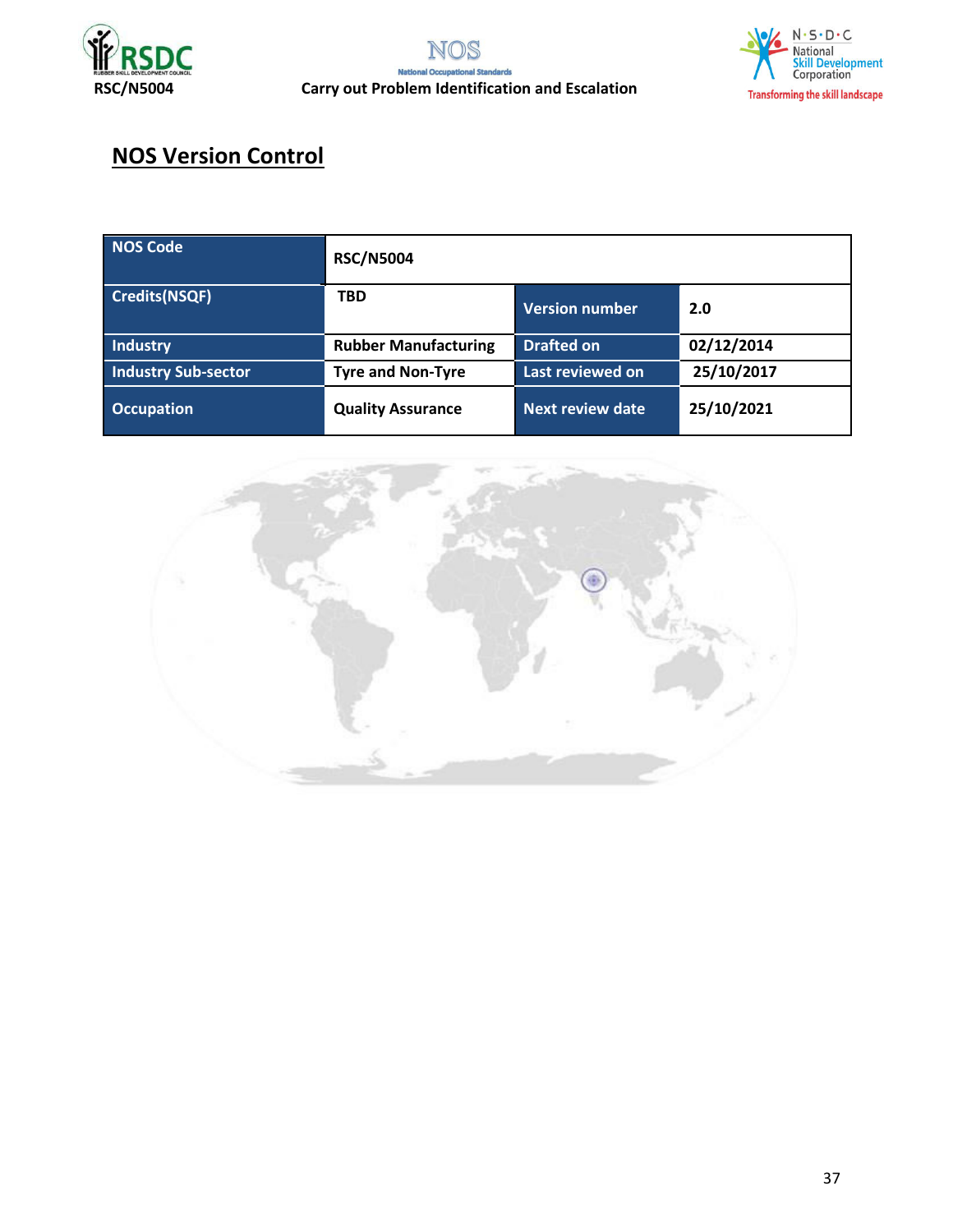



--------------------------------------------------------------------------------------------------------------------------------------- -----



<span id="page-37-0"></span>-----------------------------------------------------------------------------------------------------------------------------------

**Overview** 

**This unit is about maintaining health and safety of self and others at workplace.**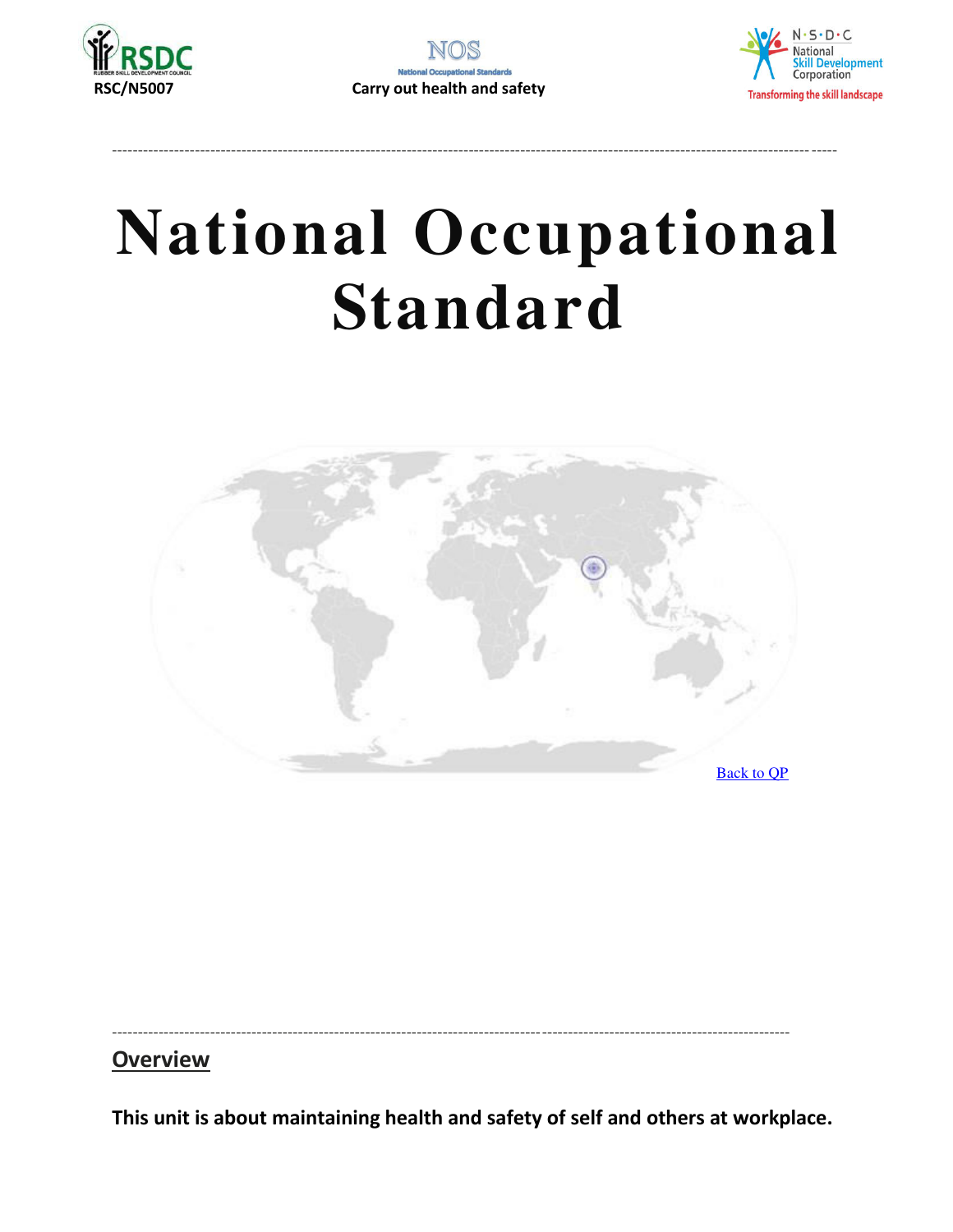



#### **RSC/N5007 Carry out health and safety**



**Unit Code RSC/N5007** National Occupational Standard National Occupational Standard **(Task)** 

| <b>Unit Title</b>                                                                                      | <b>Carry out health and safety</b>                                                                                                                                                                                                                                                                                                                                                                                                                                                                                                                                                                                                                                                                                                                                                                                                                                                                                                                                                                                                                                                                                      |  |  |
|--------------------------------------------------------------------------------------------------------|-------------------------------------------------------------------------------------------------------------------------------------------------------------------------------------------------------------------------------------------------------------------------------------------------------------------------------------------------------------------------------------------------------------------------------------------------------------------------------------------------------------------------------------------------------------------------------------------------------------------------------------------------------------------------------------------------------------------------------------------------------------------------------------------------------------------------------------------------------------------------------------------------------------------------------------------------------------------------------------------------------------------------------------------------------------------------------------------------------------------------|--|--|
| (Task)<br><b>Description</b>                                                                           | This unit is about maintaining health and safety of self and others at workplace.                                                                                                                                                                                                                                                                                                                                                                                                                                                                                                                                                                                                                                                                                                                                                                                                                                                                                                                                                                                                                                       |  |  |
|                                                                                                        |                                                                                                                                                                                                                                                                                                                                                                                                                                                                                                                                                                                                                                                                                                                                                                                                                                                                                                                                                                                                                                                                                                                         |  |  |
| <b>Scope</b><br><b>Performance Criteria (PC)</b><br><b>Maintain a clean and</b><br>efficient workplace | This unit/task covers the following:<br>Maintain a clean and efficient workplace<br>Render appropriate emergency procedures<br>٠<br>Maintain standard safety procedures at the workplace<br>٠<br>Participate in safety awareness campaigns<br>٠<br>Understand potential sources of accidents<br>٠<br>Use safety gears to avoid accidents<br>٠<br>To be competent, the individual on the job must be able to:<br>PC1. Undertake basic safety checks before operation of all machinery and<br>equipment and report hazards to the appropriate supervisor                                                                                                                                                                                                                                                                                                                                                                                                                                                                                                                                                                  |  |  |
|                                                                                                        | PC2. Identify the work for which protective clothing or equipment is required and<br>the appropriate protective clothing or equipment is used in performing these<br>duties in accordance with workplace policy.<br>PC3. Read and understand the hazards of use and contamination mentioned on the<br>labels of chemicals, utilities etc<br>PC4. Assess the risk prior to performing manual handling jobs and work is carried<br>out according to currently recommended safe practices.<br>PC5. Use equipment and materials safely and correctly and return the same to<br>designated storage when not in use<br>PC6. Dispose off waste safely and correctly in a designated area<br>PC7. Recognize the risk to bystanders and take action to reduce risk associated<br>with jobs in the workplace<br>PC8. Perform work in a manner which minimizes environmental damage<br>PC9. Monitor closely all procedures and work instructions for controlling risk<br>PC10. Report any accidents, incidents or problems without delay to an appropriate<br>person and take immediate necessary action to reduce further danger. |  |  |
| <b>Render appropriate</b><br>emergency<br>procedures                                                   | PC11. Follow procedures for dealing with accidents, fires and emergencies, including<br>communicating location and directions to emergency.<br>PC12. Follow emergency procedures as per company standards and workplace<br>requirements.<br>PC13. Use Emergency equipment in accordance with manufacturers' specifications<br>and workplace requirements.<br>PC14. Provide appropriate treatment to the patient's injuries in accordance with<br>recognized first aid techniques.<br>PC15. Recover (if practical), clean, inspect/test, refurbish, replace and store the first<br>aid equipment as appropriate                                                                                                                                                                                                                                                                                                                                                                                                                                                                                                          |  |  |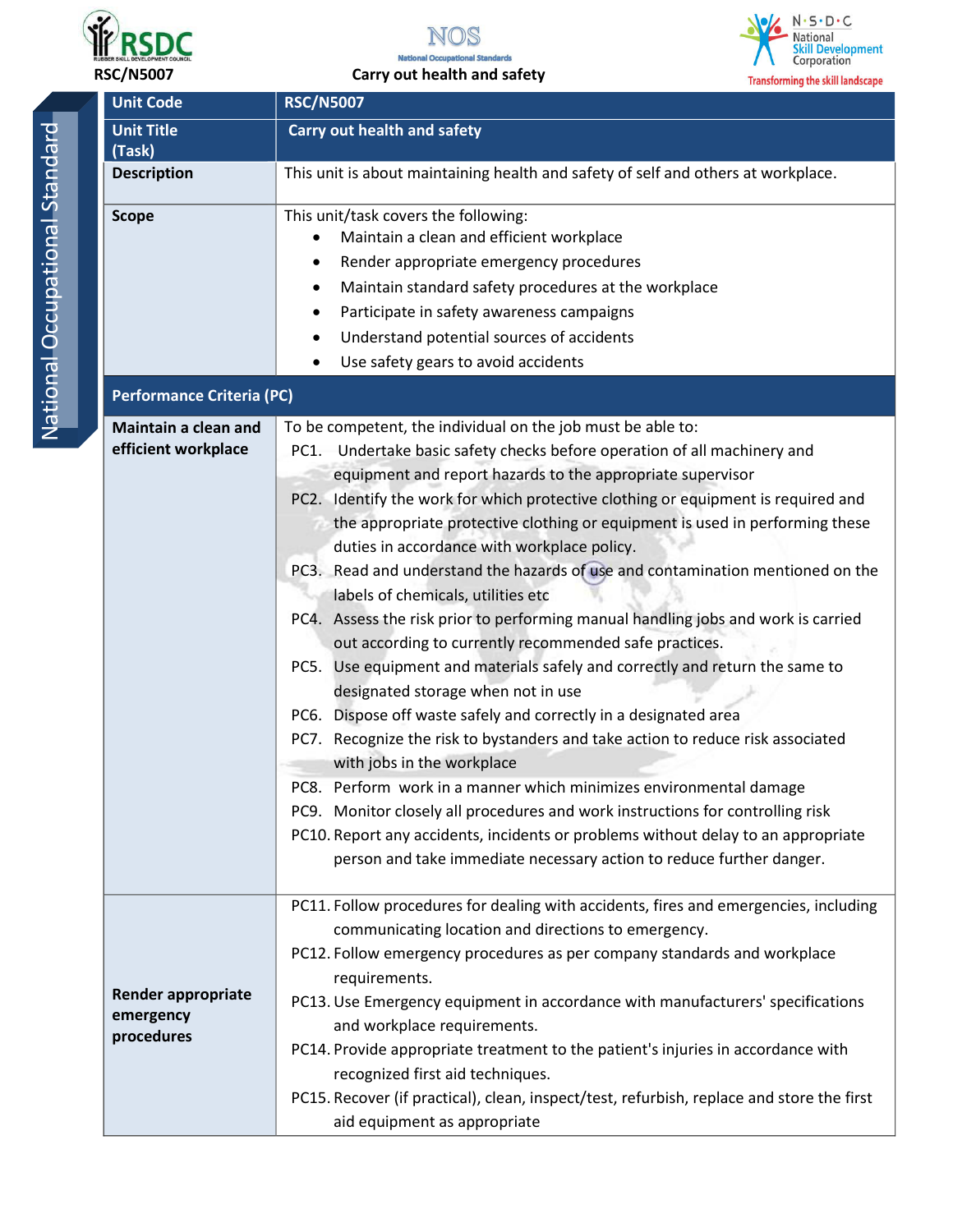





 **RSC/N5007 Carry out health and safety** 

| carry out nearth and safety<br><b>Transforming the skill landscape</b>                                                                                                                                                                                                                                                                                                                                                                                                                                                                                                                                                                                                                  |
|-----------------------------------------------------------------------------------------------------------------------------------------------------------------------------------------------------------------------------------------------------------------------------------------------------------------------------------------------------------------------------------------------------------------------------------------------------------------------------------------------------------------------------------------------------------------------------------------------------------------------------------------------------------------------------------------|
| PC16. Dispose off medical waste in accordance with workplace requirements<br>PC17. Report details of first aid administered in accordance with work place<br>procedures.                                                                                                                                                                                                                                                                                                                                                                                                                                                                                                                |
| PC18. Comply with general safety procedures<br>PC19. Follow standard safety procedures while handling equipment, hazardous<br>material or tool<br>PC20. Check parts of the workplace and take preventive actions like spraying and<br>other steps to protect from leakages, water logging, pests, fire, pollution, etc.<br>PC21. Ensure no accidents and damages at the workplace, reporting of any breach of<br>company safety procedure                                                                                                                                                                                                                                               |
| PC22. Keep the workplace organized, swept, clean and hazard free<br>PC23. Attend fire drills and other safety related workshops organized at the<br>workplace<br>PC24. Awareness about first aid, evacuation and emergency procedures<br>PC25. Ensuring all safety procedures are followed without neglecting any event                                                                                                                                                                                                                                                                                                                                                                 |
| PC26. Avoid accidents while using hazardous chemicals, machines, sharp tools and<br>equipment                                                                                                                                                                                                                                                                                                                                                                                                                                                                                                                                                                                           |
| PC27. Use safety materials such as protective gear, goggles, caps, shoes, etc. (as<br>applicable with workplace)<br>PC28. Handle heavy and hazardous materials with care and using appropriate<br>tools and handling equipment such as trolleys, ladders                                                                                                                                                                                                                                                                                                                                                                                                                                |
| <b>Knowledge and Understanding (K)</b>                                                                                                                                                                                                                                                                                                                                                                                                                                                                                                                                                                                                                                                  |
| The individual on the job needs to know and understand:<br>KA1. Policies on incentives, delivery standards, and personnel management<br>Occupational safety and health policy followed<br>KA2.<br>KA3. Emergency evacuation procedure<br><b>Medical policy</b><br>KA4.<br>KA5. Company laws and acts                                                                                                                                                                                                                                                                                                                                                                                    |
| The risks to health and safety and the measures to be taken to control those<br>KB1.<br>risks in the area of work<br>KB2. Workplace procedures and requirements for the handling of workplace<br>injuries/illnesses.<br>KB3. Basic emergency first aid procedure<br>KB4. Local emergency services<br>KB5. Reporting on accidents, incidents and problems to appropriate authorities.<br>KB6. How to use machines as per standard operating procedure<br>KB7. How to maintain work area safe and secure<br>KB8. Use of hazardous materials, tools and equipments<br>KB9. Emergency evacuation and first aid procedures to be followed<br>KB10. Personal hygiene and fitness requirements |
|                                                                                                                                                                                                                                                                                                                                                                                                                                                                                                                                                                                                                                                                                         |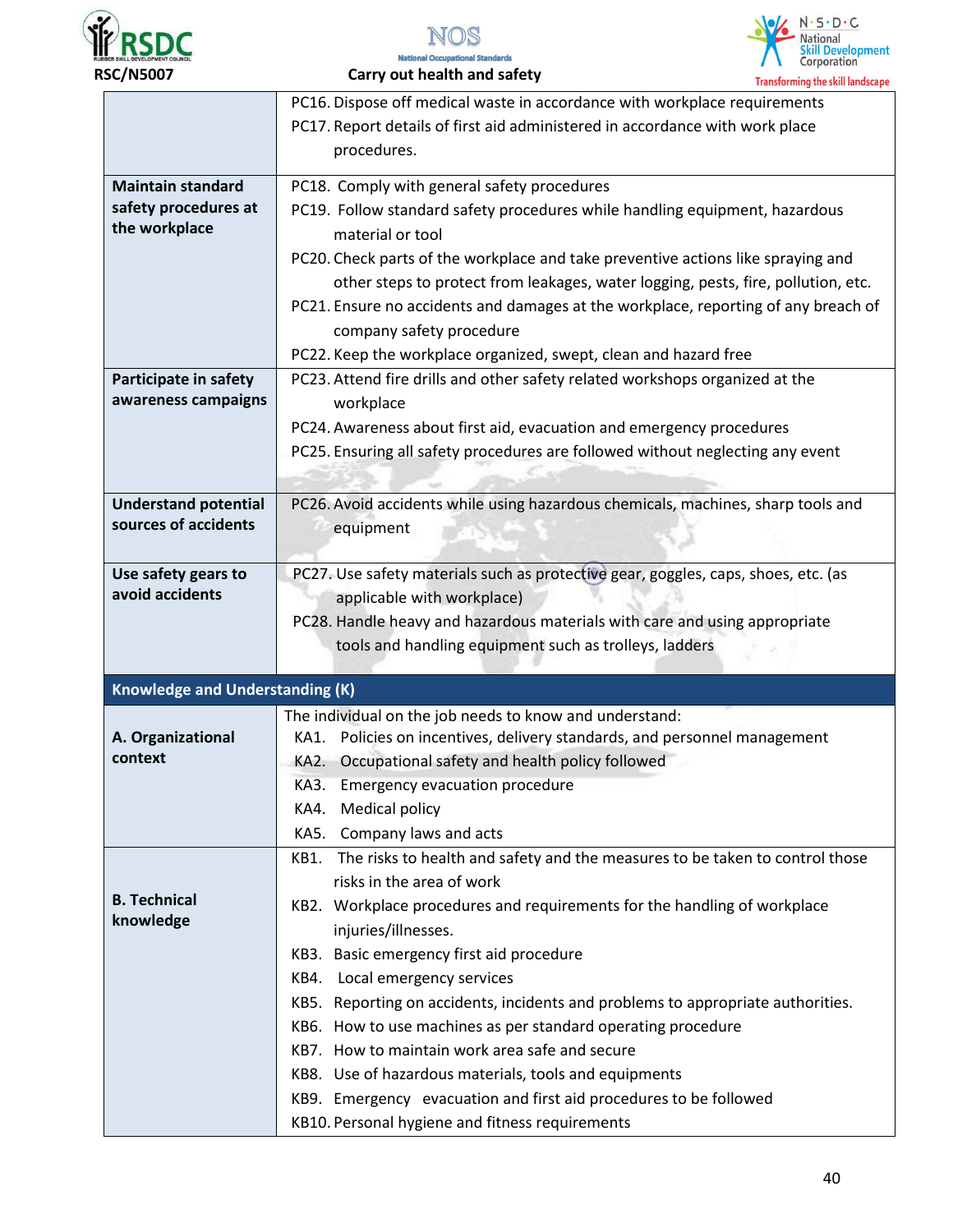





|                               | fransforming the skill landscape                                                             |  |  |  |
|-------------------------------|----------------------------------------------------------------------------------------------|--|--|--|
|                               | KB11. General duties under the relevant health and safety legislation                        |  |  |  |
|                               | KB12. What personal protective equipment and clothing should be worn and how it is           |  |  |  |
|                               | cared for                                                                                    |  |  |  |
|                               | KB13. The correct and safe way to use materials and equipment required for work              |  |  |  |
|                               | KB14. The importance of good housekeeping in the workplace                                   |  |  |  |
|                               | KB15. Safe disposal methods for waste                                                        |  |  |  |
|                               | KB16. Methods for minimizing environmental damage during work                                |  |  |  |
| Skills (S)                    |                                                                                              |  |  |  |
| A. Core Skills/               | <b>Writing Skills</b>                                                                        |  |  |  |
| <b>Generic Skills</b>         | The individual on the job needs to know and understand how to:                               |  |  |  |
|                               |                                                                                              |  |  |  |
|                               | SA1. Record data which are required for record keeping purpose                               |  |  |  |
|                               | SA2. Report problems to the appropriate person in a timely manner                            |  |  |  |
|                               | SA3. Write descriptions and details about incidents in reports                               |  |  |  |
| <b>Reading Skills</b>         |                                                                                              |  |  |  |
|                               | SA4. Read instruction manuals for hand tools and equipment                                   |  |  |  |
|                               | SA5. Read instructions on work orders and procedures                                         |  |  |  |
|                               |                                                                                              |  |  |  |
|                               | <b>Oral Communication</b>                                                                    |  |  |  |
|                               | SA6. Receive instructions and seek advice from superiors                                     |  |  |  |
|                               | SA7. Communicate clearly and effectively with others                                         |  |  |  |
| <b>B. Professional Skills</b> | <b>Decision Making</b><br>The individual on the job needs to know and understand how to:     |  |  |  |
|                               |                                                                                              |  |  |  |
|                               | Take a decision for any change/issue based on earlier successes (documented<br>SB1.          |  |  |  |
|                               | previous history) on similar issues                                                          |  |  |  |
|                               | Work out changes in case a new improved machine / equipment is added in<br>SB <sub>2</sub> . |  |  |  |
|                               | the process or any new material / chemical is developed replacing existing                   |  |  |  |
|                               | one.                                                                                         |  |  |  |
|                               | SB3.<br>Make changes in cycle time due to improved process.                                  |  |  |  |
|                               | Use the standard operating procedure or trouble shooting manuals for<br>SB4.                 |  |  |  |
|                               | trouble shooting and other reference documents approved by plant                             |  |  |  |
|                               | management                                                                                   |  |  |  |
|                               | Consult the peer group and superiors to arrive at a favourable decision.<br>SB5.             |  |  |  |
|                               | SB6.<br>Use of standard available problem solving techniques for decision making             |  |  |  |
|                               | Review and analyze the process steps to check on system non adherence and<br>SB7.            |  |  |  |
|                               | non conformity                                                                               |  |  |  |
|                               | Review the current SOP and other standards for continuous improvement to<br>SB8.             |  |  |  |
|                               | facilitate decision making                                                                   |  |  |  |
|                               | Take a calculated risk with minimum losses<br>SB9.                                           |  |  |  |
|                               |                                                                                              |  |  |  |
|                               | <b>Plan and Organize</b>                                                                     |  |  |  |
|                               |                                                                                              |  |  |  |
|                               | SB10. Schedule daily activities and drawing up priorities; allocate start times,             |  |  |  |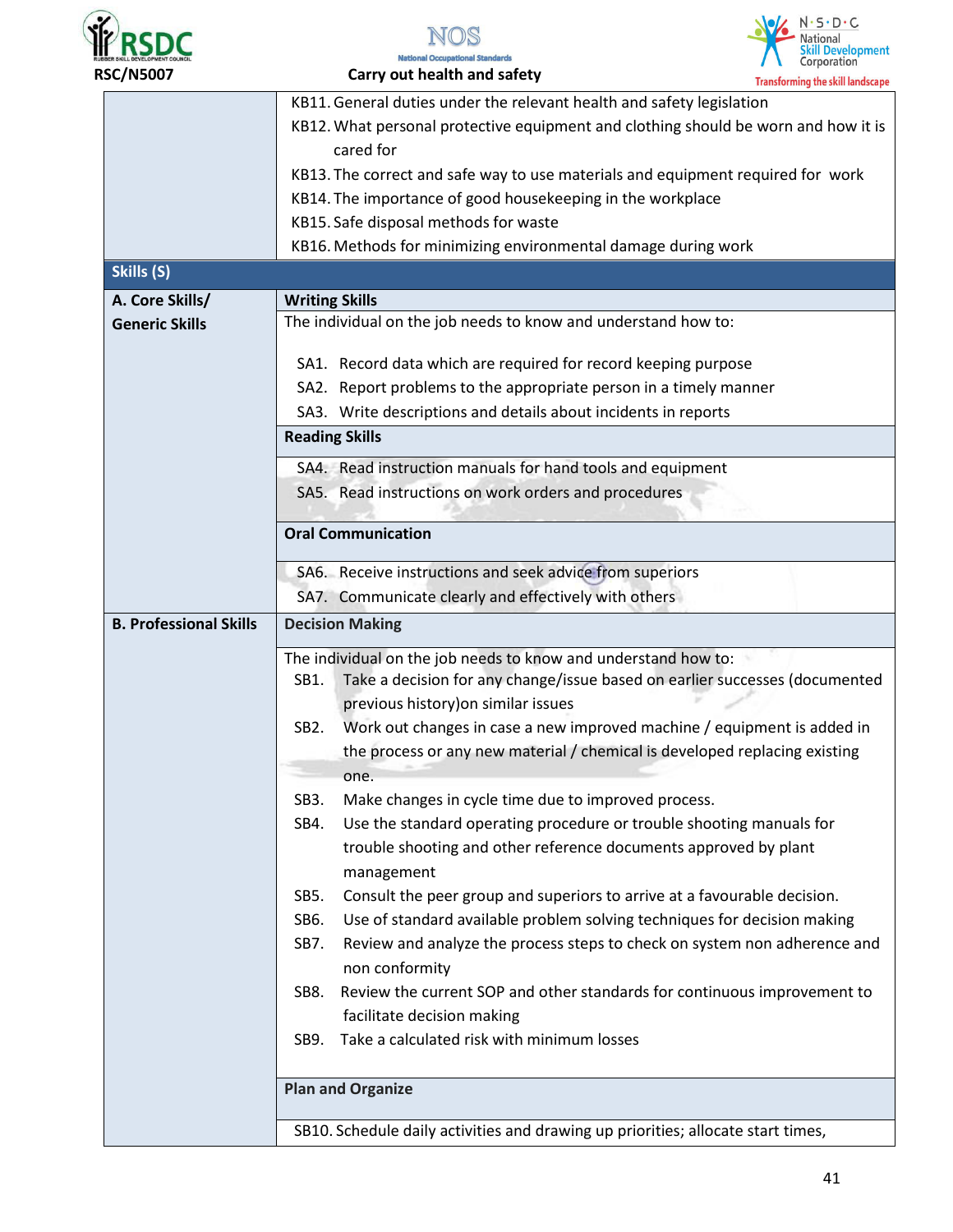



#### **RSC/N5007 Carry out health and safety**



| estimation of completion times and materials, equipment and assistance                              |  |
|-----------------------------------------------------------------------------------------------------|--|
| required for completion.                                                                            |  |
| <b>Customer Centricity</b>                                                                          |  |
| SB11. Match customer needs/specification by adjusting the processing conditions                     |  |
| (interact with customer in case any clarification required)                                         |  |
| SB12. Ensure that performance of his action/operation/activity does not lead to any                 |  |
| divergence from the specified quality of the final product as required by the<br>customer.          |  |
| SB13. Complete the assigned task in timely manner so that the final product is                      |  |
| delivered in the timeline given by the customer.                                                    |  |
| SB14. Communicate effectively to the superior/customer for any delay in supplies to<br>the clients. |  |
| SB15. Work towards fulfilling the customers requirement as per their demand.                        |  |
| SB16. In case of any complaint, ensure its timely resolution if the problem is                      |  |
| emanating at his level                                                                              |  |
| SB17. Communicate effectively to the superior/customer for any delay in resolving                   |  |
| the problem faced by the customer.                                                                  |  |
| SB18. Maintain good/cordial relation with customers.                                                |  |
| SB19. Work on the feedback received from customer regarding the product.                            |  |
| <b>Problem Solving</b>                                                                              |  |
| SB20. Use first aid treatment in case of any injury/accident.                                       |  |
| <b>Analytical Thinking</b>                                                                          |  |
| SB21. Monitor and maintain the condition of tools and equipment                                     |  |
| SB22. Assess situation & identify appropriate control measures                                      |  |
| <b>Critical Thinking</b>                                                                            |  |
| SB23. Act, communicate and report in emergency situation                                            |  |
|                                                                                                     |  |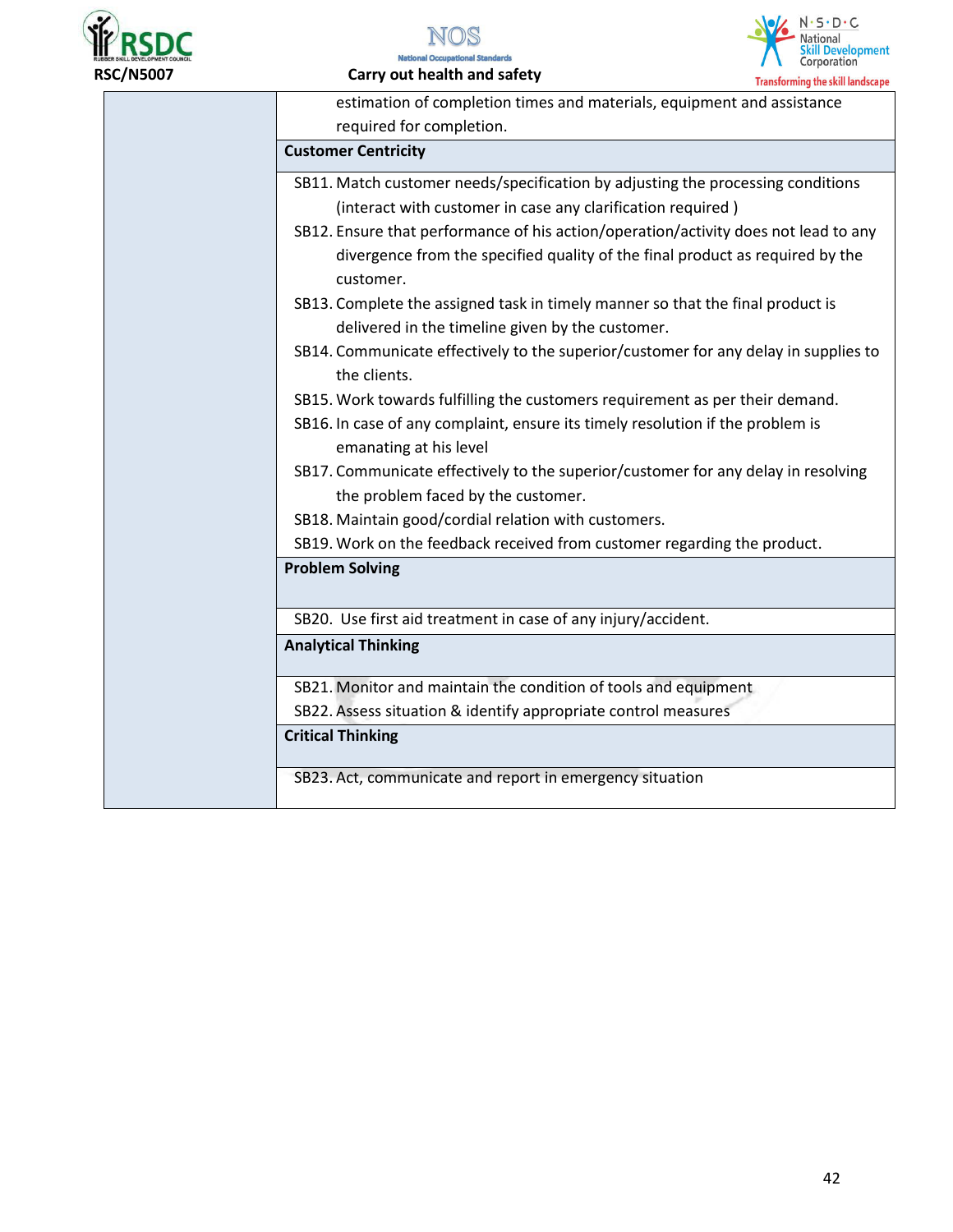



# **NOS Version Control**

| NOS Code                   | <b>RSC/N5007</b>            |                         |            |
|----------------------------|-----------------------------|-------------------------|------------|
| <b>Credits(NSQF)</b>       | <b>TBD</b>                  | <b>Version number</b>   | 2.0        |
| <b>Industry</b>            | <b>Rubber Manufacturing</b> | <b>Drafted on</b>       | 02/12/2014 |
| <b>Industry Sub-sector</b> | <b>Tyre and Non-tyre</b>    | Last reviewed on        | 25/10/2017 |
| <b>Occupation</b>          | <b>Quality Assurance</b>    | <b>Next review date</b> | 25/10/2021 |

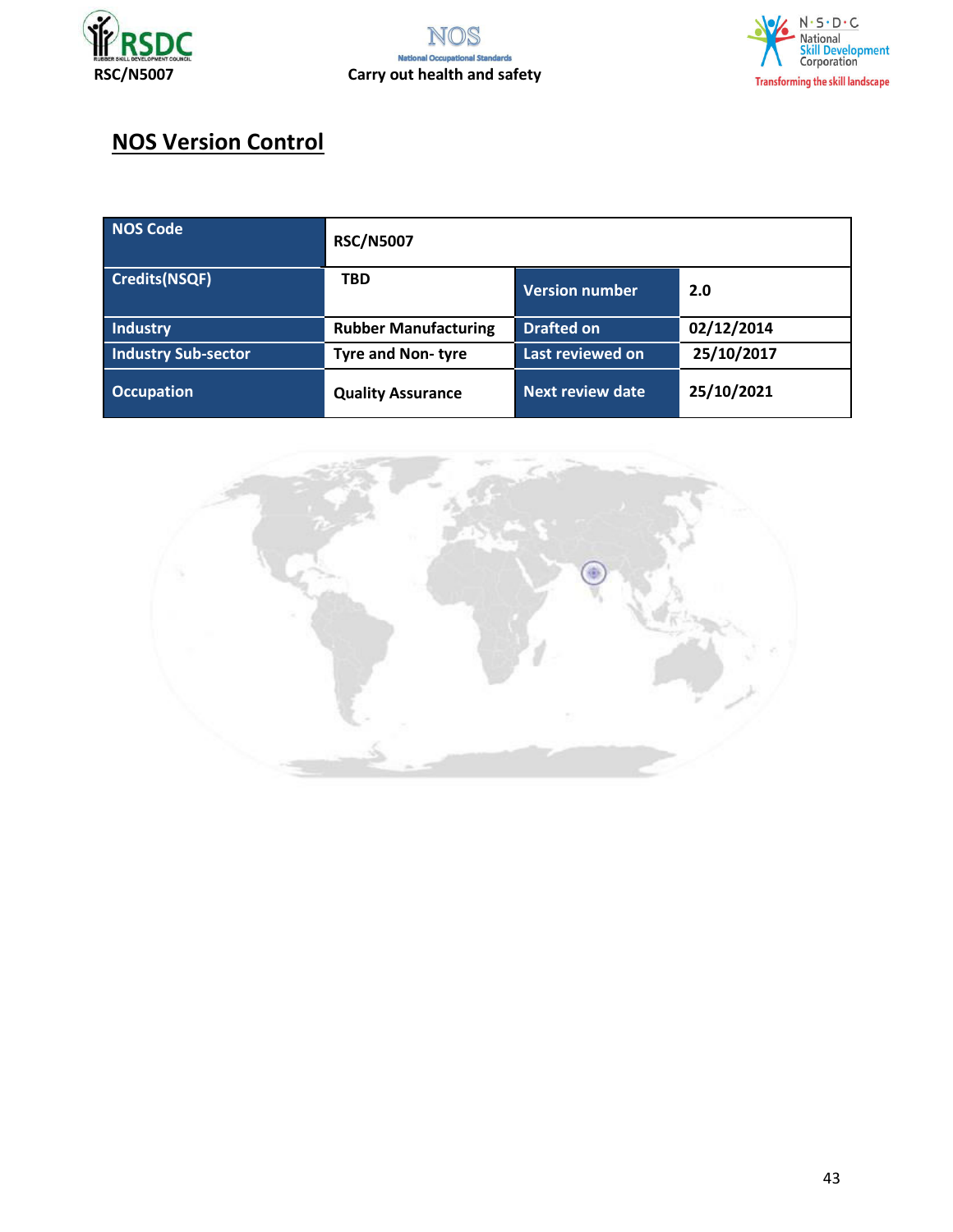





<span id="page-43-0"></span>

**Overview** 

This unit is about skill of entrepreneurship.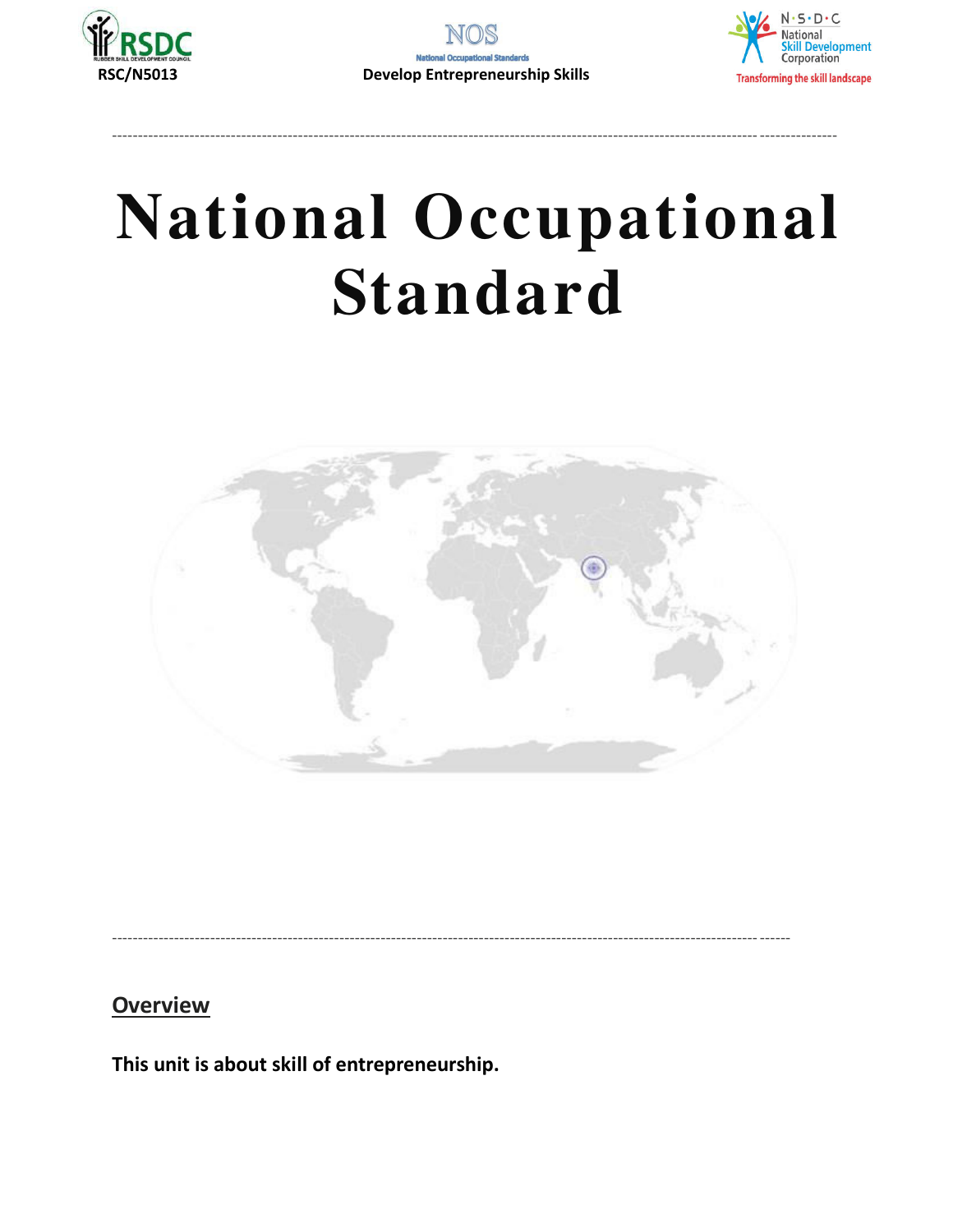

NOS

# **Rubbers SKL DEVELOPMENT COUNCIL**<br>RSC/N5013 **Develop Entrepreneurship Skills**



**Unit Code RSC/N5013** National Occupational Standard National Occupational Standard

| <b>Unit Title (Task)</b>                                  | <b>Develop Entrepreneurship Skills</b>                                                                                                                                                                                                                                                                                                                                                                                                                                                                                                                                                    |  |  |
|-----------------------------------------------------------|-------------------------------------------------------------------------------------------------------------------------------------------------------------------------------------------------------------------------------------------------------------------------------------------------------------------------------------------------------------------------------------------------------------------------------------------------------------------------------------------------------------------------------------------------------------------------------------------|--|--|
| <b>Description</b>                                        | This unit is about entrepreneurship.                                                                                                                                                                                                                                                                                                                                                                                                                                                                                                                                                      |  |  |
| <b>Scope</b><br>Performance Criteria(PC) w.r.t. the scope | This unit/task covers the following tasks:<br>Identification of business opportunity<br>Sustain existing business and make continual improvement<br>Organizing/Directing the factors of production (productivity)<br>٠<br>Undertaking risk and initiative<br>Innovation and be a role model<br>Keep watch and improve on quality, cost, safety, delivery and moral<br>Documentation                                                                                                                                                                                                       |  |  |
| <b>Element</b>                                            | <b>Performance Criteria</b>                                                                                                                                                                                                                                                                                                                                                                                                                                                                                                                                                               |  |  |
| <b>Business</b><br>opportunity                            | To be competent, the individual on the job must be able to know and<br>understand:<br>Awareness to identify profitable business opportunity<br>PC1.<br>(Opportunity can be in the form of new material in use, new process,<br>new technology, new market etc)<br>Maintain the confidentiality till the completion of working on the idea<br>PC <sub>2</sub> .<br>Discuss the opportunity (with trusted ones) to evaluate its feasibility<br>PC3.<br>PC4.<br>Arrange/organize related documents/information                                                                               |  |  |
| <b>Sustain existing</b><br>business                       | Monitor the development at competitors' end<br>PC5.<br>Sustain existing business and make continual improvements<br>PC6.<br>Evaluate possibilities of process simplification, combining process<br>PC7.<br>steps(wherever applicable), reducing manpower dependency<br>Acquire new information for optimal allocation of resources before<br>PC8.<br>others to gain profit                                                                                                                                                                                                                |  |  |
| <b>Factors of</b><br><b>Production</b>                    | Understanding the requirement of different factors of production: land,<br>PC9.<br>labour and capital<br>PC10. Acquire and deploy necessary resources for exploitation of identified<br>business opportunity<br>PC11. Develop a business plan<br>PC12. Acquire financial and material resources<br>PC13. Organize to hire experienced and efficient human resource<br>PC14. Arrange for best factory set up<br>PC15. Raise capital from different sources keeping the interest cost at<br>minimum<br>PC16. Arrange for purchase, effective utilization and management of the<br>resources |  |  |
| <b>Risk and initiative</b>                                | PC17. Assume risk and deal with uncertainty<br>PC18. Take initiative to start something new (process, product etc.)                                                                                                                                                                                                                                                                                                                                                                                                                                                                       |  |  |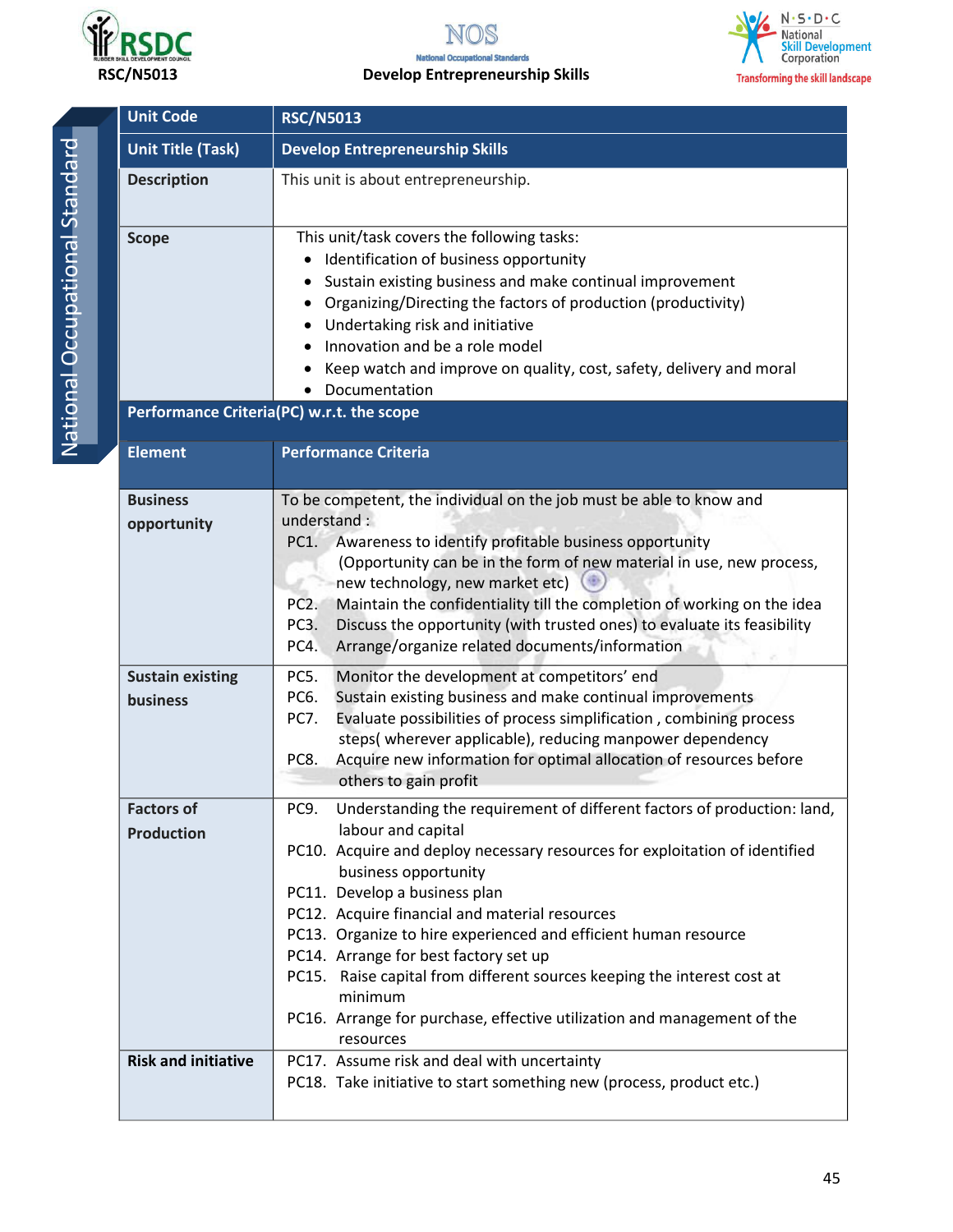







# **Rubers skl. Develop Entrepreneurship Skills**<br>RSC/N5013 **Develop Entrepreneurship Skills**

| Innovation                             | PC19. Convert new idea into successful innovation                            |  |  |  |
|----------------------------------------|------------------------------------------------------------------------------|--|--|--|
|                                        | PC20. Replace in whole or in part inferior offerings creating new            |  |  |  |
|                                        | products/business model                                                      |  |  |  |
|                                        | PC21. Develop new combinations of existing inputs                            |  |  |  |
|                                        |                                                                              |  |  |  |
| <b>Bring in</b>                        | PC22. Work competitively towards reduction of cost through efficiency,       |  |  |  |
| Improvement                            | improvement in quality, bring in new product/features of product             |  |  |  |
|                                        | Acquire semi or fully automatic units for improved productivity              |  |  |  |
| <b>Documentation</b>                   | PC23. Collection and recording of all information                            |  |  |  |
|                                        | PC24. Compilation, analysis and documentation                                |  |  |  |
|                                        | PC25. Correspondence with vendors, clients, govt. agencies and public        |  |  |  |
|                                        | PC26. Document notifications/letters from Government agencies and            |  |  |  |
|                                        | management                                                                   |  |  |  |
| <b>Knowledge and Understanding (K)</b> |                                                                              |  |  |  |
|                                        | The user/individual on the job needs to know and understand:                 |  |  |  |
|                                        |                                                                              |  |  |  |
| A. Organizational                      |                                                                              |  |  |  |
| <b>Context</b>                         | KA1. Efficient organization and management of factors of production          |  |  |  |
| (Knowledge of                          | KA2. Planning and organizing activities through administrative and financial |  |  |  |
| the company /                          | management                                                                   |  |  |  |
| organization and                       | KA3. Analyzing shortfall/achievement for further improvement                 |  |  |  |
| its processes)                         | KA4. Importance of maintaining confidentiality of new business plan          |  |  |  |
|                                        | KA5. Documentation for self-awareness and publication                        |  |  |  |
|                                        | KA6. Procedures for presenting/discussing new business opportunity           |  |  |  |
|                                        | KA7. Procedures for approval of new plan                                     |  |  |  |
|                                        |                                                                              |  |  |  |
|                                        | The user/individual on the job needs to know and understand:                 |  |  |  |
| <b>Technical</b><br>А.                 | KB1. Cost-benefit analysis of the business opportunity                       |  |  |  |
| Knowledge                              | KB2. Finance management procedures                                           |  |  |  |
|                                        | KB3. Environmental issues and quality standards                              |  |  |  |
|                                        | KB4. Taking advantage of market opportunities by planning, organizing and    |  |  |  |
|                                        | deploying resources                                                          |  |  |  |
|                                        | KB5. Human resource management                                               |  |  |  |
|                                        |                                                                              |  |  |  |
|                                        | KB6. Data collection, analysis and documentation                             |  |  |  |
|                                        | KB7. Computer application- data processing, report typing etc.               |  |  |  |
|                                        | KB8. Importance of patent and copyright                                      |  |  |  |
|                                        | KB9. Latest technology in use to gather information                          |  |  |  |
|                                        | KB10. Implications of delay in working on identified business opportunity    |  |  |  |
|                                        | KB11. Effect of disclosing innovations without following set procedures      |  |  |  |
| Skills (S)                             |                                                                              |  |  |  |
| A. Core Skills/                        | <b>Writing Skills</b>                                                        |  |  |  |
|                                        |                                                                              |  |  |  |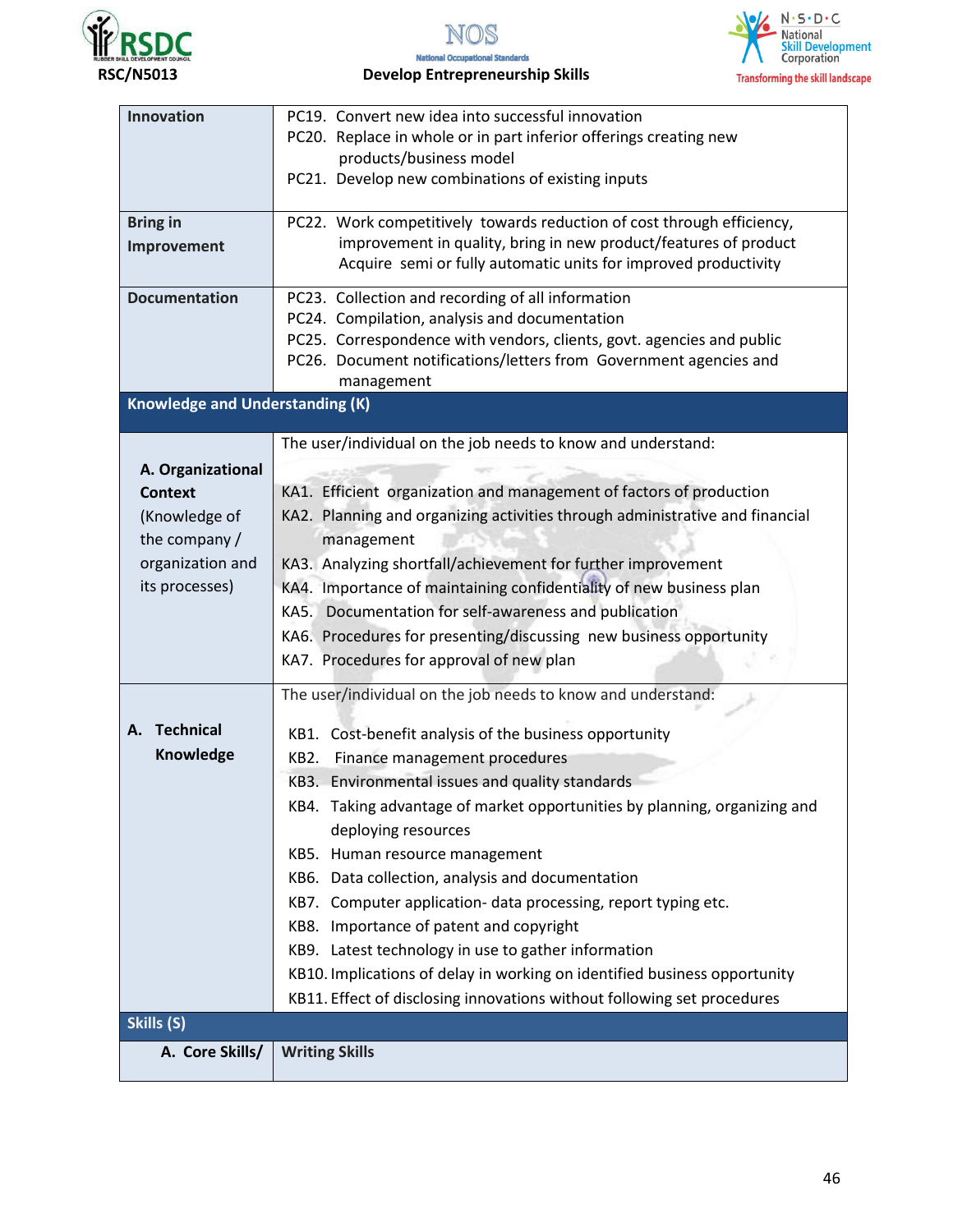

NOS





| <b>Generic</b>                          | The user/ individual on the job needs to know and understand how to:          |  |  |
|-----------------------------------------|-------------------------------------------------------------------------------|--|--|
| <b>Skills</b>                           | SA1. Express ideas clearly through written document                           |  |  |
|                                         | SA2. Prepare letters, mails and other documents for communication             |  |  |
|                                         | SA3. Prepare proposals and feedback to higher authorities                     |  |  |
|                                         | SA4. Correspond with other institutions/department                            |  |  |
|                                         | SA5. Report writing, organizing data and information using computer           |  |  |
|                                         | applications                                                                  |  |  |
|                                         | <b>Reading Skills</b>                                                         |  |  |
|                                         | SA6. Read and understand the contents published in scientific journals,       |  |  |
|                                         | manuals, newspaper and other publications                                     |  |  |
|                                         | SA7. Read, understand and interpret various rules, schemes etc.               |  |  |
|                                         | SA8. Read and understand images, graphs, charts, diagrams etc.                |  |  |
|                                         | SA9. Read and understand articles and interpret                               |  |  |
|                                         | <b>Oral Communication</b>                                                     |  |  |
|                                         | SA10. Gather information using contacts                                       |  |  |
|                                         | SA11. Express statements, opinions or information clearly so that the         |  |  |
|                                         | receiver can hear and understand                                              |  |  |
|                                         | SA12. Respond appropriately to queries                                        |  |  |
|                                         | SA13. Communicate effectively to team members and people contacted            |  |  |
| <b>B.</b> Professional<br><b>Skills</b> | <b>Decision Making</b>                                                        |  |  |
|                                         | The user/individual on the job needs to know and understand how to:           |  |  |
|                                         | SB1. Arrive at proper decisions according to different situations             |  |  |
|                                         | SB2. Take forward selected ideas and reject others                            |  |  |
|                                         | SB3. Optimally allocate resources                                             |  |  |
|                                         | SB4. Chart out the process flow to take the identified ideas forward          |  |  |
|                                         | <b>Plan and Organize</b>                                                      |  |  |
|                                         | SB5. Plan and organize the factors of production to execute the business      |  |  |
|                                         | plan                                                                          |  |  |
|                                         | SB6. Fix up tasks and allotment of the same                                   |  |  |
| SB7. Assign tasks to suitable persons   |                                                                               |  |  |
|                                         | SB8. Motivate them for better output and time bound completion of tasks       |  |  |
|                                         | <b>Customer Centricity</b>                                                    |  |  |
|                                         | SB9. Correspond effectively with clients relating to product feedback and for |  |  |
|                                         | communicating/collecting any other information.                               |  |  |
|                                         | <b>Problem Solving</b>                                                        |  |  |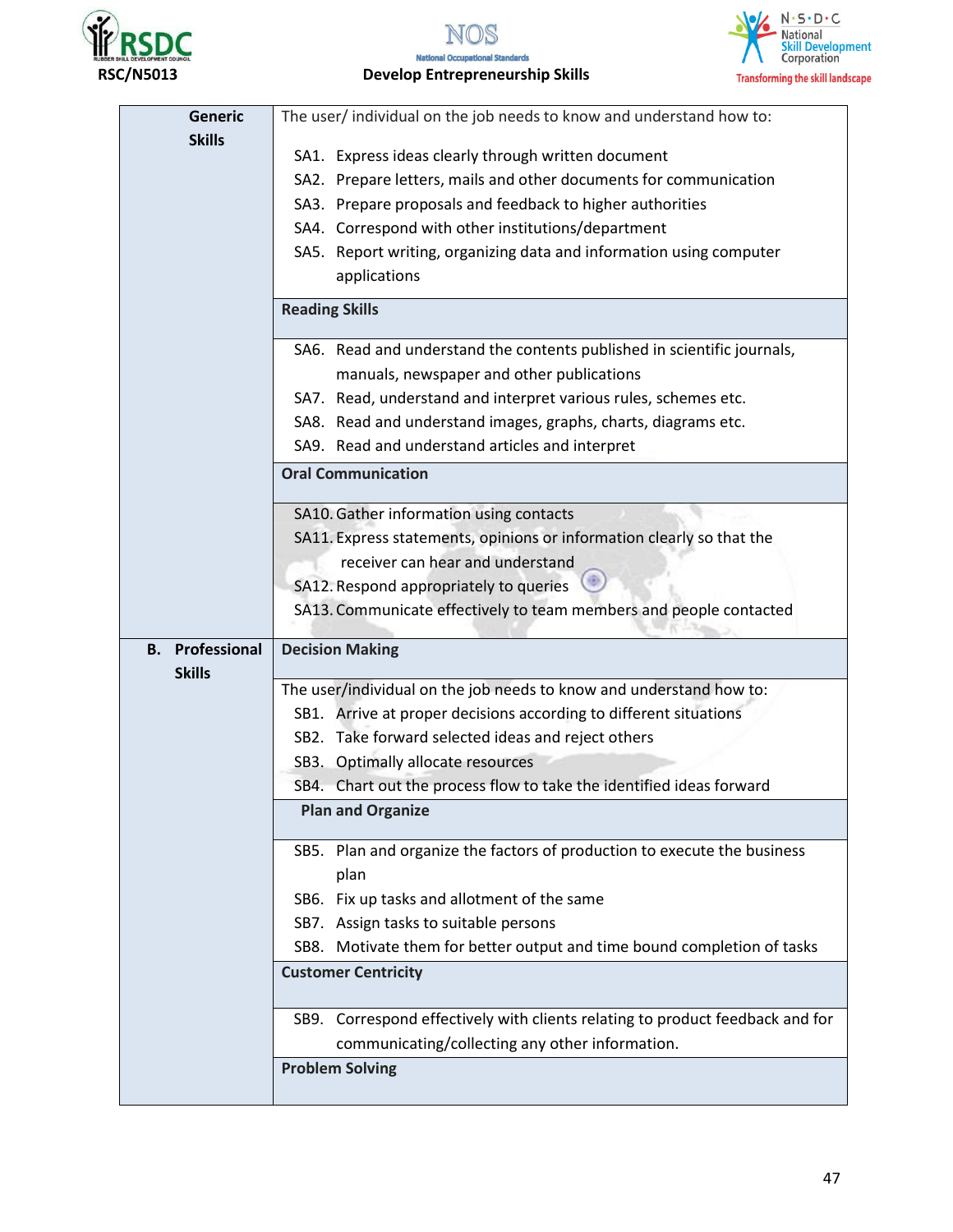





# **RECONSTRAL OCCUPATION CONCRETE SEXUL OF THE PRESSURIT DEVELOP ENTREPRENEURSHIP SKILLS**<br>RSC/N5013 Develop Entrepreneurship Skills

| SB10. Solve problems related to equipment and supply of inputs         |  |  |  |  |
|------------------------------------------------------------------------|--|--|--|--|
| SB11. Solve problems among colleagues                                  |  |  |  |  |
| SB12. Diagnose problems and resolve at initial stage itself            |  |  |  |  |
| <b>Analytical Thinking</b>                                             |  |  |  |  |
|                                                                        |  |  |  |  |
| SB13. Suggest improvement over the existing systems                    |  |  |  |  |
| SB14. Analyze the feasibility of opportunities                         |  |  |  |  |
| SB15. Perform cost-benefit analysis                                    |  |  |  |  |
| <b>Critical Thinking</b>                                               |  |  |  |  |
|                                                                        |  |  |  |  |
| SB16. Take appropriate action/seek expert opinion to overcome critical |  |  |  |  |
| situations                                                             |  |  |  |  |
|                                                                        |  |  |  |  |

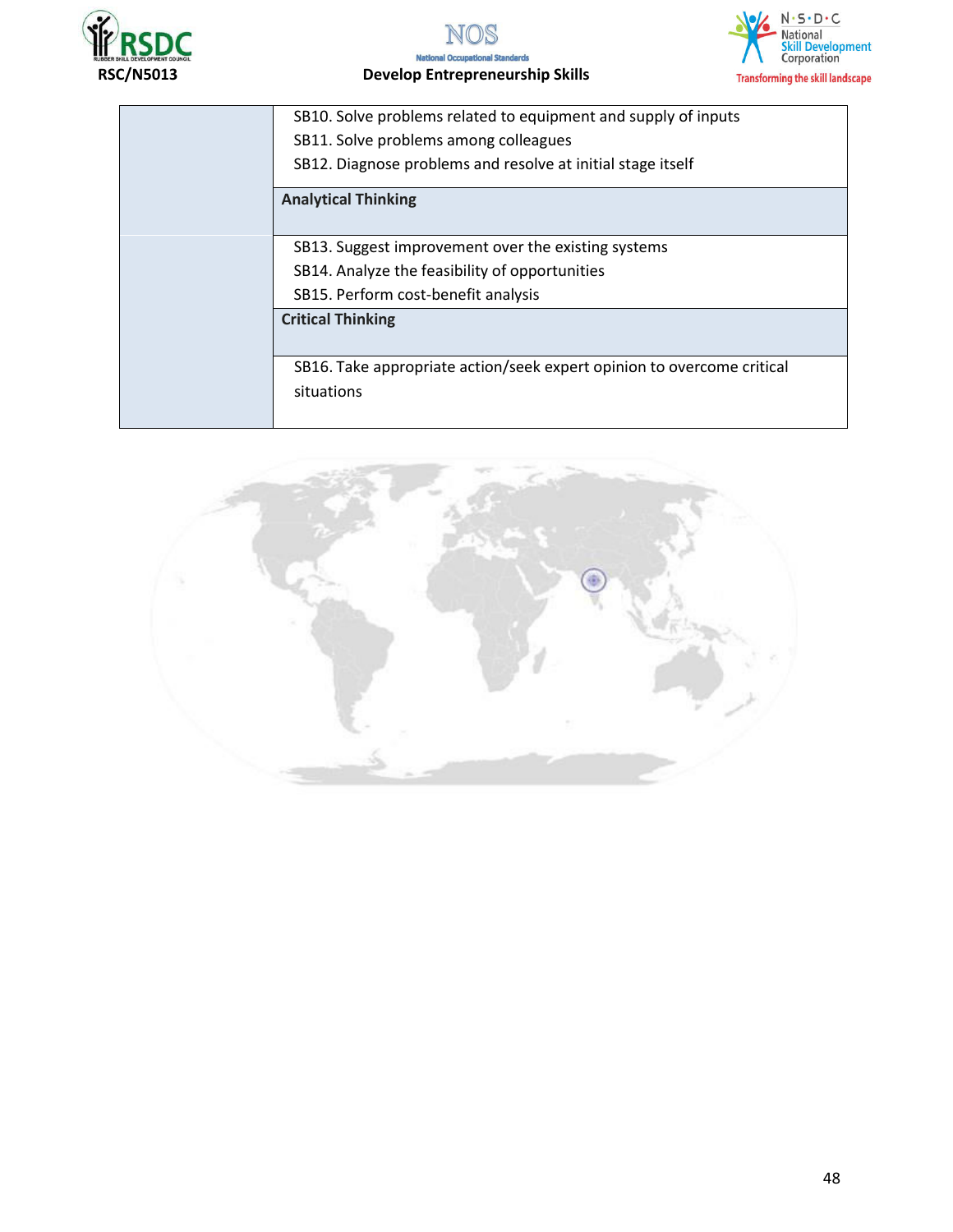



# **NOS Version Control**

| NOS Code                   | <b>RSC/N5013</b>            |                         |            |
|----------------------------|-----------------------------|-------------------------|------------|
| Credits(NSQF)              | <b>TBD</b>                  | Version number          | 2.0        |
| Industry                   | <b>Rubber Manufacturing</b> | <b>Drafted on</b>       | 02/12/2014 |
| <b>Industry Sub-sector</b> | <b>Tyre and Non-tyre</b>    | Last reviewed on        | 25/10/2017 |
| <b>Occupation</b>          | <b>Quality Assurance</b>    | <b>Next review date</b> | 25/10/2021 |

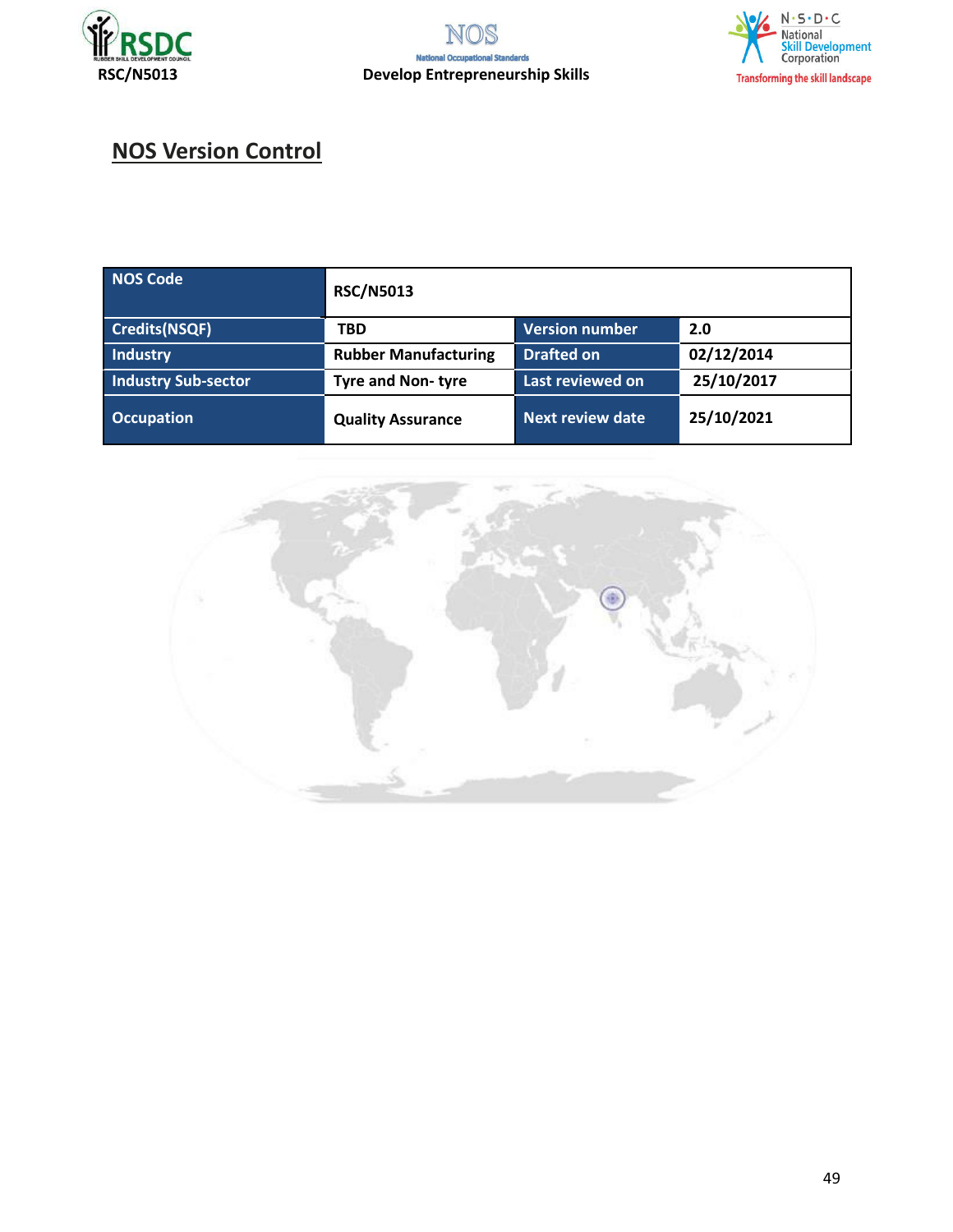





<span id="page-49-0"></span>----------------------------------------------------------------------------------------------------------------------------- ------

#### **Overview**

**This unit is about carrying out quality assurance of latex products w.r.t materials procured, compounded, manufactured, inspected, packed and tested.**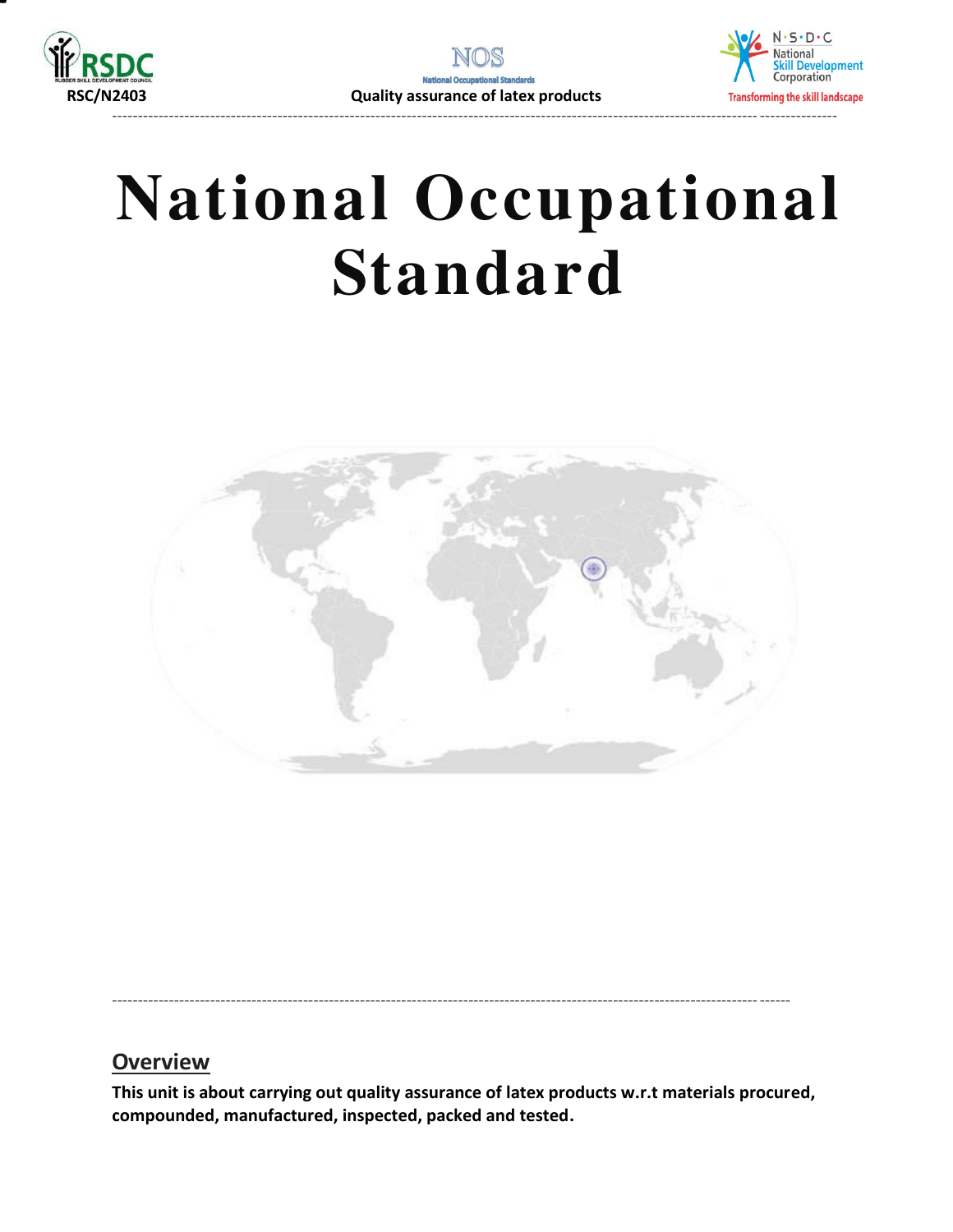

#### **National Occupational Standards RSC/N2403 Quality assurance of latex products**



| <b>Unit Code</b><br><b>RSC/N2403</b>       |                                                                                                                                                                                                                                                                                                                                                                                                                                                                                                                                                                                                                                                                                                                                                                                                                                                                                                                                                                                                                                   |  |
|--------------------------------------------|-----------------------------------------------------------------------------------------------------------------------------------------------------------------------------------------------------------------------------------------------------------------------------------------------------------------------------------------------------------------------------------------------------------------------------------------------------------------------------------------------------------------------------------------------------------------------------------------------------------------------------------------------------------------------------------------------------------------------------------------------------------------------------------------------------------------------------------------------------------------------------------------------------------------------------------------------------------------------------------------------------------------------------------|--|
| <b>Unit Title</b><br>(Task)                | <b>Quality assurance of latex products</b>                                                                                                                                                                                                                                                                                                                                                                                                                                                                                                                                                                                                                                                                                                                                                                                                                                                                                                                                                                                        |  |
| <b>Description</b>                         | This unit is about carrying out quality assurance of latex products w.r.t materials<br>procured, compounded, manufactured, inspected, packed and tested.                                                                                                                                                                                                                                                                                                                                                                                                                                                                                                                                                                                                                                                                                                                                                                                                                                                                          |  |
| <b>Scope</b>                               | This unit/task covers the following:<br>Collect samples<br>$\bullet$<br>Equipment preparation and calibration of instruments to be used in the quality<br>$\bullet$<br>testing process.<br>Carry out tests as per laid down method<br>$\bullet$<br>Analysis, interpretation, judgment and reporting<br>$\bullet$<br><b>Record Keeping</b><br>$\bullet$<br>Ensure housekeeping and safety in the working area                                                                                                                                                                                                                                                                                                                                                                                                                                                                                                                                                                                                                      |  |
| Performance Criteria (PC) w.r.t. the Scope |                                                                                                                                                                                                                                                                                                                                                                                                                                                                                                                                                                                                                                                                                                                                                                                                                                                                                                                                                                                                                                   |  |
| <b>Element</b>                             | <b>Performance Criteria</b>                                                                                                                                                                                                                                                                                                                                                                                                                                                                                                                                                                                                                                                                                                                                                                                                                                                                                                                                                                                                       |  |
| <b>Sample Collection</b>                   | To be competent, the user/individual on the job must be able to :<br>PC1.<br>Draw sample of the material from the lot to be tested as per the sampling<br>plan by the company<br>Sampling should be as per the guidelines/SOP(Standard Operating Procedure)<br>PC <sub>2</sub> .<br>PC3.<br>Identify the sample by labeling/numbering as per SOP                                                                                                                                                                                                                                                                                                                                                                                                                                                                                                                                                                                                                                                                                  |  |
| <b>Equipment readiness</b>                 | PC4.<br>Identify the most appropriate equipment for testing as per the SOP<br>PC5.<br>Calibrate /verify/validate the testing equipment periodically as per SOP<br>Identify defective equipment/apparatus and steps to be taken as per SOP<br>PC6.                                                                                                                                                                                                                                                                                                                                                                                                                                                                                                                                                                                                                                                                                                                                                                                 |  |
| <b>Quality Assurance</b>                   | <b>PC7.</b><br>Carry out testing of latex products as per the standards/ testing manuals/SOP<br>Follow statistical Quality Assurance procedures<br>PC8.<br>Work according to laboratory procedures , standards and testing procedures<br>PC9.<br>Check product parameters through on line and off line test procedures<br>PC10.<br>Communicate tag for the batch marking to the downstream team and<br>PC11.<br>upstream teams<br>PC12. Carry out Inspection and packing controls and procedures<br>PC13. Confirm product dimensions and weight controls<br>PC14. Ensure that the material is not altered in any way during checking<br>Record dimensions in check sheet<br>PC15.<br>PC16. Carry out Q C audit and quality procedures.<br>PC17. Pre shipment inspection and lot release<br>PC18. Comparison of the vendor supplied product specifications with standards for<br>accept/reject criteria up on lab testing<br>PC19. Apply Good Manufacturing Practices (GMP) and other quality standards /<br>procedure observances |  |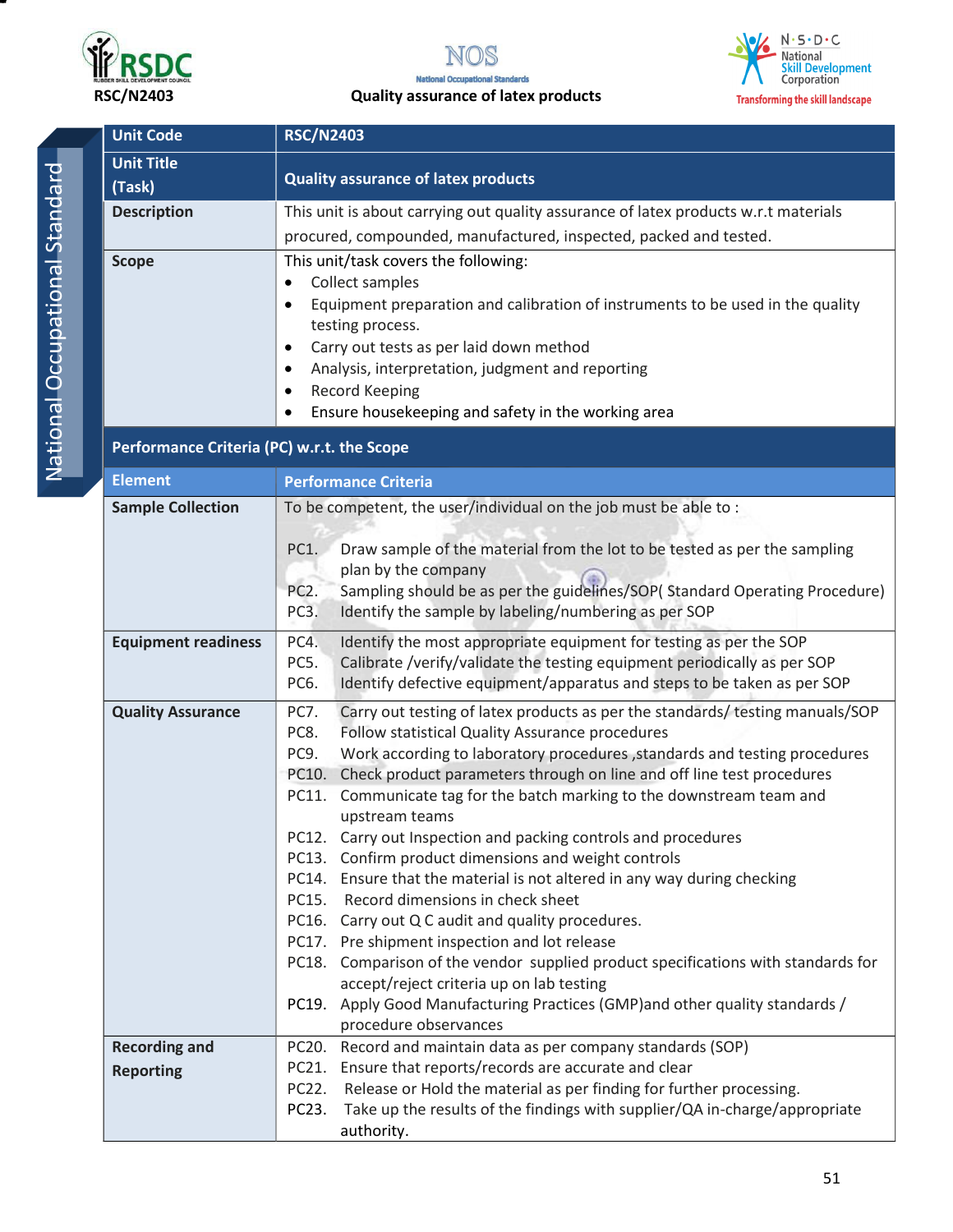

▀





| <b>RSC/N2403</b>                       |                                                                                                                     | <b>Quality assurance of latex products</b>                                                                                                                                                                                                                                                                                                                                                                                                                                                                                                                                                                                                                                                                                                                                                                                                                                                                                                                                                                                                                                                                                                                                            | <b>Transforming the skill landscape</b> |
|----------------------------------------|---------------------------------------------------------------------------------------------------------------------|---------------------------------------------------------------------------------------------------------------------------------------------------------------------------------------------------------------------------------------------------------------------------------------------------------------------------------------------------------------------------------------------------------------------------------------------------------------------------------------------------------------------------------------------------------------------------------------------------------------------------------------------------------------------------------------------------------------------------------------------------------------------------------------------------------------------------------------------------------------------------------------------------------------------------------------------------------------------------------------------------------------------------------------------------------------------------------------------------------------------------------------------------------------------------------------|-----------------------------------------|
|                                        |                                                                                                                     | PC24. Inform concerned persons for rectifications, if needed in specified time limit                                                                                                                                                                                                                                                                                                                                                                                                                                                                                                                                                                                                                                                                                                                                                                                                                                                                                                                                                                                                                                                                                                  |                                         |
| <b>Health &amp; Safety</b>             |                                                                                                                     | PC25. Handle the equipments and samples properly<br>PC26. Conduct the quality checks wearing the appropriate attire and safety gears<br>PC27. Precaution for dust / chemical inhaling and handling<br>PC28. Comply with health, safety, environment guidelines, regulations etc in<br>accordance with international/national standards or organizational standards<br>(SOP)                                                                                                                                                                                                                                                                                                                                                                                                                                                                                                                                                                                                                                                                                                                                                                                                           |                                         |
| <b>Material Disposal</b>               | PC29.                                                                                                               | Dispose all materials used in the QA test safely as per Health and Safety<br>management system of the company                                                                                                                                                                                                                                                                                                                                                                                                                                                                                                                                                                                                                                                                                                                                                                                                                                                                                                                                                                                                                                                                         |                                         |
| <b>Knowledge and Understanding (K)</b> |                                                                                                                     |                                                                                                                                                                                                                                                                                                                                                                                                                                                                                                                                                                                                                                                                                                                                                                                                                                                                                                                                                                                                                                                                                                                                                                                       |                                         |
| A. Organizational                      |                                                                                                                     | The user/individual on the job needs to know and understand:                                                                                                                                                                                                                                                                                                                                                                                                                                                                                                                                                                                                                                                                                                                                                                                                                                                                                                                                                                                                                                                                                                                          |                                         |
| <b>Context</b>                         | KA1.                                                                                                                | Company's quality policies and acceptance standards for raw materials,                                                                                                                                                                                                                                                                                                                                                                                                                                                                                                                                                                                                                                                                                                                                                                                                                                                                                                                                                                                                                                                                                                                |                                         |
| (Knowledge of the                      |                                                                                                                     | processed and final product.                                                                                                                                                                                                                                                                                                                                                                                                                                                                                                                                                                                                                                                                                                                                                                                                                                                                                                                                                                                                                                                                                                                                                          |                                         |
| company /                              | KA2.                                                                                                                | Organisational Coding system of raw material, compounds and products                                                                                                                                                                                                                                                                                                                                                                                                                                                                                                                                                                                                                                                                                                                                                                                                                                                                                                                                                                                                                                                                                                                  |                                         |
| organization and                       | KA3.                                                                                                                | Chemicals and Latex used in the industry and their function                                                                                                                                                                                                                                                                                                                                                                                                                                                                                                                                                                                                                                                                                                                                                                                                                                                                                                                                                                                                                                                                                                                           |                                         |
|                                        | KA4.                                                                                                                | Different quality management systems                                                                                                                                                                                                                                                                                                                                                                                                                                                                                                                                                                                                                                                                                                                                                                                                                                                                                                                                                                                                                                                                                                                                                  |                                         |
| its processes)                         | KA5.<br>KA6.<br>KA7.<br>KA8.<br><b>KA9.</b><br>KA10.<br>KA11.<br>KA12.<br>KA13.<br>KA14.<br>KA15.<br>KA16.<br>KA17. | Principles of good quality assurance practices applicable in the workplace<br>Material disposal procedure, importance of appropriate disposal of material<br>and implications of not following the material disposal procedure<br>Importance of quality and damage checks<br>Importance of identifying non-conforming products<br>Risk and impact of not following defined procedures/work instructions<br>Escalation matrix for reporting identified issues<br>Types of documentation in organization and importance of the same<br>Records to be maintained and implications of non-maintenance of the same<br>Company manual and from where to attain it<br>Importance of housekeeping & good shop floor practices<br>Health, Safety and Environment guidelines, legislation and regulations as<br>applicable<br>Personal protection (Which protective equipment to be used and how)<br>Impact of poor practices on health, safety and environment<br>KA18. Potential hazards and actions to minimize the same<br>KA19. Escalation matrix and escalation procedure for reporting hazards.<br>KA20. Impact of various practices on cost, quality, productivity, delivery and safety |                                         |
|                                        |                                                                                                                     | KA21. Handover/Takeover the equipment/ work area as per company's SOP                                                                                                                                                                                                                                                                                                                                                                                                                                                                                                                                                                                                                                                                                                                                                                                                                                                                                                                                                                                                                                                                                                                 |                                         |
| <b>B. Technical</b>                    |                                                                                                                     | The user/individual on the job needs to know and understand:                                                                                                                                                                                                                                                                                                                                                                                                                                                                                                                                                                                                                                                                                                                                                                                                                                                                                                                                                                                                                                                                                                                          |                                         |
| Knowledge                              | KB1.                                                                                                                | Knowledge of chemistry, physics, arithmetic and statistical quality control                                                                                                                                                                                                                                                                                                                                                                                                                                                                                                                                                                                                                                                                                                                                                                                                                                                                                                                                                                                                                                                                                                           |                                         |
|                                        |                                                                                                                     | procedures                                                                                                                                                                                                                                                                                                                                                                                                                                                                                                                                                                                                                                                                                                                                                                                                                                                                                                                                                                                                                                                                                                                                                                            |                                         |
|                                        | KB <sub>2</sub> .                                                                                                   | Knowledge on different standard reference material for Quality Assurance.                                                                                                                                                                                                                                                                                                                                                                                                                                                                                                                                                                                                                                                                                                                                                                                                                                                                                                                                                                                                                                                                                                             |                                         |
|                                        | KB3.                                                                                                                | Awareness of Shelf life procedures, both accelerated and real time ageing<br>methods.                                                                                                                                                                                                                                                                                                                                                                                                                                                                                                                                                                                                                                                                                                                                                                                                                                                                                                                                                                                                                                                                                                 |                                         |
|                                        | KB4.                                                                                                                | Procedure to maintain museum samples of the products dispatched and its<br>periodical validations                                                                                                                                                                                                                                                                                                                                                                                                                                                                                                                                                                                                                                                                                                                                                                                                                                                                                                                                                                                                                                                                                     |                                         |
|                                        | KB5.                                                                                                                | Awareness of Latex allergy, latex toxicity, its standards and test procedures.                                                                                                                                                                                                                                                                                                                                                                                                                                                                                                                                                                                                                                                                                                                                                                                                                                                                                                                                                                                                                                                                                                        |                                         |
|                                        | KB6.                                                                                                                | Awareness of various sterilization procedures and validation of sterilizing<br>equipment                                                                                                                                                                                                                                                                                                                                                                                                                                                                                                                                                                                                                                                                                                                                                                                                                                                                                                                                                                                                                                                                                              |                                         |
|                                        | KB7.                                                                                                                | Hygiene procedures and clean room applications                                                                                                                                                                                                                                                                                                                                                                                                                                                                                                                                                                                                                                                                                                                                                                                                                                                                                                                                                                                                                                                                                                                                        |                                         |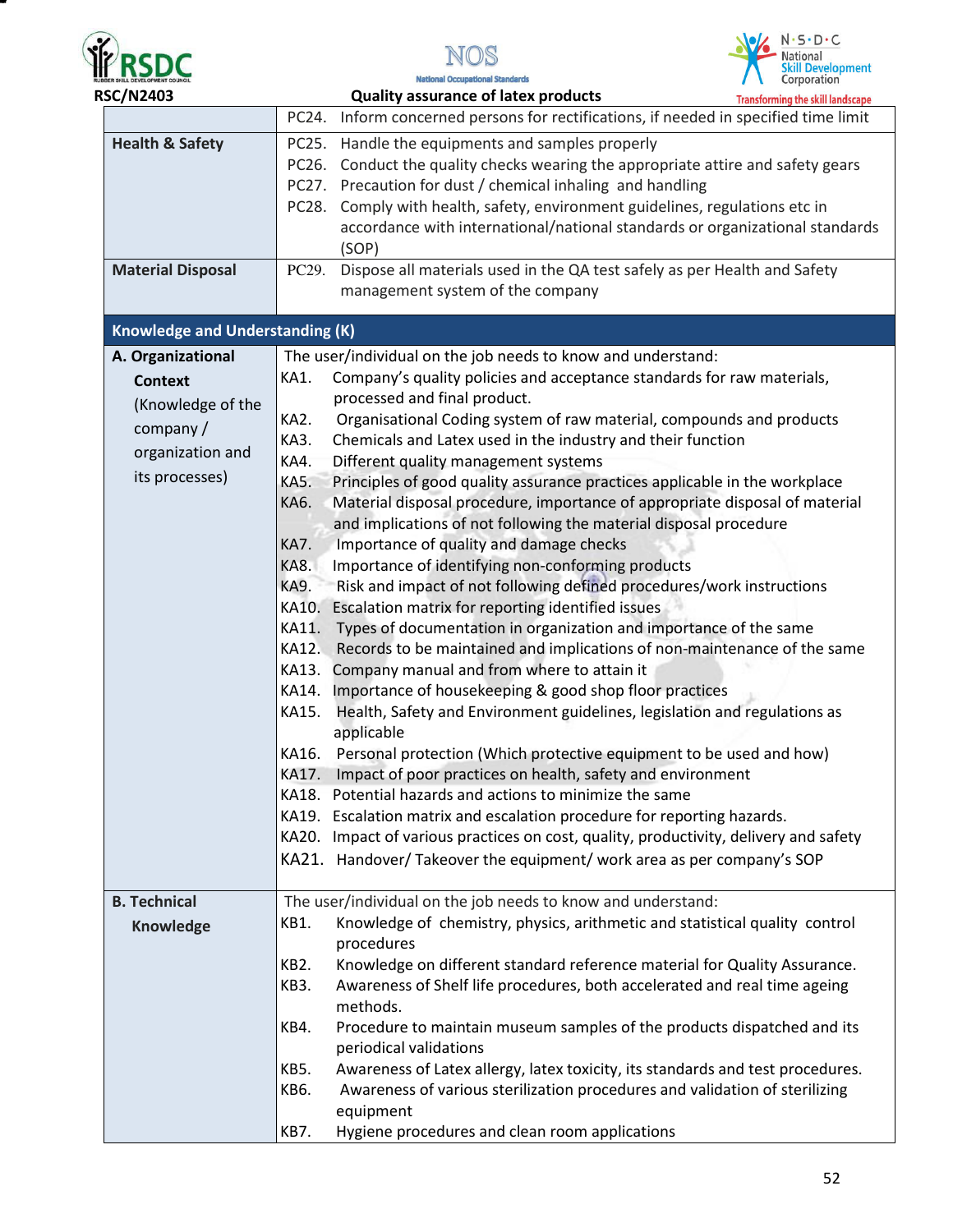





| On line and off line sampling procedures for product quality analysis and audit.<br>Role of different raw materials in latex compounding, processing/ product<br>Knowledge of latex products manufacturing machine, testing, inspection,<br>Specifications of materials tested and its importance in the release system<br>National/International standard quality test methods for different materials<br>Implications (impact on internal/external customers) of defective products, |
|----------------------------------------------------------------------------------------------------------------------------------------------------------------------------------------------------------------------------------------------------------------------------------------------------------------------------------------------------------------------------------------------------------------------------------------------------------------------------------------|
|                                                                                                                                                                                                                                                                                                                                                                                                                                                                                        |
|                                                                                                                                                                                                                                                                                                                                                                                                                                                                                        |
|                                                                                                                                                                                                                                                                                                                                                                                                                                                                                        |
|                                                                                                                                                                                                                                                                                                                                                                                                                                                                                        |
|                                                                                                                                                                                                                                                                                                                                                                                                                                                                                        |
|                                                                                                                                                                                                                                                                                                                                                                                                                                                                                        |
|                                                                                                                                                                                                                                                                                                                                                                                                                                                                                        |
|                                                                                                                                                                                                                                                                                                                                                                                                                                                                                        |
|                                                                                                                                                                                                                                                                                                                                                                                                                                                                                        |
|                                                                                                                                                                                                                                                                                                                                                                                                                                                                                        |
|                                                                                                                                                                                                                                                                                                                                                                                                                                                                                        |
|                                                                                                                                                                                                                                                                                                                                                                                                                                                                                        |
|                                                                                                                                                                                                                                                                                                                                                                                                                                                                                        |
|                                                                                                                                                                                                                                                                                                                                                                                                                                                                                        |
|                                                                                                                                                                                                                                                                                                                                                                                                                                                                                        |
|                                                                                                                                                                                                                                                                                                                                                                                                                                                                                        |
|                                                                                                                                                                                                                                                                                                                                                                                                                                                                                        |
|                                                                                                                                                                                                                                                                                                                                                                                                                                                                                        |
|                                                                                                                                                                                                                                                                                                                                                                                                                                                                                        |
|                                                                                                                                                                                                                                                                                                                                                                                                                                                                                        |
|                                                                                                                                                                                                                                                                                                                                                                                                                                                                                        |
|                                                                                                                                                                                                                                                                                                                                                                                                                                                                                        |
|                                                                                                                                                                                                                                                                                                                                                                                                                                                                                        |
|                                                                                                                                                                                                                                                                                                                                                                                                                                                                                        |
|                                                                                                                                                                                                                                                                                                                                                                                                                                                                                        |
| Record and communicate details of work done to appropriate people using                                                                                                                                                                                                                                                                                                                                                                                                                |
|                                                                                                                                                                                                                                                                                                                                                                                                                                                                                        |
|                                                                                                                                                                                                                                                                                                                                                                                                                                                                                        |
|                                                                                                                                                                                                                                                                                                                                                                                                                                                                                        |
| Read and understand manuals, health and safety instructions, memos, reports,                                                                                                                                                                                                                                                                                                                                                                                                           |
|                                                                                                                                                                                                                                                                                                                                                                                                                                                                                        |
|                                                                                                                                                                                                                                                                                                                                                                                                                                                                                        |
|                                                                                                                                                                                                                                                                                                                                                                                                                                                                                        |
|                                                                                                                                                                                                                                                                                                                                                                                                                                                                                        |
|                                                                                                                                                                                                                                                                                                                                                                                                                                                                                        |
|                                                                                                                                                                                                                                                                                                                                                                                                                                                                                        |
| Communicate with job owners like sample originating section, supplier etc.                                                                                                                                                                                                                                                                                                                                                                                                             |
| Disclose information only to those who have the right and need to know it.                                                                                                                                                                                                                                                                                                                                                                                                             |
|                                                                                                                                                                                                                                                                                                                                                                                                                                                                                        |
| Communicate confidential and sensitive information discretely to authorized                                                                                                                                                                                                                                                                                                                                                                                                            |
|                                                                                                                                                                                                                                                                                                                                                                                                                                                                                        |
|                                                                                                                                                                                                                                                                                                                                                                                                                                                                                        |
|                                                                                                                                                                                                                                                                                                                                                                                                                                                                                        |
|                                                                                                                                                                                                                                                                                                                                                                                                                                                                                        |
|                                                                                                                                                                                                                                                                                                                                                                                                                                                                                        |
| Communicate with people in a form and manner and using language that is                                                                                                                                                                                                                                                                                                                                                                                                                |
| Resolve any difficulties in relationships with colleagues, or get help from an                                                                                                                                                                                                                                                                                                                                                                                                         |
|                                                                                                                                                                                                                                                                                                                                                                                                                                                                                        |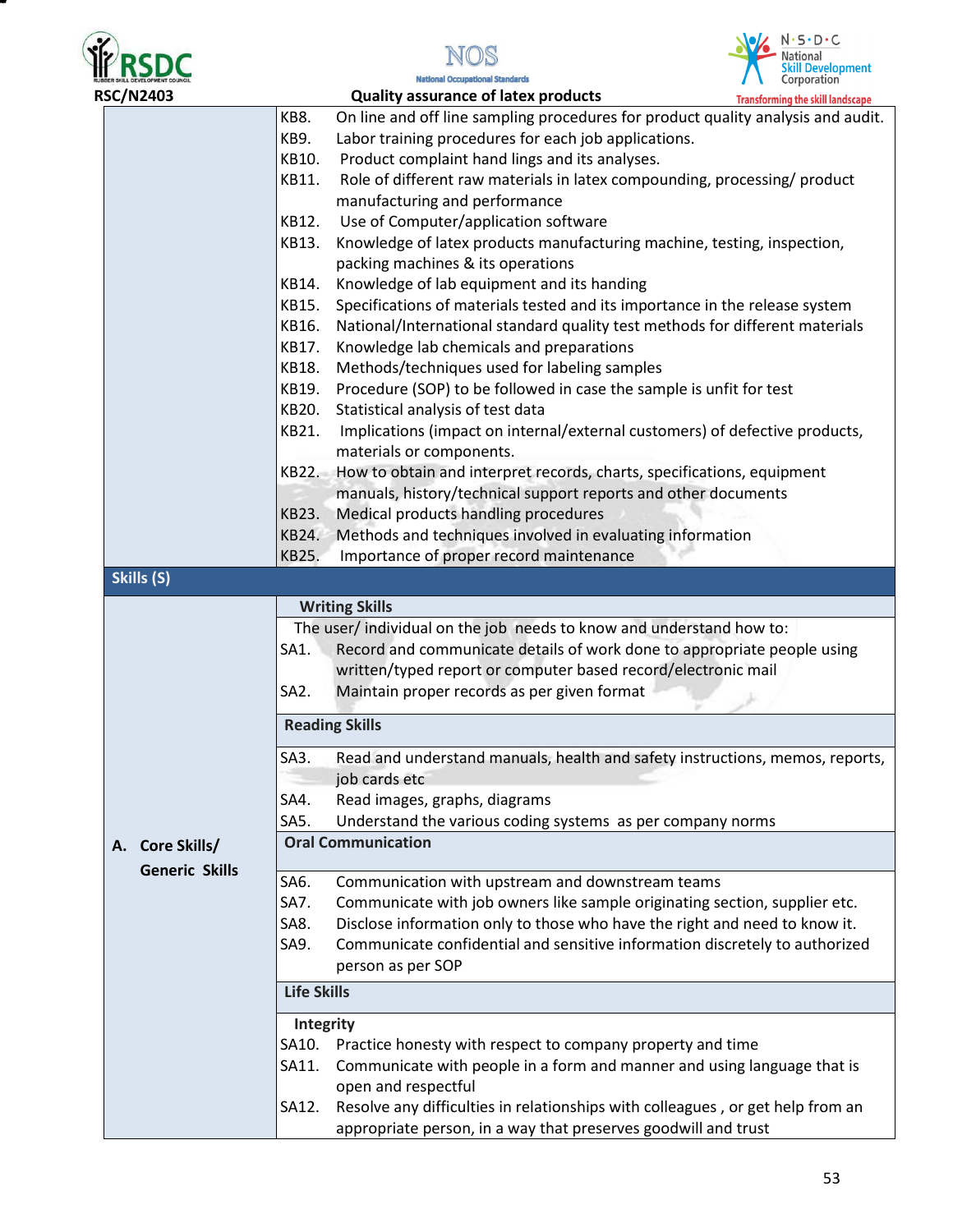

Ξ



| <b>RSC/N2403</b>              | <b>Quality assurance of latex products</b>                                          | <b>Transforming the skill landscape</b>                                        |
|-------------------------------|-------------------------------------------------------------------------------------|--------------------------------------------------------------------------------|
|                               | <b>Motivation</b>                                                                   |                                                                                |
|                               | Take responsibility for completing one's own work assignment<br>SA13.               |                                                                                |
|                               | Take initiative to enhance/learn skills in ones's area of work<br>SA14.             |                                                                                |
|                               | SA15.                                                                               | The capacity to learn from experience in a range of settings and scenarios and |
|                               | the capacity to reflect on and analyse one's learning.                              |                                                                                |
|                               | Is open to new ways of doing things<br>SA16.                                        |                                                                                |
|                               | SA17. The capacity to envisage and articulate personal goals; to develop strategies |                                                                                |
|                               | and take action to achieve them.                                                    |                                                                                |
|                               | <b>Reliability</b>                                                                  |                                                                                |
|                               | SA18. Avoid absenteeism                                                             |                                                                                |
|                               | SA19.<br>Act objectively, rather than impulsively or emotionally when faced with    |                                                                                |
|                               | difficult/stressful or emotional situations                                         |                                                                                |
|                               | Work in disciplined lab environment<br>SA20.                                        |                                                                                |
|                               | SA21.<br>Be punctual                                                                |                                                                                |
| <b>B. Professional Skills</b> | <b>Material and Equipment Handling</b>                                              |                                                                                |
|                               | The user/individual on the job needs to know and understand how to:                 |                                                                                |
|                               | Handle equipment/apparatus<br>SB1.                                                  |                                                                                |
|                               | SB2.<br>Handle latex compound and products                                          |                                                                                |
|                               | Complex sample components<br>SB3.                                                   |                                                                                |
|                               | Perform computer operations<br>SB4.                                                 |                                                                                |
|                               | <b>Qualification centric</b>                                                        |                                                                                |
|                               | <b>SB5.</b><br>Application of basic sciences and mathematics                        |                                                                                |
|                               | SB6.<br>Application of statistics                                                   |                                                                                |
|                               | SB7.<br>Use of computer/ application software                                       |                                                                                |
|                               | <b>Analytical Thinking</b>                                                          |                                                                                |
|                               | SB8.                                                                                | Apply appropriate technique/method for various types of products to meet       |
|                               | desired purpose                                                                     |                                                                                |
|                               | Interpret data and analyze results<br>SB9.                                          |                                                                                |
|                               | SB10.                                                                               | Suggest improvements(if any) in process/product/materials based on results     |
|                               | and experience                                                                      |                                                                                |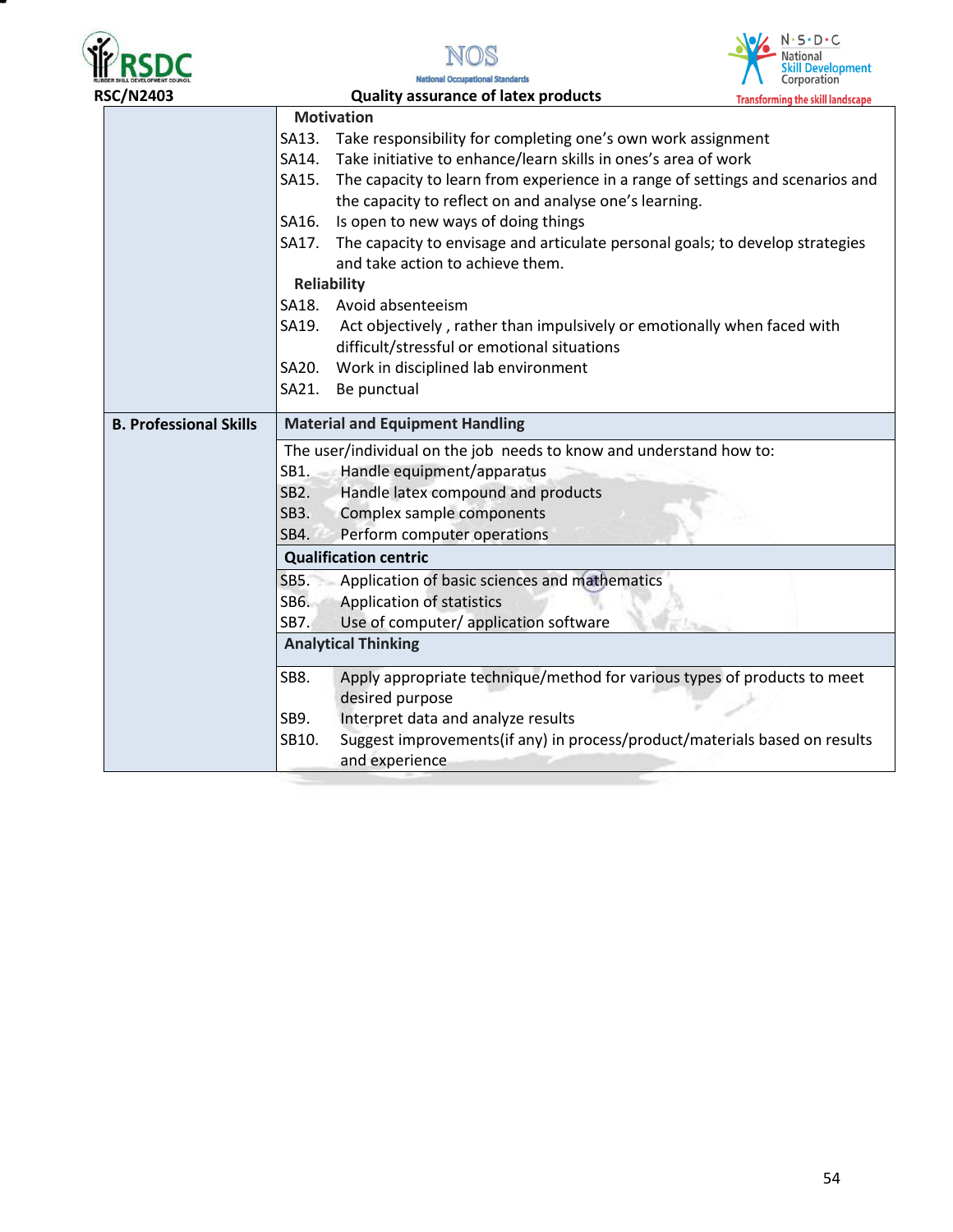



# **NOS Version Control**

| NOS Code                   | <b>RSC/RSC/N2403</b>        |                         |            |
|----------------------------|-----------------------------|-------------------------|------------|
| <b>Credits(NSQF)</b>       | <b>TBD</b>                  | <b>Version number</b>   | 2.0        |
| <b>Industry</b>            | <b>Rubber Manufacturing</b> | <b>Drafted on</b>       | 02/12/2014 |
| <b>Industry Sub-sector</b> | <b>Tyre and Non-Tyre</b>    | Last reviewed on        | 25/10/2017 |
| <b>Occupation</b>          | <b>Quality Assurance</b>    | <b>Next review date</b> | 25/10/2021 |

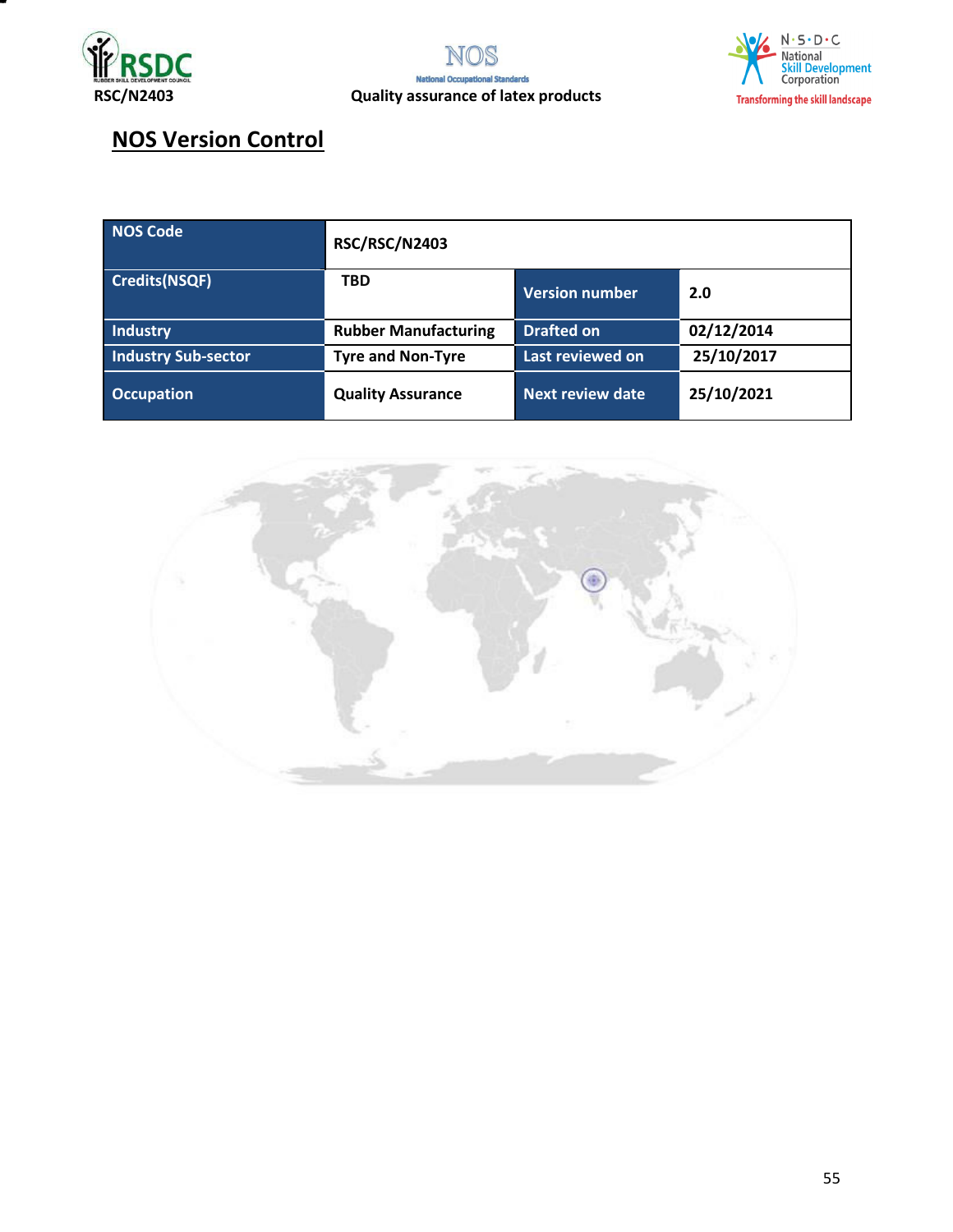



### <span id="page-55-0"></span>**Annexure**

#### **Nomenclature for QP and NOS**

#### **Qualifications Pack**

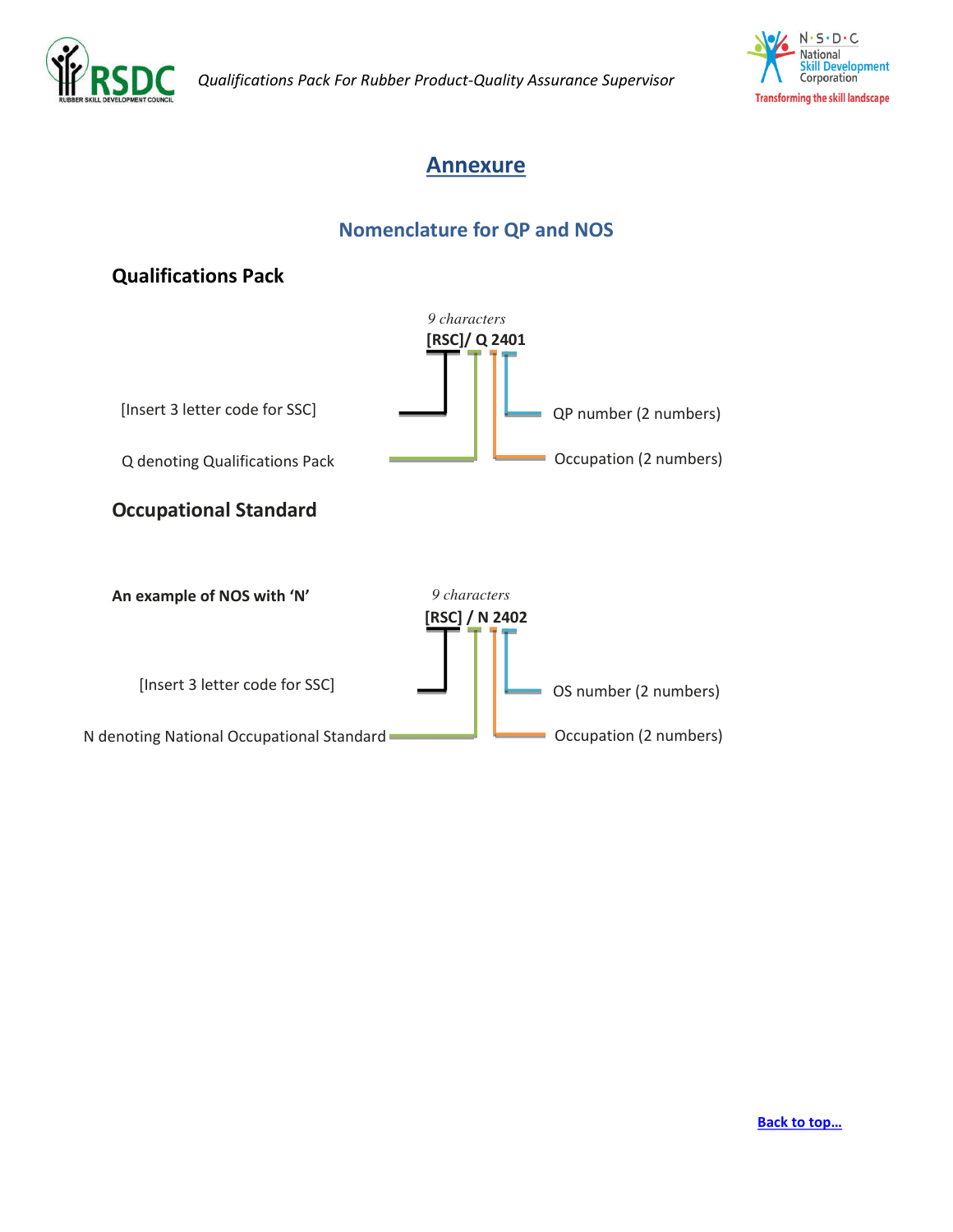



The following acronyms/codes have been used in the nomenclature above:

| <b>Sub-sector</b>           | <b>Range of Occupation numbers</b> |
|-----------------------------|------------------------------------|
| Latex                       | 02-34                              |
| Non-tyre                    | $12 - 12$                          |
| <b>Rubber Manufacturing</b> | 28-28                              |
| <b>Tyre</b>                 | 02-36                              |
| Tyre & Non -Tyre            | 01-37                              |

| <b>Sequence</b>         | <b>Description</b> | <b>Example</b> |
|-------------------------|--------------------|----------------|
| <b>Three letters</b>    | Industry name      | [RSC]          |
| <b>Slash</b>            |                    |                |
| <b>Next letter</b>      | Whether QP or NOS  | $\mathsf{N}$   |
| <b>Next two numbers</b> | Occupation code    | 24             |
| <b>Next two numbers</b> | OS number          | 02             |
|                         |                    |                |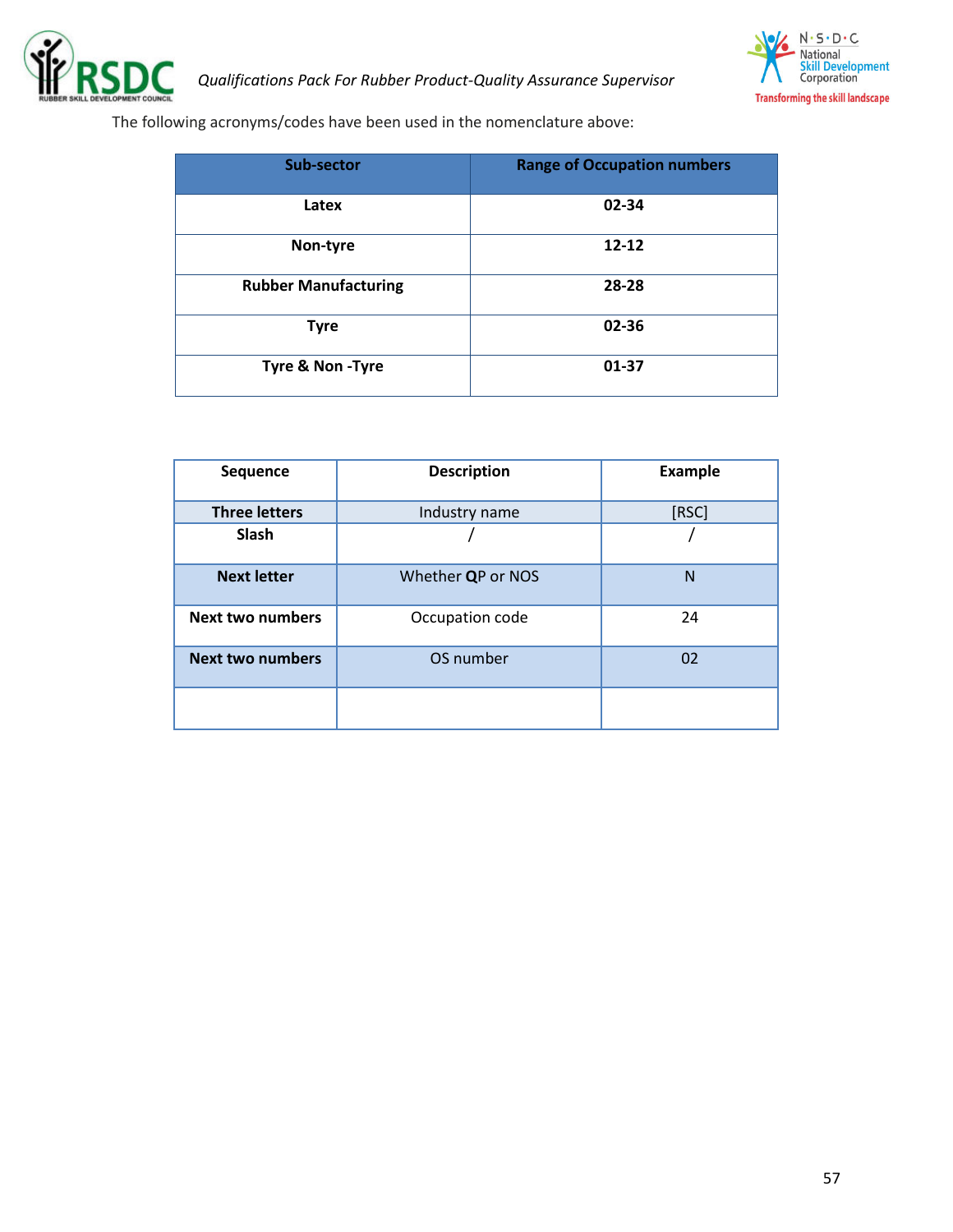



#### <span id="page-57-0"></span>**Criteria For Assessment Of Trainees**

#### **Job Role:** Rubber Product-Quality Assurance Supervisor **Qualification Pack Code:** RSC/Q2401 **Sector Skill Council:** Rubber Skill Development Council

#### **Guidelines for Assessment**

1. Criteria for assessment for each Qualification Pack will be created by the Sector Skill Council. Each Performance Criteria (PC) will be assigned marks proportional to its importance in NOS. SSC will also lay down proportion of marks for Theory and Skills Practical for each PC.

2. The assessment for the theory part will be based on knowledge bank of questions created by the SSC.

3. Assessment will be conducted for all compulsory NOS, and where applicable, on the selected elective/option NOS/set of NOS.

4. Individual assessment agencies will create unique question papers for theory part for each candidate at each examination/training center (as per assessment criteria below).

5. Individual assessment agencies will create unique evaluations for skill practical for every student at each examination/training center based on this criterion.

6. To pass the Qualification Pack, every trainee should score a minimum of 70% of aggregate marks to successfully clear the assessment.

7. In case of unsuccessful completion, the trainee may seek reassessment on the Qualification Pack.

| <b>Compulsory NOS</b>                        |                                                                                                                                                                                                                  |                               | <b>Marks</b>   |                   |                                    |
|----------------------------------------------|------------------------------------------------------------------------------------------------------------------------------------------------------------------------------------------------------------------|-------------------------------|----------------|-------------------|------------------------------------|
| <b>Total Marks: 500</b>                      |                                                                                                                                                                                                                  |                               |                |                   | <b>Allocation</b>                  |
| <b>Assessment</b><br>outcomes                | <b>Assessment Criteria for outcomes</b>                                                                                                                                                                          | <b>Tot</b><br>al<br>Ma<br>rks | Out<br>Of      | <b>The</b><br>ory | <b>Skill</b><br>S<br>Prac<br>tical |
|                                              | PC1. Identify the most appropriate equipment for testing as per the SOP                                                                                                                                          |                               | 4              | $\overline{2}$    | $\overline{2}$                     |
|                                              | PC2. Calibrate /verify/validate the testing equipment periodically as per<br>SOP                                                                                                                                 |                               | 5              | $\mathcal{P}$     | 3                                  |
| <b>RSC/N2402</b>                             | PC3. Identify defective equipment/apparatus and steps to be taken as<br>per SOP                                                                                                                                  |                               | 4              | 2                 | 2                                  |
|                                              | PC4. Draw sample of the material from the lot to be tested as per<br>standard procedures (SOP)                                                                                                                   |                               | 3              | 2                 | $\mathbf{1}$                       |
| <b>Quality assurance</b>                     | PC5. Ensure sampling should be as per the guidelines                                                                                                                                                             | 100                           | $\overline{2}$ | $\mathbf{1}$      | $\mathbf{1}$                       |
| at various stages<br>of rubber<br>production | PC6. Identify the sample by labeling/numbering as per SOP                                                                                                                                                        |                               | 3              | 2                 | $\mathbf 1$                        |
|                                              | PC7. Carry out testing of raw materials, rubber products (semi or<br>finished) as per the standards                                                                                                              |                               | 4              | 2                 | 2                                  |
|                                              | PC8. Carry out visual inspection at specified intervals to identify surface<br>defects like blooming, color change, flow mark, cut mark, blisters, blows,<br>bulges, undulation, excessive deflashing as per SOP |                               | 4              | $\overline{2}$    | 2                                  |
|                                              | PC9. Follow statistical Quality Assurance procedures                                                                                                                                                             |                               | 3              | 2                 | $\mathbf{1}$                       |
|                                              | PC10. Work according to laboratory procedures , standards and testing<br>procedures                                                                                                                              |                               | 3              | 1                 | $\overline{2}$                     |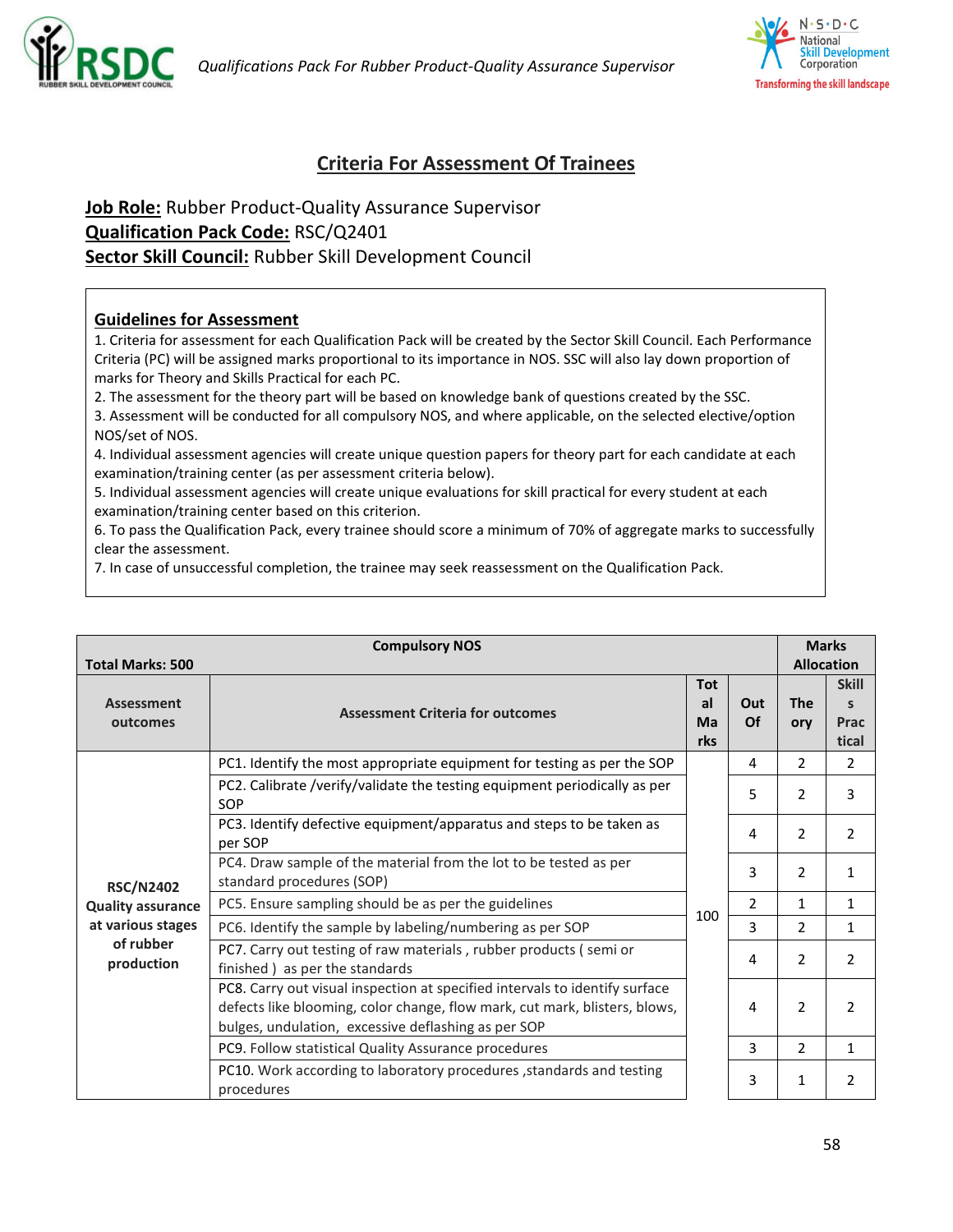



|                                                    | PC11. Check product parameters through on line and off line test<br>procedures                                                                                        | 3              | $\mathbf{1}$   | $\overline{2}$ |
|----------------------------------------------------|-----------------------------------------------------------------------------------------------------------------------------------------------------------------------|----------------|----------------|----------------|
|                                                    | PC12. Communicate tag for the batch marking to the downstream team<br>and upstream teams                                                                              | $\overline{2}$ | $\mathbf{1}$   | 1              |
|                                                    | PC13. Carry out Inspection and packing controls and procedures                                                                                                        | $\overline{2}$ | $\mathbf{1}$   | 1              |
|                                                    | PC14. Confirm product dimensions and weight controls                                                                                                                  | 3              | 0              | 3              |
|                                                    | PC15. Ensure that the material is not altered in any way during checking                                                                                              | 3              | 0              | 3              |
|                                                    | PC16. Identify causes of defects to maintain product quality.                                                                                                         | 3              | $\mathbf{1}$   | 2              |
|                                                    | PC17. Monitor rectified products to ensure the problems have been<br>solved.                                                                                          | 2              | 0              | 2              |
|                                                    | PC18. Interpret the results correctly.                                                                                                                                | 3              | $\mathbf{1}$   | 2              |
|                                                    | PC19. Record dimensions in check sheet                                                                                                                                | 1              | $\mathbf{1}$   | 0              |
|                                                    | PC20. Carry out Q C audit and quality procedures.                                                                                                                     | 3              | $\mathbf{1}$   | $\overline{2}$ |
|                                                    | PC21. Pre shipment inspection and lot release                                                                                                                         | 3              | $\mathbf{1}$   | 2              |
|                                                    | PC22. Comparison of the vendor supplied product specifications with<br>standards for accept/reject criteria up on lab testing                                         | 3              | $\mathbf{1}$   | $\overline{2}$ |
|                                                    | PC23. Observe GMP and other quality standards / procedure                                                                                                             | 3              | $\mathbf{1}$   | 2              |
|                                                    | PC24. Record and maintain the data as per the company standards<br>(SOP)                                                                                              | 3              | 2              | 1              |
|                                                    | PC25. Ensure that reports/records are accurate and clear                                                                                                              | 3              | $\mathbf{1}$   | 2              |
|                                                    | PC26. Release or Hold the material as per finding for further processing.                                                                                             | 3              | $\mathbf{1}$   | 2              |
|                                                    | PC27. Take up the results of the findings with supplier/QA in-<br>charge/appropriate authority.                                                                       | 2              | 0              | 2              |
|                                                    | PC28. Inform concerned persons for rectifications, if needed in specified<br>time limit                                                                               | 2              | 0              | 2              |
|                                                    | PC29. Ensure proactive action through document change (if any),<br>process change, material change including training as per root cause<br>analysis.                  | 2              | 0              | 2              |
|                                                    | PC30. Handle the equipments and samples properly                                                                                                                      | 3              | $\overline{2}$ | $\mathbf{1}$   |
|                                                    | PC31. Conduct the quality checks wearing the appropriate attire and<br>safety gears                                                                                   | 4              | 2              | 2              |
|                                                    | PC32. Precaution for dust / chemical inhaling and handling                                                                                                            | 3              | $\mathbf 1$    | $\overline{2}$ |
|                                                    | PC33. Comply with health, safety, environment guidelines, regulations<br>etc in accordance with international/national standards or<br>organizational standards (SOP) | 1              | $\mathbf{1}$   | 0              |
|                                                    | PC34. Dispose off all materials used in the QA test safely as per Health<br>and Safety management system of the company                                               | 5              | $\overline{2}$ | 3              |
|                                                    | <b>Total</b>                                                                                                                                                          | 100            | 40             | 60             |
|                                                    | PC1. Carry out the Inspection of the Company's offices and lab/testing<br>area                                                                                        | 3              | 3              | 0              |
|                                                    | PC2. Ensure that the testing area is free of any rubber, rubber products.                                                                                             | 0              | 0              | 0              |
| <b>RSC/N5001</b><br>Carry out                      | PC3. Ensure all testing equipments are clean, zero set and are ready to<br>use                                                                                        | 3              | 3              | 0              |
| housekeeping in<br>rubber product<br>manufacturing | PC4. Identify the material requirements for cleaning the areas<br>inspected, by considering risk, time, efficiency and type of stain                                  | 3              | 3              | 0              |
|                                                    | PC5. Ensure that the cleaning equipment is in proper working condition                                                                                                | 3              | 3              | 0              |
|                                                    | PC6. Select the suitable alternatives for cleaning the areas in case the<br>appropriate equipment and materials are not available and inform the                      | 3              | 3              | 0              |
|                                                    |                                                                                                                                                                       |                |                |                |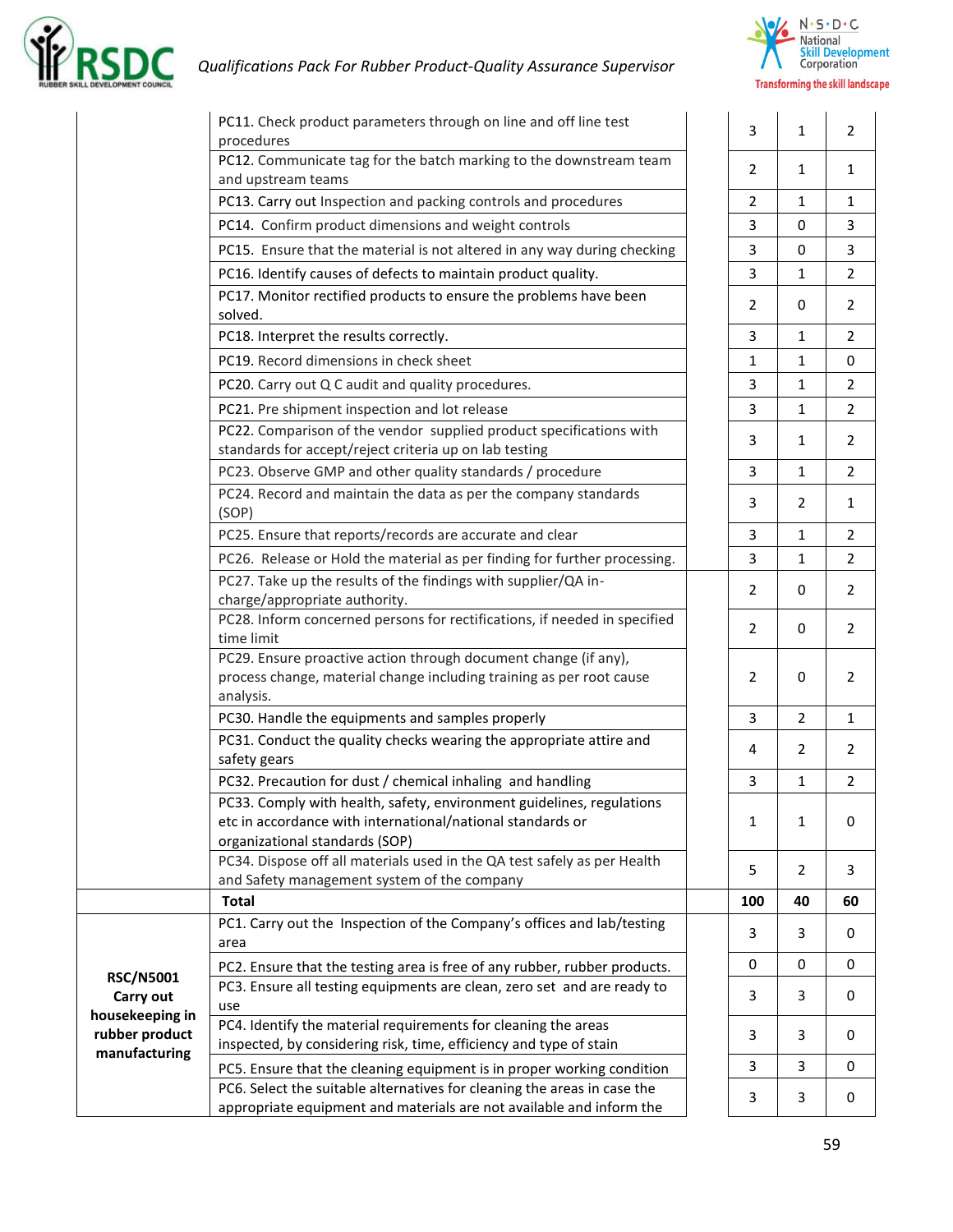



|                                          | appropriate person                                                                                                                   |     |     |                |                |
|------------------------------------------|--------------------------------------------------------------------------------------------------------------------------------------|-----|-----|----------------|----------------|
|                                          | PC7. Inform the affected people about the cleaning activity                                                                          |     | 2   | 2              | 0              |
|                                          | PC8. Display the appropriate signage for the work being conducted                                                                    |     | 3   | 3              | 0              |
|                                          | PC9. Ensure that there is adequate ventilation for the work being carried                                                            |     |     |                |                |
|                                          | out                                                                                                                                  |     | 3   | 3              | 0              |
|                                          | PC10. Wear the personal protective equipment required for the cleaning                                                               |     | 3   | 3              | 0              |
|                                          | method and materials being used                                                                                                      |     |     |                |                |
|                                          | PC11. Use the correct cleaning method for the work area, type of soiling<br>and surface                                              |     | 3   | 3              | 0              |
|                                          |                                                                                                                                      |     | 3   | 3              | $\mathbf 0$    |
|                                          | PC12. Carry out cleaning activity without disturbing others<br>PC13. Deal with accidental damage, if any, caused while carrying out  |     |     |                |                |
|                                          | the work                                                                                                                             |     | 3   | 3              | 0              |
|                                          | PC14. Report to the appropriate person in case there are any difficulties                                                            |     |     |                |                |
|                                          | in carrying out the work                                                                                                             |     | 3   | 3              | 0              |
|                                          | PC15. Identify and report to the appropriate person any additional                                                                   |     | 3   | 3              | 0              |
|                                          | cleaning required that is outside one's responsibility or skill                                                                      |     |     |                |                |
|                                          | PC16. Ensure that there is no oily substance on the floor to avoid<br>slippage                                                       |     | 9   | 3              | 6              |
|                                          |                                                                                                                                      |     | 9   | 3              | 6              |
|                                          | PC17. Ensure that no scrap material is lying around                                                                                  |     | 3   | 3              | 0              |
|                                          | PC18. Maintain and store housekeeping equipment and supplies<br>PC19. Follow workplace procedures to deal with any accidental damage |     |     |                |                |
|                                          | caused during the cleaning process                                                                                                   |     | 3   | 3              | 0              |
|                                          | PC20. Ensure that, on completion of the work, the area is left clean and                                                             |     |     |                |                |
|                                          | dry and meets requirements                                                                                                           |     | 8   | $\overline{2}$ | 6              |
|                                          | PC21. Return the equipment, materials and personal protective                                                                        |     |     |                |                |
|                                          | equipment that were used to the right places making sure they are                                                                    |     | 3   | 3              | 0              |
|                                          | clean, safe and securely stored<br>PC22. Dispose the waste garnered from the activity in an appropriate                              |     |     |                |                |
|                                          | manner                                                                                                                               |     | 9   | 3              | 6              |
|                                          | PC23. Dispose of used and un-used solutions according to                                                                             |     |     |                |                |
|                                          | manufacturer's instructions, and clean the equipment thoroughly                                                                      |     | 9   | 3              | 6              |
|                                          | PC24. Maintain schedules and records for housekeeping duty                                                                           |     | 3   | 3              | 0              |
|                                          | PC25. Replenish any necessary supplies or consumables                                                                                |     | 3   | 3              | 0              |
|                                          | Total                                                                                                                                |     | 100 | 70             | 30             |
|                                          | PC1. Report data/problems/incidents as applicable in a timely manner                                                                 |     | 12  | 8              | 4              |
|                                          | PC2. Report to the appropriate authority as laid down by the company                                                                 |     | 12  | 8              | 4              |
|                                          | PC3. Follow reporting procedures as prescribed by the company                                                                        |     | 12  | 8              | 4              |
|                                          | PC4. Identify documentation to be completed relating to one's role                                                                   |     | 10  | 6              | 4              |
|                                          | PC5. Record details accurately an appropriate format                                                                                 |     | 16  | 6              | 10             |
| <b>RSC/N5002</b>                         | PC6. Complete all documentation within stipulated time according to                                                                  |     |     |                |                |
| <b>Carry Out</b><br><b>Reporting And</b> | company procedure                                                                                                                    | 100 | 14  | 4              | 10             |
| Documentation                            | PC7. Ensure that the final document meets with the requirements of the                                                               |     | 6   | 4              | $\overline{2}$ |
|                                          | people who have requested for it or make any amendments accordingly                                                                  |     |     |                |                |
|                                          | PC8. Make sure documents are available to all the appropriate<br>authorities to inspect                                              |     | 6   | 4              | 2              |
|                                          | PC9. Respond to the requests for information in an appropriate manner                                                                |     |     |                |                |
|                                          | whilst following organizational procedures                                                                                           |     | 6   | 6              | 0              |
|                                          | PC10. Inform the appropriate authority of requests for information                                                                   |     | 6   | 6              | 0              |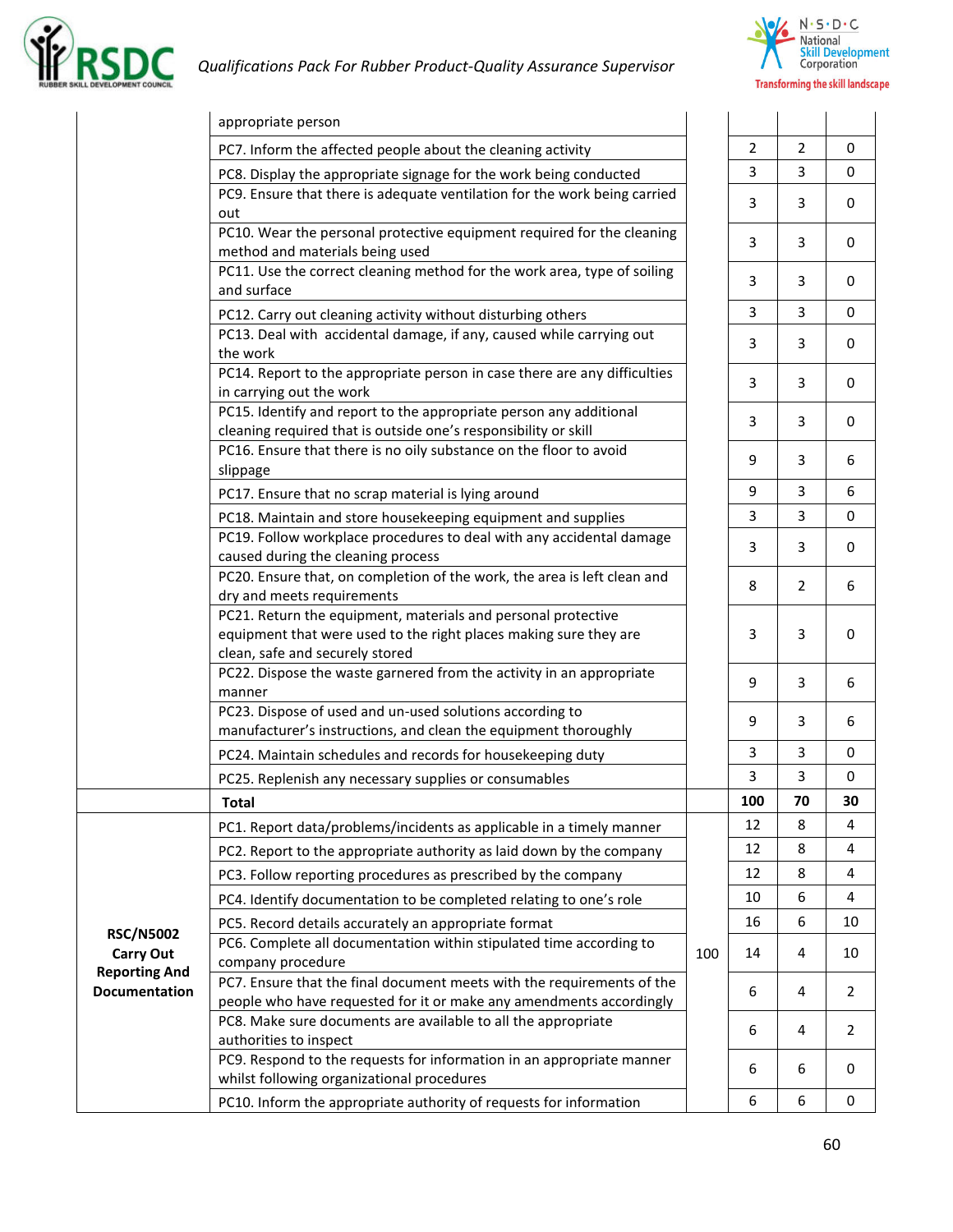



|                                                               | received                                                                                                                                                                     |     |                |                |                |
|---------------------------------------------------------------|------------------------------------------------------------------------------------------------------------------------------------------------------------------------------|-----|----------------|----------------|----------------|
|                                                               | Total                                                                                                                                                                        |     | 100            | 60             | 40             |
|                                                               | PC1. Ensure that total range of checks are regularly and consistently<br>performed                                                                                           |     | 24             | 10             | 14             |
|                                                               | PC2. Use appropriate measuring instruments, equipment, tools,<br>accessories etc, as required                                                                                |     | 24             | 10             | 14             |
|                                                               | PC3. Identify non-conformities to quality assurance standards                                                                                                                |     | 6              | 4              | $\overline{2}$ |
|                                                               | PC4. Identify potential causes of non-conformities to quality assurance<br>standards                                                                                         |     | 5              | 3              | 2              |
|                                                               | PC5. Identify impact on final product due to non-conformance to<br>company standards                                                                                         |     | 5              | 3              | 2              |
|                                                               | PC6. Evaluate the need for action to ensure that problems do not recur                                                                                                       |     | 6              | 4              | 2              |
| <b>RSC/N5003</b><br><b>Carry Out Quality</b><br><b>Checks</b> | PC7. Suggest corrective action to address the problem                                                                                                                        | 100 | 5              | 3              | $\overline{2}$ |
|                                                               | PC8. Review effectiveness of corrective action                                                                                                                               |     | 5              | 3              | 2              |
|                                                               | PC9. Interpret the results of the quality check correctly                                                                                                                    |     | 4              | 4              | $\mathbf 0$    |
|                                                               | PC10. Take up results of the findings with QC in charge/appropriate<br>authority.                                                                                            |     | 3              | 3              | 0              |
|                                                               | PC11. Take up the results of the findings within stipulated time                                                                                                             |     | 3              | 3              | 0              |
|                                                               | PC12. Record the results of the action taken                                                                                                                                 |     | 3              | 3              | $\mathbf 0$    |
|                                                               | PC13. Record adjustments not covered by the established procedures<br>for future reference                                                                                   |     | 3              | 3              | 0              |
|                                                               | PC14. Review effectiveness of action taken                                                                                                                                   |     | $\overline{2}$ | $\overline{2}$ | $\mathbf 0$    |
|                                                               | PC15. Follow reporting procedures where the cause of defect cannot be                                                                                                        |     | 2              | 2              | 0              |
|                                                               | identified                                                                                                                                                                   |     |                |                |                |
|                                                               | <b>Total</b>                                                                                                                                                                 |     | 100            | 60             | 40             |
|                                                               | PC1. Identify defects/indicators of problems                                                                                                                                 |     | $\overline{7}$ | 4              | 3              |
|                                                               | PC2. Identify any wrong practices that may lead to problems                                                                                                                  |     | 6              | 3              | 3              |
|                                                               | PC3. Identify practices that may impact the final product quality                                                                                                            |     | 6              | 3              | 3              |
|                                                               | PC4. Identify if the problem has occurred before                                                                                                                             |     | 5              | 3              | $\overline{2}$ |
|                                                               | PC5. Identify other operations that might be impacted by the problem                                                                                                         |     | 6              | 4              | $\overline{2}$ |
|                                                               | PC6. Ensure that no delays are caused as a result of failure to escalate<br>problems                                                                                         |     | 5              | 3              | 2              |
| <b>RSC/N5004</b>                                              | PC7. Take appropriate materials and sample, conduct tests and evaluate<br>results to establish reasons to confirm suspected reasons for non-<br>conformance (where required) |     | 8              | 5              | 3              |
| <b>Carry Out</b><br>Problem                                   | PC8. Consider possible reasons for identification of problems                                                                                                                | 100 | 8              | 5              | 3              |
| Identification                                                | PC9. Consider applicable corrections and formulate corrective action                                                                                                         |     | 3              | 3              | $\mathbf 0$    |
| <b>And Escalation</b>                                         | PC10. Formulate action in a timely manner                                                                                                                                    |     | 3              | 3              | 0              |
|                                                               | PC11. Communicate problem/remedial action to appropriate parties                                                                                                             |     | $\overline{7}$ | 5              | 2              |
|                                                               | PC12. Take corrective action in a timely manner                                                                                                                              |     | 2              | $\overline{2}$ | 0              |
|                                                               | PC13. Take corrective action for problems identified according to the<br>company procedures                                                                                  |     | 2              | $\overline{2}$ | 0              |
|                                                               | PC14. Report/document problem and corrective action in an<br>appropriate manner                                                                                              |     | 8              | 5              | 3              |
|                                                               | PC15. Monitor corrective action                                                                                                                                              |     | $\overline{2}$ | $\overline{2}$ | 0              |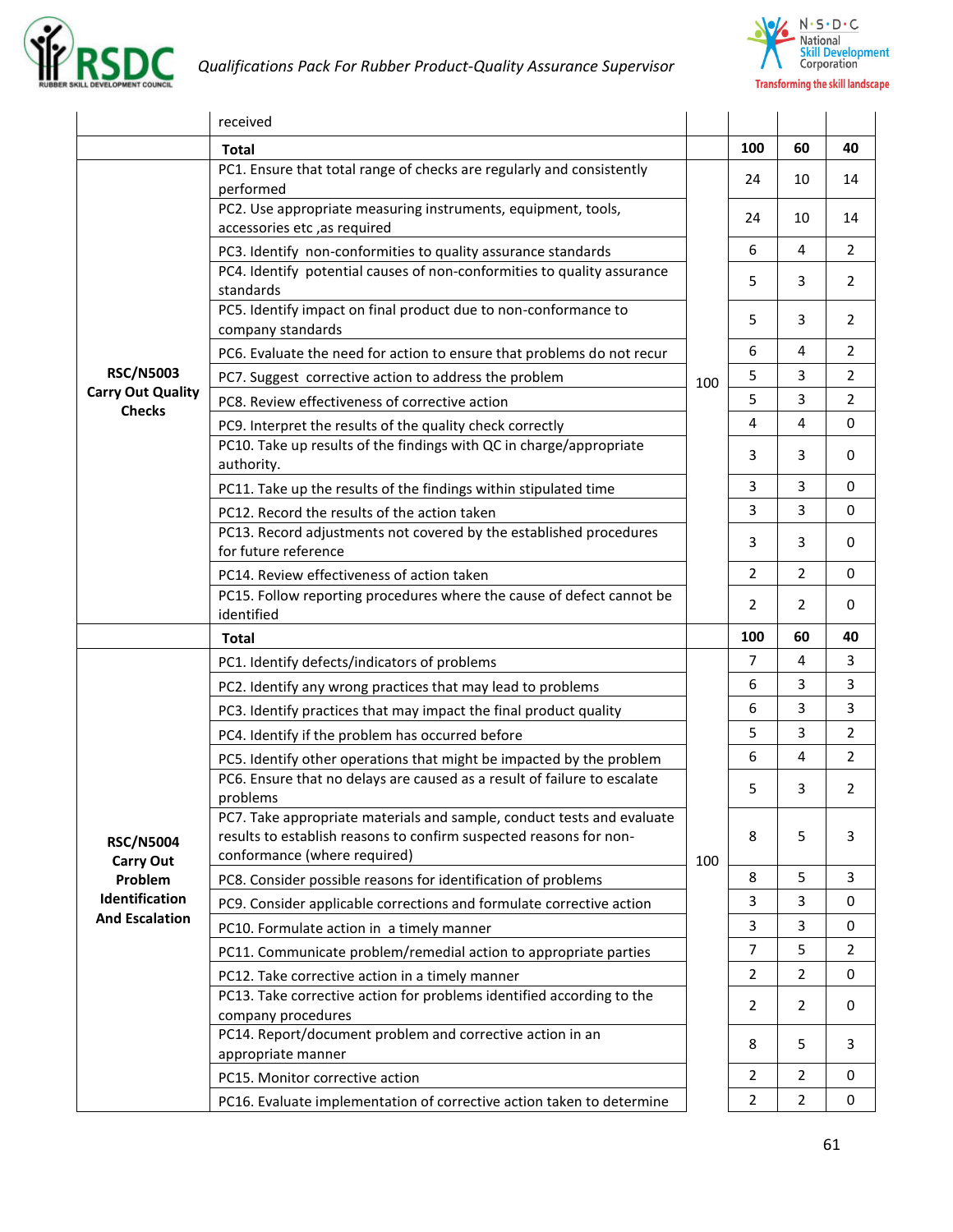



|                                        | if the problem has been resolved                                                                                                                                                                                  |     |                |                |                |
|----------------------------------------|-------------------------------------------------------------------------------------------------------------------------------------------------------------------------------------------------------------------|-----|----------------|----------------|----------------|
|                                        | PC17. Ensure that corrective action selected is viable and practical                                                                                                                                              |     | $\overline{2}$ | $\overline{2}$ | 0              |
|                                        | PC18. Ensure that correct solution is identified for any problem                                                                                                                                                  |     | $\overline{2}$ | $\overline{2}$ | $\mathbf 0$    |
|                                        | PC19. Take corrective action for problems identified according to the<br>company procedures                                                                                                                       |     | 1              | $\mathbf{1}$   | $\mathbf 0$    |
|                                        | PC20. Ensure that no delays are caused as a result of failure to take<br>necessary action                                                                                                                         |     | 1              | $\mathbf{1}$   | 0              |
|                                        | PC21. Escalate problem as per laid down escalation matrix                                                                                                                                                         |     | 4              | 3              | $\mathbf{1}$   |
|                                        | PC22. Escalate the problem within stipulated time                                                                                                                                                                 |     | 4              | 3              | $\mathbf{1}$   |
|                                        | PC23. Escalate the problem in an appropriate manner                                                                                                                                                               |     | 3              | $\overline{2}$ | $\mathbf{1}$   |
|                                        | PC24. Ensure that no delays are caused as a result of failure to escalate                                                                                                                                         |     |                |                |                |
|                                        | problems                                                                                                                                                                                                          |     | 3              | $\overline{2}$ | $\mathbf{1}$   |
|                                        | <b>Total</b>                                                                                                                                                                                                      |     | 100            | 70             | 30             |
|                                        | PC1. Undertake basic safety checks before operation of all machinery<br>and equipment and report hazards to the appropriate supervisor                                                                            |     | 6              | 4              | $\overline{2}$ |
|                                        | PC2. Work for which protective clothing or equipment is required is<br>identified and the appropriate protective clothing or equipment is used<br>in performing these duties in accordance with workplace policy. |     | 6              | 4              | $\overline{2}$ |
|                                        | PC3. Read and understand the hazards of use and contamination<br>mentioned on the labels of chemicals, utilities etc                                                                                              |     | 0              | 0              | 0              |
|                                        | PC4. Prior to performing manual handling jobs, risk is assessed and work<br>is carried out according to currently recommended safe practices.                                                                     |     | 6              | 4              | $\overline{2}$ |
|                                        | PC5. Use equipment and materials safely and correctly and return the<br>same to designated storage when not in use                                                                                                |     | 0              | 0              | 0              |
|                                        | PC6.Dispose off waste safely and correctly in a designated area                                                                                                                                                   |     | 6              | $\overline{4}$ | $\overline{2}$ |
|                                        | PC7. Risks to bystanders are recognized and action taken to reduce risk                                                                                                                                           |     |                | 0              |                |
|                                        | associated with jobs in the workplace                                                                                                                                                                             |     | 0              |                | 0              |
|                                        | PC8. Perform work in a manner which minimizes environmental<br>damage                                                                                                                                             |     | 0              | 0              | 0              |
| RSC/N5007 -<br><b>Carry Out Health</b> | PC9. All procedures and work instructions for controlling risk are<br>followed closely.                                                                                                                           | 100 | $\mathbf 0$    | 0              | 0              |
| and Safety                             | PC10. Report any accidents, incidents or problems without delay, to an<br>appropriate person and immediately take necessary actions to reduce<br>further danger.                                                  |     | 0              | 0              | 0              |
|                                        | PC11.Follow procedures for dealing with accidents, fires and<br>emergencies, including communicating location and directions to<br>emergency.                                                                     |     | 6              | $\overline{4}$ | 2              |
|                                        | PC12.Follow emergency procedures as per company standards and<br>workplace requirements.                                                                                                                          |     | 8              | 5              | 3              |
|                                        | PC13.Use Emergency equipment in accordance with manufacturers'<br>specifications and workplace requirements.                                                                                                      |     | 8              | 5              | 3              |
|                                        | PC14. Provide appropriate treatment to the patient's injuries in<br>accordance with recognized first aid techniques.                                                                                              |     | 0              | 0              | 0              |
|                                        | PC15. Recover (if practical), clean, inspect/test, refurbish, replace and<br>store the first aid equipment as appropriate                                                                                         |     | 0              | 0              | 0              |
|                                        | PC16. Dispose off medical waste in accordance with workplace<br>requirements                                                                                                                                      |     | 0              | 0              | 0              |
|                                        | PC17. Report details of first aid administered in accordance with work<br>place procedures.                                                                                                                       |     | 7              | 4              | 3              |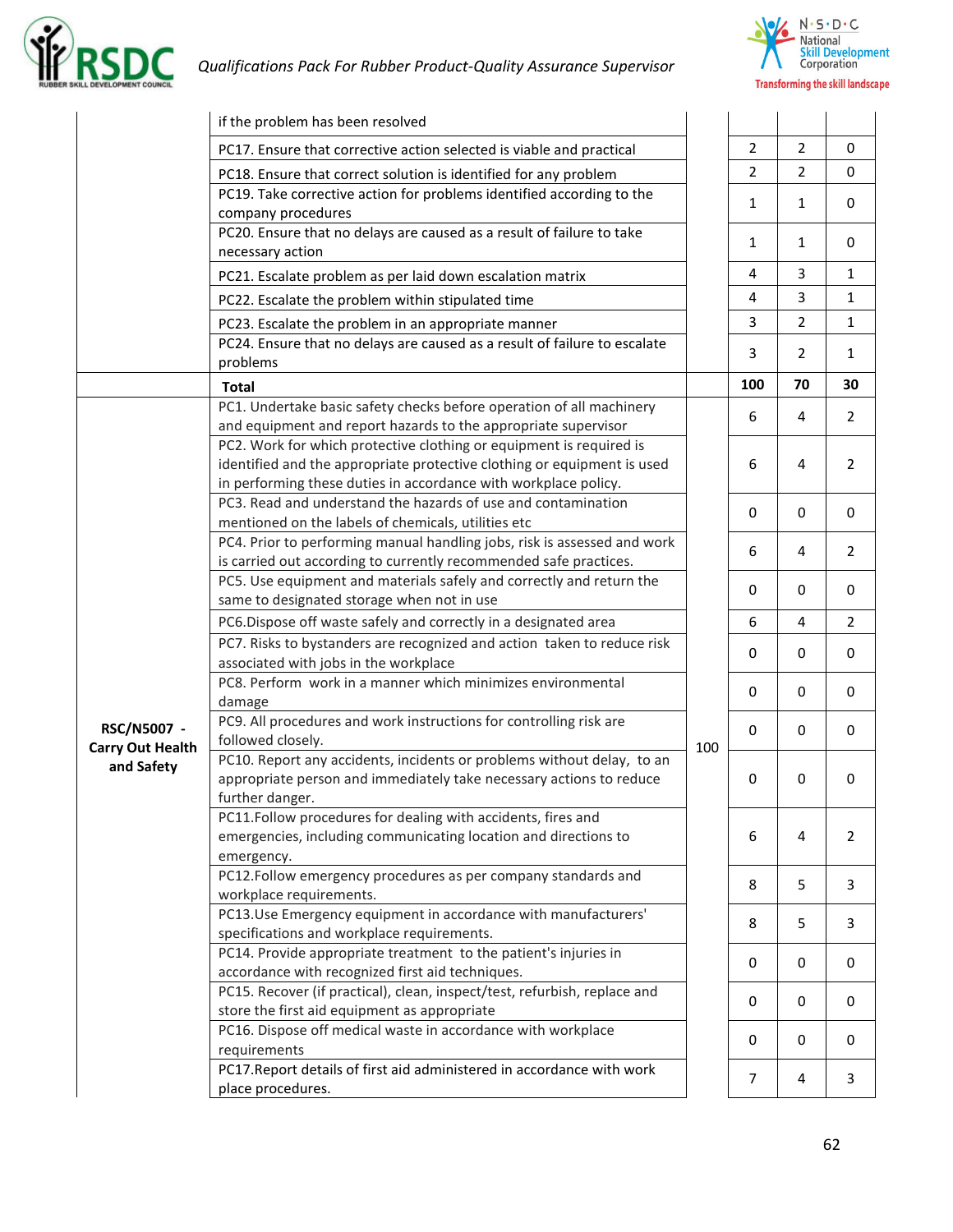



|                                                     | PC18. Comply with general safety procedures                                                                                                                                           |     | 8              | $\overline{\mathbf{4}}$ | 4              |
|-----------------------------------------------------|---------------------------------------------------------------------------------------------------------------------------------------------------------------------------------------|-----|----------------|-------------------------|----------------|
|                                                     | PC19. Check parts of the workplace and take preventive actions like<br>spraying and other steps to protect from leakages, water logging, pests,<br>fire, pollution, etc.              |     | 8              | 5                       | 3              |
|                                                     | PC20. Ensure no accidents and damages at the workplace, reporting of<br>any breach of company safety procedure                                                                        |     | 0              | 0                       | 0              |
|                                                     | PC21. Keep the workplace organized, swept, clean and hazard free                                                                                                                      |     | 8              | 5                       | 3              |
|                                                     | PC22. Attend fire drills and other safety related workshops organized at<br>the workplace                                                                                             |     | 4              | $\overline{2}$          | 2              |
|                                                     | PC23. Be aware of first aid, evacuation and emergency procedures                                                                                                                      |     | 4              | $\overline{2}$          | $\overline{2}$ |
|                                                     | PC24. Be alert of any events and do not be negligent to any safety<br>procedures to be followed                                                                                       |     | 0              | 0                       | 0              |
|                                                     | PC25. Avoid accidents while using hazardous chemicals, machines, sharp<br>tools and equipment                                                                                         |     | 4              | $\overline{2}$          | $\overline{2}$ |
|                                                     | PC26.Use safety materials such as protective gear, goggles, caps, shoes,<br>etc. (as applicable with workplace)                                                                       |     | 4              | $\overline{2}$          | $\overline{2}$ |
|                                                     | PC27. Handle heavy and hazardous materials with care and using<br>appropriate tools and handling equipment such as trolleys, ladders                                                  |     | 0              | 0                       | 0              |
|                                                     | <b>Total</b>                                                                                                                                                                          |     | 100            | 60                      | 40             |
|                                                     | PC1. Importance of being aware to identify profitable business<br>opportunity (Opportunity can be in the form of new material in use,<br>new process, new technology, new market etc) |     | $\overline{2}$ | $\overline{2}$          | 0              |
|                                                     | PC2. Maintain the confidentiality till the completion of working on the<br>idea                                                                                                       |     | 3              | $\overline{2}$          | $\mathbf{1}$   |
|                                                     | PC3. Discuss the opportunity (with trusted ones) to evaluate its<br>feasibility                                                                                                       |     | 5              | 3                       | 2              |
|                                                     | PC4.Arrange/organize related documents/information                                                                                                                                    |     | 4              | 3                       | 1              |
|                                                     | PC5. Monitor the development at competitors' end                                                                                                                                      |     | $\overline{2}$ | $\overline{2}$          | 0              |
|                                                     | PC6.Sustain existing business and make continual improvements                                                                                                                         |     | 4              | $\overline{2}$          | $\overline{2}$ |
|                                                     | PC7. Evaluate possibilities of process simplification, combining process<br>steps (wherever applicable), reducing manpower dependency                                                 |     | 4              | $\overline{2}$          | $\overline{2}$ |
| <b>RSC/N5013</b>                                    | PC8.Acquire new information for optimal allocation of resources before<br>others to gain profit                                                                                       |     | 4              | $\overline{2}$          | $\overline{2}$ |
| <b>Develop</b><br>Entrepreneurship<br><b>Skills</b> | PC9. Understanding the requirement of different factors of production:<br>land, labour and capital                                                                                    | 100 | 5              | 3                       | $\overline{2}$ |
|                                                     | PC10. Acquire and deploy necessary resources for exploitation of<br>identified business opportunity                                                                                   |     | 5              | 3                       | 2              |
|                                                     | PC11.Develop a business plan                                                                                                                                                          |     | 5              | 3                       | 2              |
|                                                     | PC12. Acquire financial and material resources                                                                                                                                        |     | 5              | 3                       | 2              |
|                                                     | PC13. Organize to hire experienced and efficient human resource                                                                                                                       |     | 4              | $\overline{2}$          | 2              |
|                                                     | PC14.Arrange for best factory set up                                                                                                                                                  |     | 4              | 2                       | 2              |
|                                                     | PC15. Raise capital from different sources keeping the interest cost at<br>minimum                                                                                                    |     | 4              | 2                       | 2              |
|                                                     | PC16.Arrange for purchase, effective utilization and management of the<br>resources                                                                                                   |     | 4              | 2                       | 2              |
|                                                     | PC17.Assume risk and deal with uncertainty                                                                                                                                            |     | 2              | 0                       | 2              |
|                                                     | PC18. Take initiative to start something new (process, product etc.)                                                                                                                  |     | 2              | 0                       | 2              |
|                                                     | PC19.Convert new idea into successful innovation                                                                                                                                      |     | $\overline{2}$ | 0                       | 2              |
|                                                     |                                                                                                                                                                                       |     |                |                         |                |

**2**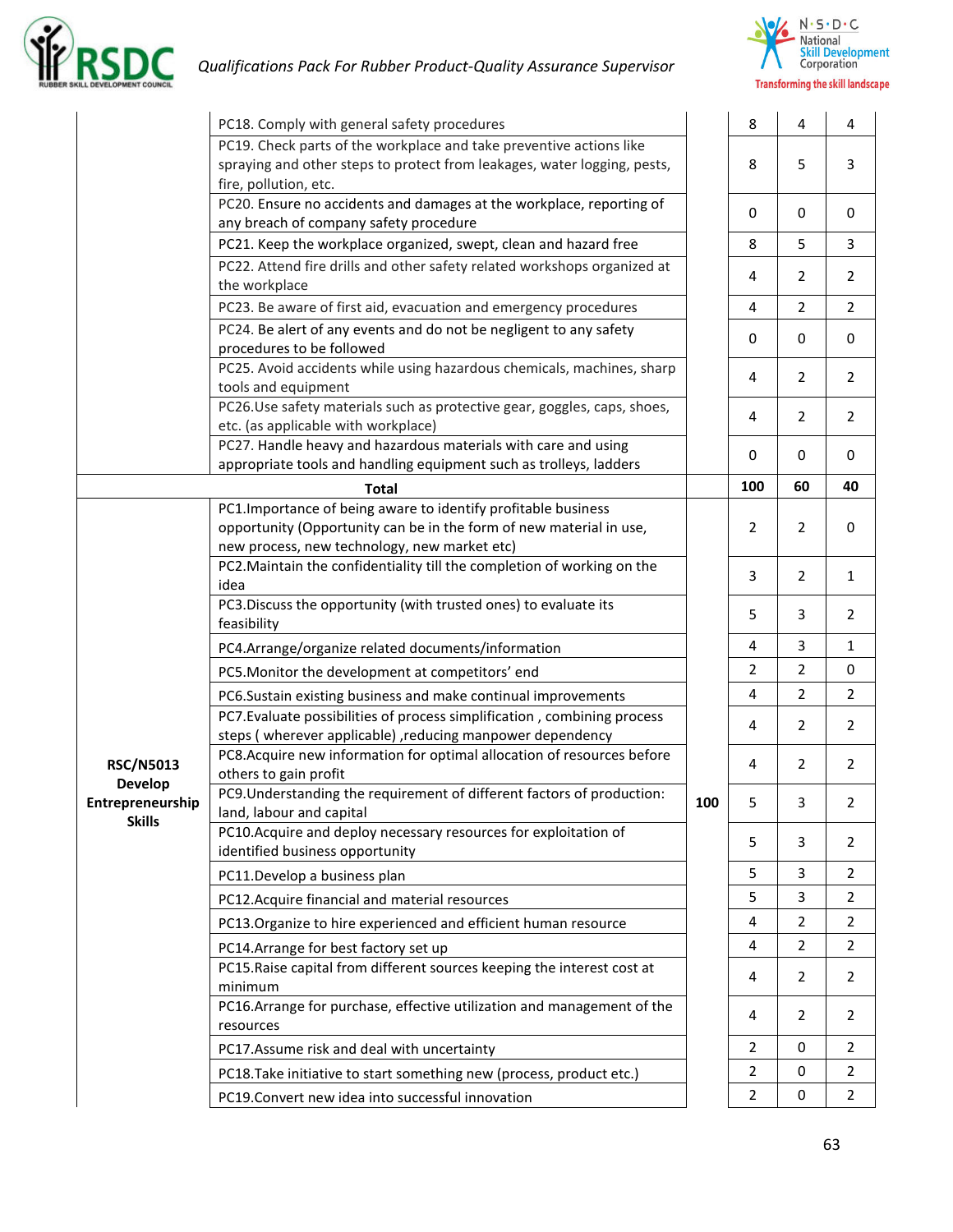



| PC20. Replace in whole or in part inferior offerings creating new<br>products/business model                                                        | 4   | 2  |    |
|-----------------------------------------------------------------------------------------------------------------------------------------------------|-----|----|----|
| PC21.Develop new combinations of existing inputs                                                                                                    | 4   | 2  | 2  |
| PC22. To be more competitive work towards cost reduction through<br>efficiency, improvement in quality, bring in new product/features of<br>product | 5   | 3  |    |
| PC23. Acquire semi or fully automatic units for improved productivity                                                                               | 5   | 3  | 2  |
| PC24. Collection and recording of all information                                                                                                   | 3   | 3  | O  |
| PC25. Compilation, analysis and documentation                                                                                                       | 3   | 3  | O  |
| PC26.Correspondence with venders, clients, govt. agencies and public                                                                                | 3   | 3  | O  |
| PC27.Document notifications/letters from Government agencies and<br>management                                                                      | 3   | 3  |    |
| <b>Total</b>                                                                                                                                        | 100 | 60 | 40 |

#### **OPTIONS**

|                                               | <b>Total Marks: 100</b>                                                                                                       |                               |                         |                   | <b>Marks</b><br><b>Allocation</b>             |
|-----------------------------------------------|-------------------------------------------------------------------------------------------------------------------------------|-------------------------------|-------------------------|-------------------|-----------------------------------------------|
| <b>Assessment</b><br>outcomes                 | <b>Assessment Criteria for outcomes</b>                                                                                       | <b>Tot</b><br>al<br>Ma<br>rks | Out<br>Of               | <b>The</b><br>ory | <b>Skill</b><br>$\mathsf{s}$<br>Prac<br>tical |
|                                               | PC1. Draw sample of the material from the lot to be tested as per the<br>sampling plan by the company                         |                               | $\overline{3}$          | $\overline{2}$    | $\mathbf{1}$                                  |
|                                               | PC2. Sampling should be as per the guidelines/SOP(Standard Operating<br>Procedure)                                            |                               | 4                       | 3                 | 1                                             |
|                                               | PC3. Identify the sample by labeling/numbering as per SOP                                                                     |                               | 4                       | 3                 | $\mathbf{1}$                                  |
|                                               | PC4. Identify the most appropriate equipment for testing as per the SOP                                                       |                               | $\overline{4}$          | 3                 | $\mathbf{1}$                                  |
|                                               | PC5. Calibrate /verify/validate the testing equipment periodically as per<br>SOP                                              |                               | 4                       | $\overline{2}$    | 2                                             |
|                                               | PC6. Identify defective equipment/apparatus and steps to be taken as<br>per SOP                                               |                               | 4                       | 3                 | $\mathbf{1}$                                  |
|                                               | PC7. Carry out testing of latex products as per the standards/ testing<br>manuals/SOP                                         |                               | 3                       | $\mathbf{1}$      | $\overline{2}$                                |
| <b>RSC/N2403</b>                              | PC8. Follow statistical Quality Assurance procedures                                                                          |                               | 4                       | $\overline{2}$    | $\overline{2}$                                |
| <b>Quality assurance</b><br>of latex products | PC9. Work according to laboratory procedures , standards and testing<br>procedures                                            |                               | 4                       | $\overline{2}$    | 2                                             |
|                                               | PC10. Check product parameters through on line and off line test<br>procedures                                                |                               | 4                       | $\overline{2}$    | $\overline{2}$                                |
|                                               | PC11 Communicate tag for the batch marking to the downstream team<br>and upstream teams                                       |                               | 4                       | $\overline{2}$    | $\overline{2}$                                |
|                                               | PC12. Carry out Inspection and packing controls and procedures                                                                | 100                           | $\overline{\mathbf{4}}$ | 3                 | $\mathbf{1}$                                  |
|                                               | PC13. Confirm product dimensions and weight controls                                                                          |                               | $\overline{2}$          | $\mathbf 0$       | $\overline{2}$                                |
|                                               | PC14. Ensure that the material is not altered in any way during checking                                                      |                               | 3                       | $\overline{2}$    | $\mathbf{1}$                                  |
|                                               | PC15. Record dimensions in check sheet                                                                                        |                               | 3                       | 2                 | 1                                             |
|                                               | PC16. Carry out Q C audit and quality procedures.                                                                             |                               | 4                       | $\overline{2}$    | $\overline{2}$                                |
|                                               | PC17. Pre shipment inspection and lot release                                                                                 |                               | 3                       | $\overline{2}$    | $\mathbf{1}$                                  |
|                                               | PC18. Comparison of the vendor supplied product specifications with<br>standards for accept/reject criteria up on lab testing |                               | 3                       | 3                 | $\mathbf{0}$                                  |